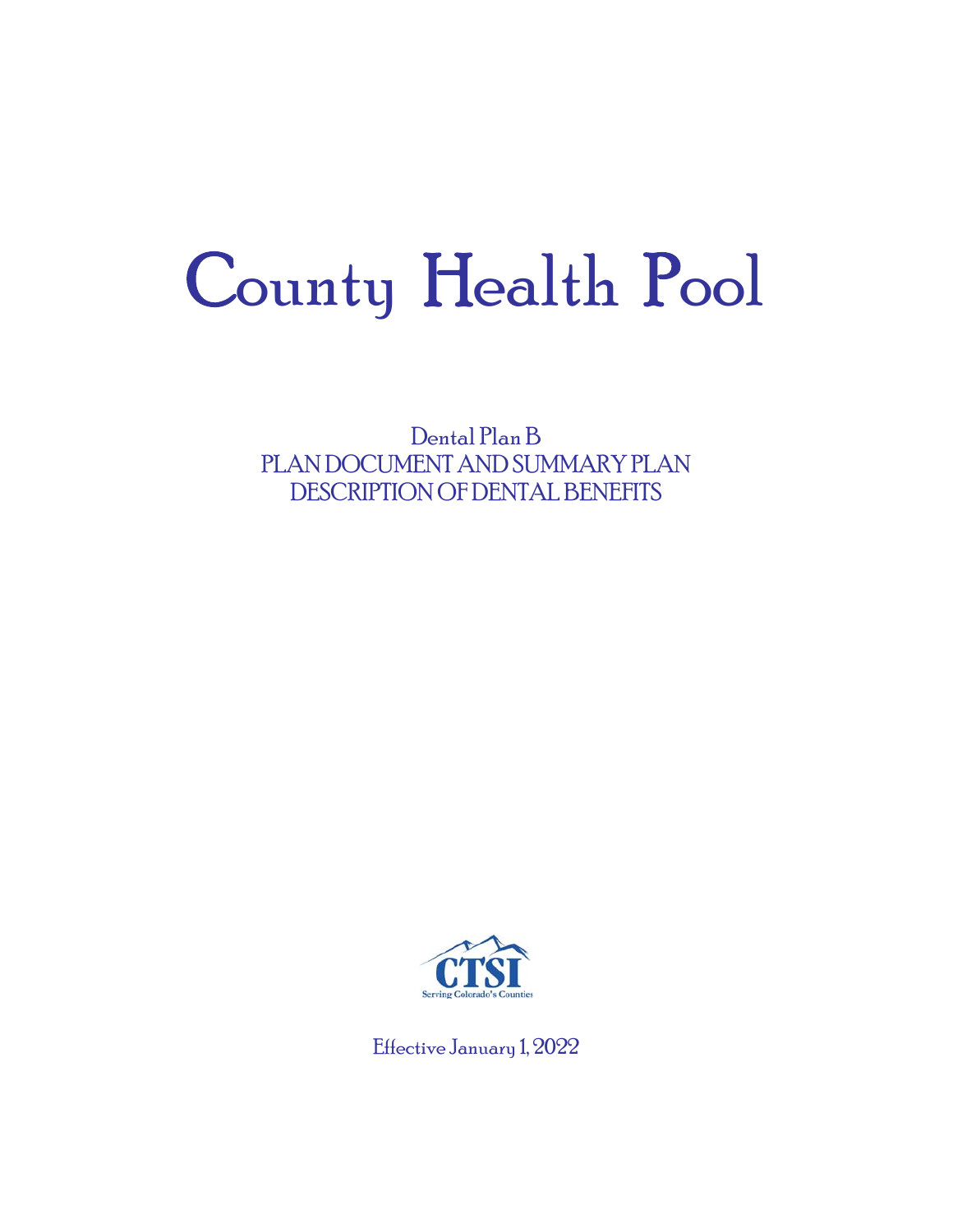

#### Administered by CTSI

This is not a contract; it is a partial listing of benefits and services. All covered services are subject to the conditions, exclusions, qualifications, limitations, terms and provisions of the County Health Pool Plan Document and Summary Plan Description. For a covered dental service, this coverage will pay the applicable percentage (shown in the "Coverage Percentage" column) of the dental maximum allowable for that service (subject to the fee schedule) up to the Annual Maximum. Only those expenses incurred as a result of non-occupational injury or illness will be considered eligible expenses. Please contact Anthem customer service at 800-627-0004 service to verify your dental coverage. The County Health Pool Dental Plan Document is available at www.ctsi.org.

| <b>Covered Benefits</b>                                                | <b>Plan B Coverage Percentage</b> |
|------------------------------------------------------------------------|-----------------------------------|
| <b>Annual Calendar Year Deductible (Single/Family)</b>                 | \$50 / Max of 3 x \$50            |
| Annual Calendar Year Maximum                                           | \$1,500                           |
| Diagnostic and Preventive Services (no deductible)                     | 100%                              |
| Oral evaluations                                                       |                                   |
| X-rays                                                                 |                                   |
| Cleanings                                                              |                                   |
| Space maintainers                                                      |                                   |
| Other selected diagnostic and preventive services                      |                                   |
| <b>General Services (deductible applies)</b>                           | 80%                               |
| Emergency palliative treatment                                         |                                   |
| Consultations                                                          |                                   |
| Office visits for observation                                          |                                   |
| Other selected general services                                        |                                   |
| Restorative Services (deductible applies)                              | 80%                               |
| Amalgam and composite restorations                                     |                                   |
| Pin retention procedures                                               |                                   |
| <b>Endodontic Services (deductible applies)</b>                        | 80%                               |
| Root canal therapy                                                     |                                   |
| Apexification                                                          |                                   |
| Therapeutic pulpotomy                                                  |                                   |
| Other selected endodontic services                                     |                                   |
| <b>Oral Surgery Services (deductible applies)</b>                      | 80%                               |
| Simple surgical tooth extractions                                      |                                   |
| General anesthesia (surgical procedures)                               |                                   |
| I.V. sedation (surgical procedures)                                    |                                   |
| Other selected oral surgery services                                   |                                   |
| Note: Some surgical procedures (i.e. surgical extraction of impacted   |                                   |
| wisdom teeth) will be eligible benefits under the medical plan. Please |                                   |
| consult the Plan Document and Summary Plan Description, or contact     |                                   |
| <b>Customer Service.</b>                                               |                                   |
| Periodontal Services (deductible applies)                              | 80%                               |
| Gingivectomy                                                           |                                   |
| Crown lengthening                                                      |                                   |
| Osseous surgery                                                        |                                   |
| Soft tissue grafts                                                     |                                   |
| Other selected periodontal services                                    |                                   |
| <b>Prosthodontic Services (deductible applies)</b>                     | <b>Not Covered</b>                |
|                                                                        |                                   |
| <b>Orthodontic Services (deductible applies)</b>                       | <b>Not Covered</b>                |
|                                                                        |                                   |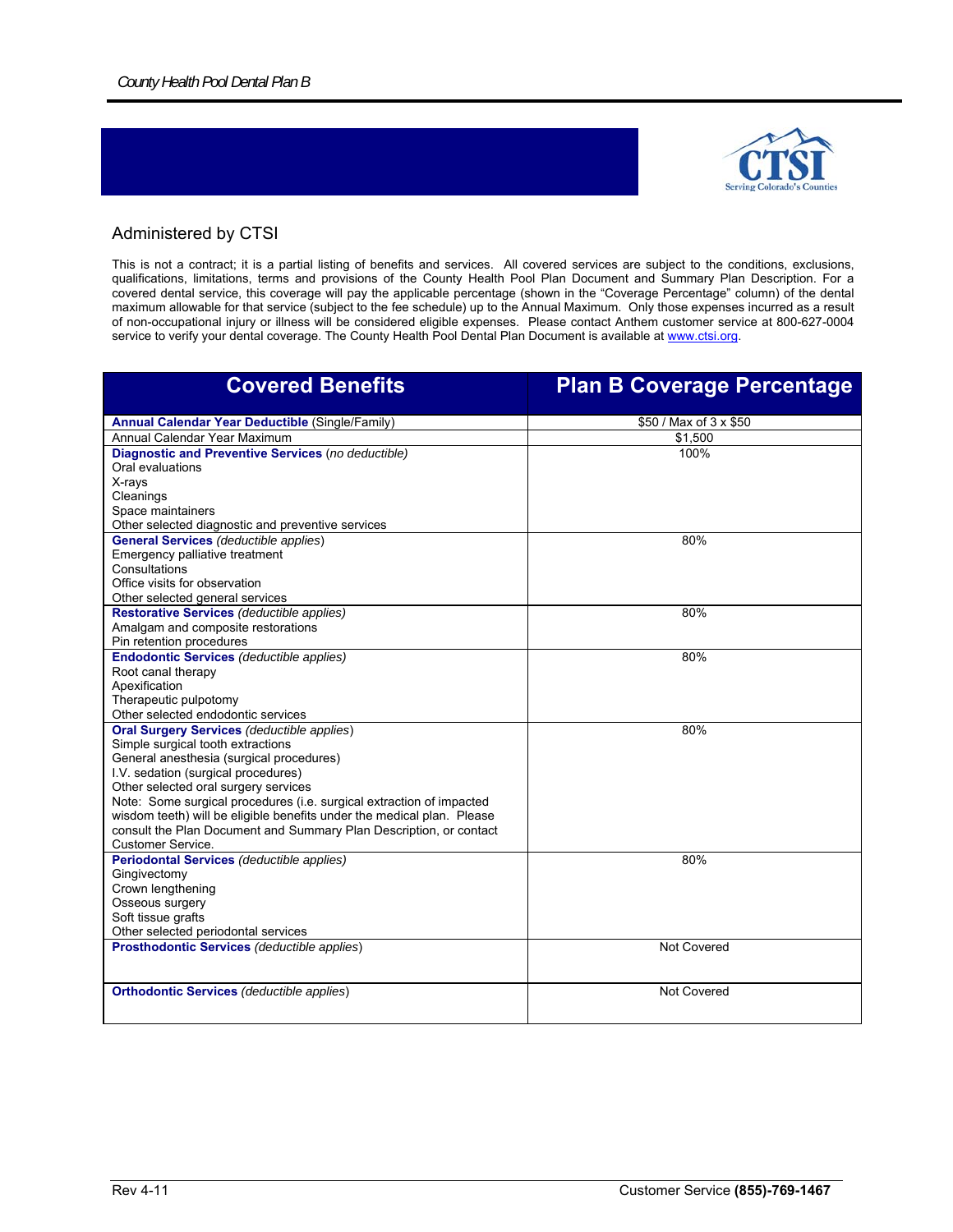Welcome to your Dental Benefit Plan. This Plan Document and Summary Plan Description has been prepared to help explain your dental care benefits. Please refer to this Plan Document and Summary Plan Description when you require dental services. It describes how to access dental care, what dental services are covered by the Plan, and what portion of the dental care costs you will be required to pay. County Health Pool (CHP) has contracted with Anthem Blue Cross and Blue Shield (Anthem) to administer this Dental Benefit Plan.

The coverage described in this Plan Document and Summary Plan Description is subject in every respect to the provisions of the Contract issued to County Health Pool. The Contract and this Plan Document and Summary Plan Description and any amendments or riders attached to the same, shall constitute the Contract under which Covered Services and supplies are provided by the Plan.

This Plan Document and Summary Plan Description should be read in its entirety. Since many of the provisions of this Plan Document and Summary Plan Description are interrelated, you should read the entire Plan Document and Summary Plan Description to get a full understanding of your coverage.

Many words used in the Plan Document and Summary Plan Description have special meanings. These words appear in capitals and are defined for you. Refer to these definitions in the Glossary section for the best understanding of what is being stated. The Plan Document and Summary Plan Description also contains Exclusions.

This Dental Plan Document and Summary Plan Description supersedes and replaces any Dental Plan Document and Summary Plan Description previously issued to you under the provisions of the Contract.

Read your Plan Document and Summary Plan Description carefully. The Plan Document and Summary Plan Description sets forth many of the rights and obligations between you and the Plan. Payment of benefits is subject to the provisions, limitations and exclusions of your Plan Document and Summary Plan Description. It is therefore important that you read your Plan Document and Summary Plan Description.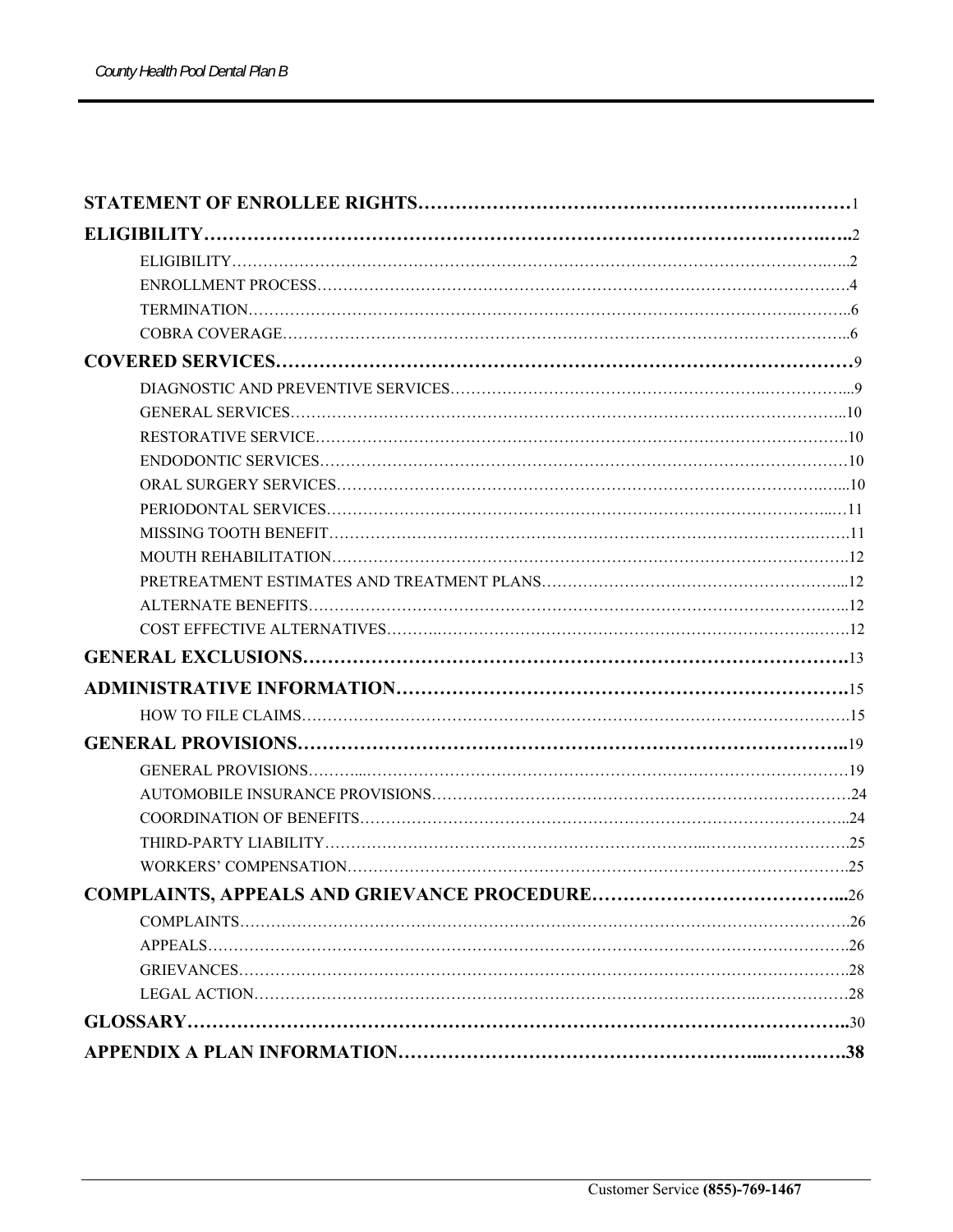# **Statement of Enrollee Rights**

As an Enrollee in the Plan, an individual is entitled to certain rights including the right to:

- Examine, without charge, at the Plan Administrator's office, all Plan documents.
- Obtain copies of all plan documents and other plan information upon written request to the Plan Administrator. The Plan Administrator may make a reasonable charge for the copies.
- To the extent required or permitted by law, give or withhold consent regarding use and disclosure of protected health information, request privacy of such information and request amendment or correction of such information.
- Expect proper and equitable treatment from the persons who are responsible for the operation of the Plan.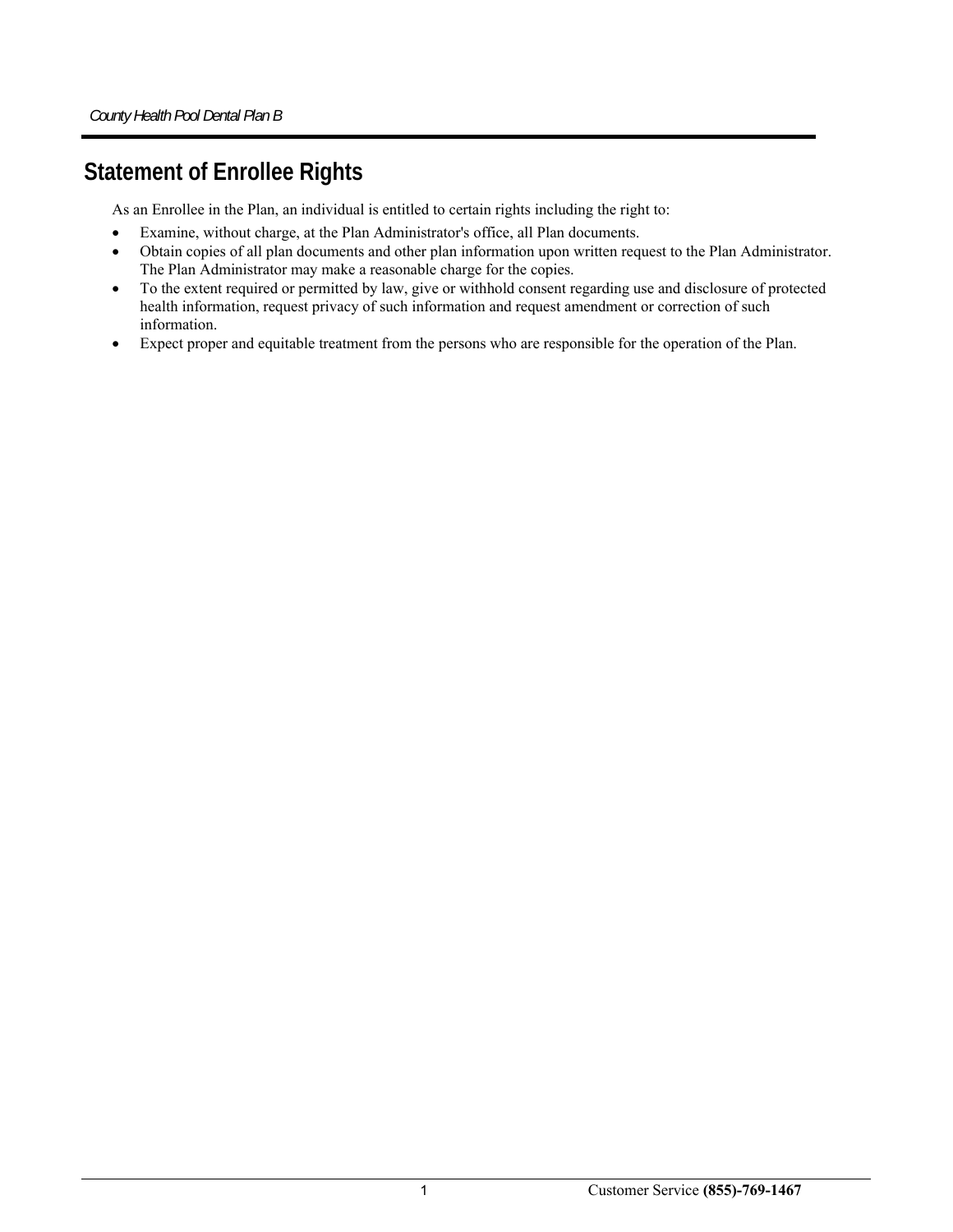# **Eligibility**

# **Eligibility**

#### *Employee Participants*

An Employee is one who works at least 30 hours per week (full-time employment status) directly in the regular business of and is compensated for services by the Member or Member Affiliated Entity. Elected officials, except for non-salaried elected officials and Licensed Professional Elected Officials, are considered Employees under the Plan. At the option of the Member, permanent part-time and/or any other employees that qualify under the Affordable Care Act working a minimum of 24 hours per week, and Licensed Professional Elected Officials may be eligible for coverage; in such case, such qualified part-time Employees and Licensed Professional Elected Officials are considered Employees under the Plan. Also, at the option of the member, employees that are participants in a retirement incentive program provided through the member, and who are between 62 and 65 years of age with a minimum of 5 consecutive years of employment service, may be eligible for coverage; in such case, Incentivized Retirees are considered Employees under the Plan. Incentivized Retirees eligibility for coverage would be limited to coverage starting as early as the month in which they become 62 years of age and ending at the end of the month in which they become 65 years of age. Temporary Employees and retirees are not eligible and cannot be considered for coverage. Eligibility for coverage as an Employee Participant in the Plan begins subsequent to the day a person commences either full-time or qualifying part-time employment, in accordance with individual policies set by Members.

#### **Suspension or denial of eligibility, coverage, and benefits may occur should an Employee Participant fail to do any of the following:**

- Pay required contribution, if any, to the Plan.
- Furnish any information, records or releases that the Plan may require in order to adjudicate a claim.
- Cooperate with the procedures and investigations of the Plan.
- Meet the requirements of the Plan Document and Summary Plan Description.
- Meet the definition Employee as stated above.

**Employee Participants may be entitled to benefits under the Plan during a family or medical leave in accordance with the provisions of the Family and Medical Leave Act of 1993, as may be amended.** 

**Temporary Employees may be eligible for the plan in accordance with the provisions of the Member's Affordable Care Act Look Back Policy.** 

# **Employee Participant's Dependents**

Your group may have limited or excluded the eligibility of certain Dependent types and so not all Dependents listed in this Plan may be entitled to enroll. For more specific information, please see your Human Resources or Benefits Department.

#### **An Employee Participant's Dependents may include the following:**

- An Employee Participant's legal spouse, common-law spouse (unless legally separated) , civil union same-sex domestic partner
- An Employee Participant's Dependent child (including a step-child, legally adopted or disabled child) under 26 years of age. At the end of the birth month in which the child attains turns age 26, the Dependent child is removed from coverage. If the Subscriber or the Subscriber's Spouse is subject to a qualified medical child support order for a Dependent child of the Subscriber or the Subscriber's Spouse, the Dependent child is eligible for benefits, whether the child lives with the Subscriber or the Subscriber's Spouse. The dependents (spouse or child) of a Dependent child are not eligible for coverage under this Plan Document.
- Coverage may be continued for any unmarried Dependent child after the age of 26 if incapable of self-support because of mental retardation or severe physical handicap, provided such Dependent child became so incapable prior to the end of the month in which the child attained the limiting age and is dependent upon the Employee Participant for care and support. Notification and a Physician's statement certifying such incapacity must be submitted to the Plan within 31 days of the date the Dependent child's coverage would otherwise terminate.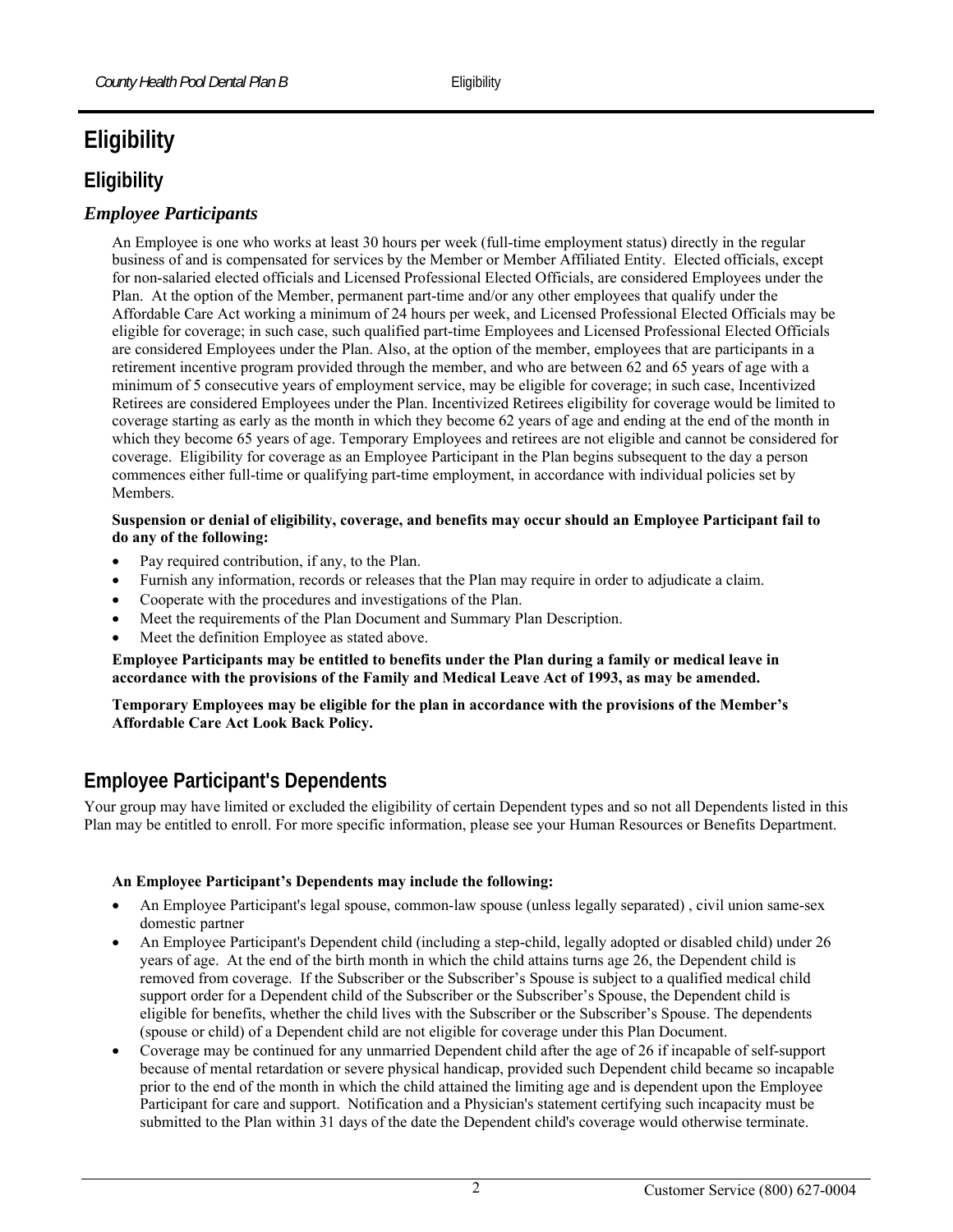- If both husband and wife are employed by the same Member and are eligible as Employee Participants, either Employee spouse may elect to cover the other Employee spouse as a Dependent together with any eligible children.
- Proof of dependent status or legal guardianship may be requested from time to time by the Plan. This proof may be requested in the form of marriage records, birth certificates, and official court certified adoption, legal guardianship and divorce decree documents. A Power of Attorney will not be accepted as proof of dependency.
- The Employee Participant must notify the Member and the Plan within 31 days after any change in status affecting coverage resulting from marriage, birth, adoption, divorce, legal separation, death, a child reaching age 26, or the entrance into or the return from military service.
- Eligibility for Employee Participants and Dependents is additionally limited to persons who are United States citizens by birth or naturalization, or who are legal aliens lawfully residing in the United States.
- $\bullet$

#### *Employee Participant's Disabled Dependent(s)*

**Benefits under this Plan for an unmarried Dependent child may be continued if all of the following tests are met:** 

- The child is incapable of self-sustaining employment because of mental retardation or physical handicap and became so incapacitated prior to such date.
- The child is chiefly dependent on the Employee Participant for support.
- The Member and the Plan are furnished proof of the incapacity not later than 31 days after the date the child attains age 26.

#### **However, benefits as to such child may not be continued beyond the earliest of the following occurrences:**

- Cessation of the incapacity.
- Failure to furnish any required proof of continuing incapacity or to submit to any required examination.
- Termination of the child's coverage for any reason other than age.

**The Plan has the right to require proof of the continuation of incapacity and the right and opportunity to examine the child as often as is reasonably necessary during the continuation of the incapacity. However, an examination will not be required more often than once a year. The "Mentally or Physically Disabled Dependent Enrollment Request" is available from the Plan or Customer Service and must be completed by a physician with the appropriate medical specialty.** 

#### *Medicare Eligible Enrollees*

The term Medicare refers to the program of medical care benefits provided under Federal Law. Employee Participants and their Dependents age 65 or older are given the option to elect this Plan or Medicare as primary. If the Employee Participant or Dependent elects the benefits of this Plan as primary, this Plan will provide benefits equivalent to the benefits available to individuals not eligible for Medicare. If the Employee Participant or the Dependent elects Medicare benefits as primary, this Plan will not provide benefits complementary to Medicare, and will not coordinate benefits with Medicare. Medicare does not provide dental benefits.

#### **Note: The Enrollee must notify the Plan of election of Medicare as primary and notification must be in writing.**

#### *Effective Dates and Contribution Requirements*

This Plan Document and Summary Plan Description is effective as of January 1, 2022. Benefits of this Plan shall be payable only for expenses incurred on or after the Effective Day of this Plan Document and Summary Plan Description, and on or after the Effective Date for an Enrollee's coverage, except as specified.

The Effective Date for an Enrollee's coverage under the Plan is determined in accordance with a policy set by the individual Member that employs the prospective Employee Participant. Plan Members have elected whether their individual Employee Participants will contribute to the cost of the Employee Participants' and/or Dependents' coverage.

#### *Benefits for Employee Participants*

Coverage for the Employee Participant becomes effective on his eligibility date provided the Employee Participant has enrolled and authorized contributions (if required).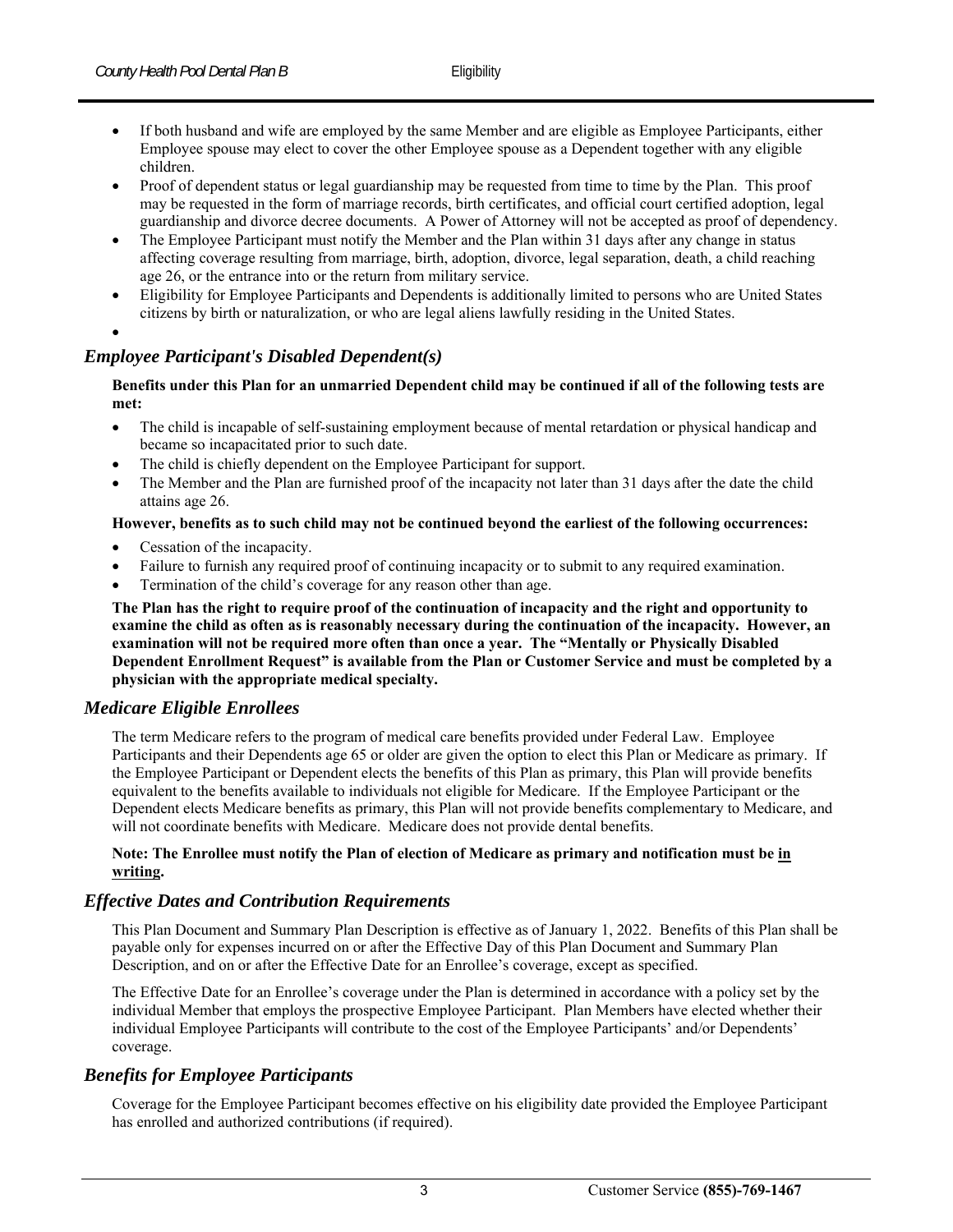- If the Employee Participant enrolls within 31 days of his eligibility date, coverage will be effective on the date of eligibility.
- If the Employee Participant does not enroll within 31 days of his eligibility date, or coverage is terminated at any time while the Employee Participant is still at work, he is considered to be a Late Enrollee. If he was covered under another plan and loses that coverage, he may be eligible for a Special Enrollment. He may, in the future, be able to enroll himself in this Plan effective January 1 of a re-enrollment year, provided that he requests enrollment prior to January 1 of the year he desires coverage.
- If the Employee Participant does not want coverage, he must sign a waiver of benefits.

#### *Benefits for Dependent Participants*

Coverage for Dependent Participants becomes effective on the date eligible provided the Employee Participant has enrolled and authorized contributions (if required) for Dependent benefits on or prior to the date eligible.

- If an Employee Participant has eligible Dependents on the Effective Date of his coverage and he has enrolled and authorized contributions (if required) for Dependent benefits, coverage for those Dependents will be effective on the date the Employee Participant's coverage begins.
- If an Employee Participant, who is not required to contribute toward the cost of Dependent benefits, does not have eligible Dependents on the Effective Date of his coverage and later acquires his first eligible Dependent(s) enrolls his Dependent(s) within 31 days of the date eligible, coverage will be effective on the date of acquisition.
- If an Employee Participant, who is required to contribute toward the cost of Dependent benefits, does not have eligible Dependents on the Effective Date of his coverage and later acquires his first eligible Dependent(s) enrolls his Dependent(s) within 31 days of the date eligible, and authorizes contributions for Dependent benefits to be effective the date of acquisition, coverage will be effective as of the date of acquisition.
- If an Employee Participant, who is required to make a contribution toward the cost of Dependent benefits, and does not have eligible Dependents on the Effective Date of his coverage and later acquires his first eligible Dependent(s) and he enrolls within 31 days of the date eligible, and authorizes contributions for Dependent benefits to be effective the first of the month following acquisition, coverage will be effective on the first of the month following acquisition.
- Dependent benefits with respect to a Dependent acquired by an Employee Participant while he is covered for Dependent benefits shall become effective on the date such Dependent is acquired if he enrolls his Dependent within 31 days.
- If an Employee Participant does not enroll for Dependent benefits within 31 days of the date eligible or Dependent coverage is terminated at any time while the Employee Participant is still at work, his Dependent(s) are considered to be late Enrollee(s). If they are covered under another plan and lose that coverage, they may be eligible for Special Enrollment. The Employee Participant may in the future be able to enroll his Dependent(s) in this Plan effective January 1 of a re-enrollment year, provided that he requests enrollment prior to January 1 of the year they desire coverage.
- In the case of a newborn Dependent, coverage will be retroactive to the date of birth. The first 31 days, the newborn will be covered under the mother's policy, if a covered participant of the plan. To extend coverage for the newborn beyond the first 31 days, the Employee Participant must enroll the newborn within 31 days following the birth.
- In the case of a newborn Dependent, coverage will be retroactive to the date of birth if an Employee Participant enrolls the newborn within 31 days following the birth.
- If the Employee Participant does not want coverage for his eligible Dependents, he must sign a waiver of benefits.
- No Dependent benefits shall become effective unless the Employee Participant is, or simultaneously becomes a Participant covered for benefits.

# **Enrollment Process**

In order for eligible Employee Participants and their eligible Dependents to obtain benefits, the Employee Participant must follow the Member's enrollment process, which details who is eligible for enrollment and what forms are required for enrollment. Eligibility for benefits under this Plan Document and Summary Plan Description begins as of the Effective Date stated on the benefit ID Card. No services received prior to that date are covered.

Note: Submission of an Enrollment Application/Change Form does not guarantee Enrollee enrollment.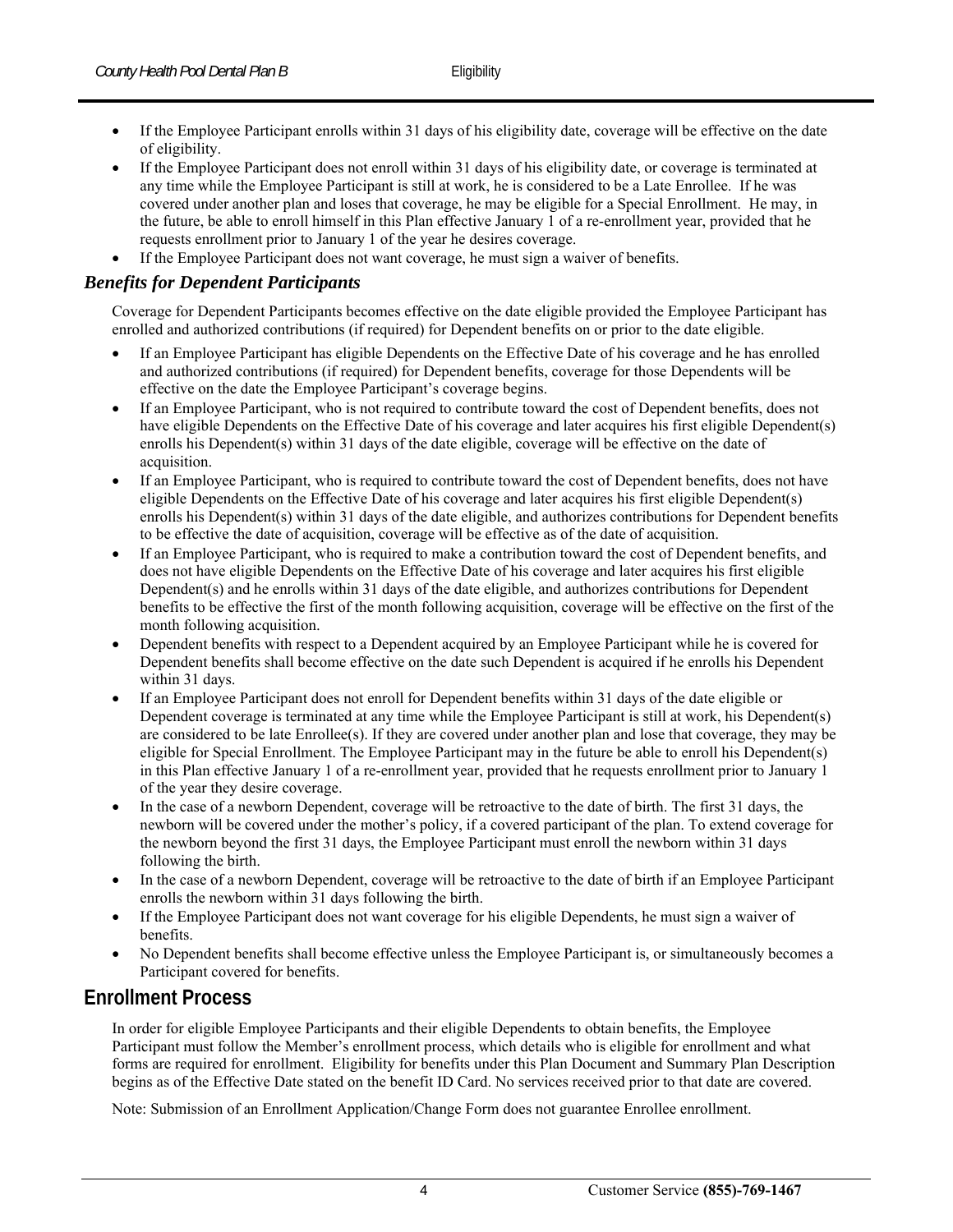#### *Enrollment Forms*

The Employee Participant must submit an Enrollment Application/Change Form to add any Dependents as Enrollees. Additional forms may be required for special dependent status. Employee Participants may obtain an Enrollment Application/Change Form or any additional forms from their Benefit Administrator/Contact Person or the Customer Service Department.

#### *Initial Enrollment*

Eligible Employees may apply for benefits for themselves and their eligible Dependents by submitting an Enrollment Application/Change Form. The Member and the Plan must receive the Enrollment Application/Change Form within 31 days after the date of hire or within 31 days of the expiration of the waiting period. The Effective Date of benefits will commence on the first of a month, the waiting period is determined in accordance with a policy set by the individual Member that employs the prospective Employee. The Member will inform the Employee of the length of the waiting period or applicable Look Back Period**.**

#### *Open Enrollment*

Any eligible Employee may enroll during the Plan's open enrollment period. The Benefit Administrator/Contact Person will provide the dates of the open enrollment period to eligible Employees.

#### *Newly Eligible Dependent Enrollment*

A current Employee Participant may add an eligible Dependent, for whom the Employee Participant is legally financially responsible regarding medical, dental, and other health care expenses, that becomes newly eligible due to a Qualifying Event. See the EMPLOYEE PARTICIPANT'S DEPENDENT heading in this section for information on eligibility requirements of a Dependent. Qualifying Events may include marriage, birth, and placement for adoption or issuance of a court order. The Member and the Plan must receive an Enrollment Application/Change Form for the addition of the Dependent within 31 days after the date of the Qualifying Event. Proof of the Qualifying Event, e.g. a copy of the marriage certificate or court order, must be attached to the completed Enrollment Application/Change Form. Eligibility for benefits will be effective as described in the EMPLOYEE PARTICIPANT'S DEPENDENT section.

When the Employee Participant or the Employee Participant's spouse is required by a court or administrative order for child support to provide coverage for an eligible Dependent, the eligible Dependent must be enrolled within 31 days of the issuance of such order. The Member and the Plan must receive a copy of the court or administrative order with the Enrollment Application/Change Form. If the Employee Participant does not enroll the eligible Dependent within 31 days of issuance of the order, the Employee Participant may enroll subject to the provisions described under the heading *Late Entrants* in this section**.** 

#### *Special Enrollment for Eligible Employees and Eligible Dependents*

If the Employee Participant does not enroll within 31 days of his Eligibility Date, or coverage is terminated at any time while the Employee Participant is still at work, he is considered to be a Late Enrollee unless he was covered under another plan and loses that coverage, in which case he may be eligible for Special Enrollment. He may in the future be able to enroll himself and his Dependents in this Plan during a re-enrollment period.

#### *Status Change of State Medicaid Plan or State Child Health Insurance Program (SCHIP)*

Loss of eligibility from a state Medicaid or SCHIP health plan is also a qualifying event for special enrollment for the eligible employee and/or eligible Dependents. The employee must properly file an application with the employer within 60 days after coverage has ended, Medicaid coverage has ended, or 90 days after SCHIP coverage has ended. In addition, special enrollment is allowed for the employee who becomes eligible for premium assistance, with respect to coverage under the employer's health coverage, under a state Medicaid or SCHIP health plan, including any waiver or demonstration project conducted under or in relation to these plans. Similarly, the employee must properly file an application with the employer within 60 days after the eligibility date for assistance is determined.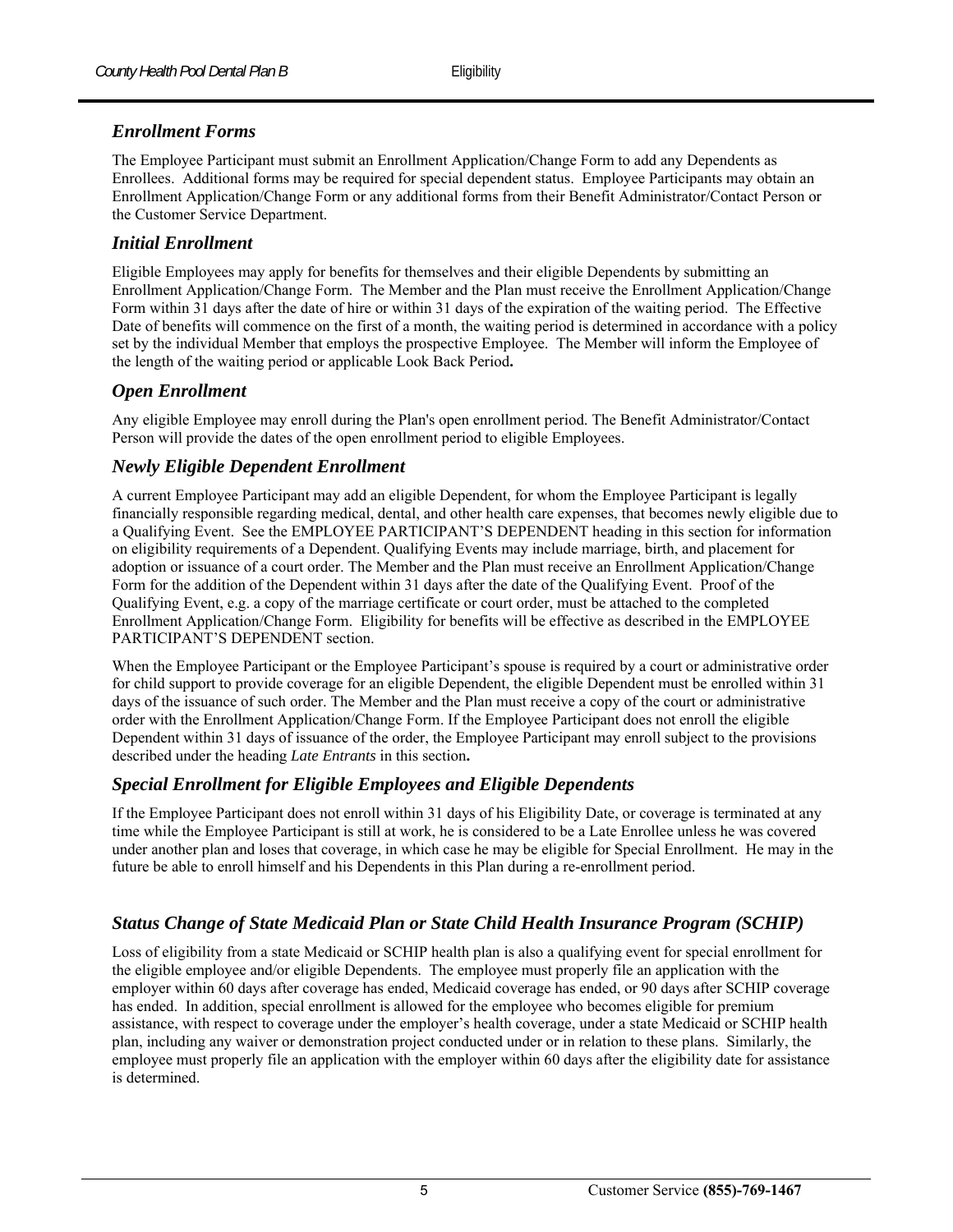# **Termination**

#### *Employee Participant Termination*

The coverage of any Employee Participant under this Plan shall cease on the earliest of the following:

- The termination date of this Plan Document and Summary Plan Description.
- The ending of the period for which contributions, if required, have been paid.
- The last day of the month the Employee Participant is no longer eligible for coverage under this Plan Document and Summary Plan Description.
- The Employee Participant begins active duty in the Armed Forces of any country for longer than 31 days.
- The death of the Employee Participant.
- The last day of the month in which the employment of the Employee Participant terminates employment.
- The last day of the month in which the Employee Participant retires.
- The last day of the month in which retirement of the Employee Participant occurs, unless covered as an Incentivized Retiree.
- The last day of the month in which an Employee Participant has experienced a Qualifying Event or financial hardship. The Employee has 31 days from the date of the Qualifying Event or financial hardship to notify the Plan Administrator and provide supporting documentation.

A Member must signify an Employee's termination of employment by notifying the Plan. If subsequent to termination of service, an Employee Participant is re-employed or reinstated as an eligible Participant, he will be treated in the same manner as a new Participant at the date of such re-employment or reinstatement unless such Employee Participant has been covered continuously since termination by electing coverage under this Plan through COBRA.

Members may, according to their policies, continue coverage for an Employee Participant on leave of absence or otherwise approved absence from work, at the same contribution level as any other Employee for a period of up to six months without terminating the Employee Participant.

#### *Employee Participants' Dependent Termination*

Coverage with respect to any participating Dependent shall cease at the end of the month in which the individual ceases to be a Dependent as defined in this Plan Document and Summary Plan Description. Coverage with respect to all Dependents of an Employee Participant shall cease on the date coverage terminates for the Employee, except as provided in COBRA COVERAGE as defined in this document. An Employee Participant's Dependent coverage shall also terminate at the end of the month the Employee Participant requests such coverage be terminated, but in no event prior to the date of such request.

## *Effect of Termination*

When coverage terminates, benefits shall not be provided for any hospital, medical or dental service after termination even though such services are furnished as a result of a sickness or accident occurring before such termination of coverage unless otherwise provided under this Plan.

#### *Certificate of Creditable Coverage*

When an Enrollee's benefits with the Plan terminates, Anthem, on behalf of the Plan, will send the Enrollee a Certificate of Creditable Coverage, which will identify the length of the Enrollee's creditable coverage with the Plan. The Enrollee may need this letter as proof of prior coverage when the Enrollee enrolls with another plan.

#### *What the Plan Will Pay for After Termination*

The Plan will not pay for any services provided after the Enrollee's benefits end. An Enrollee is liable for benefit payments made by the Plan on behalf of the Enrollee for services provided after the Enrollee's benefits have terminated, even if the termination was retroactive.

# **COBRA Coverage**

In accordance with Federal Law, under certain circumstances, an Enrollee whose coverage under this Plan would otherwise terminate, may elect to continue coverage for a limited period of time.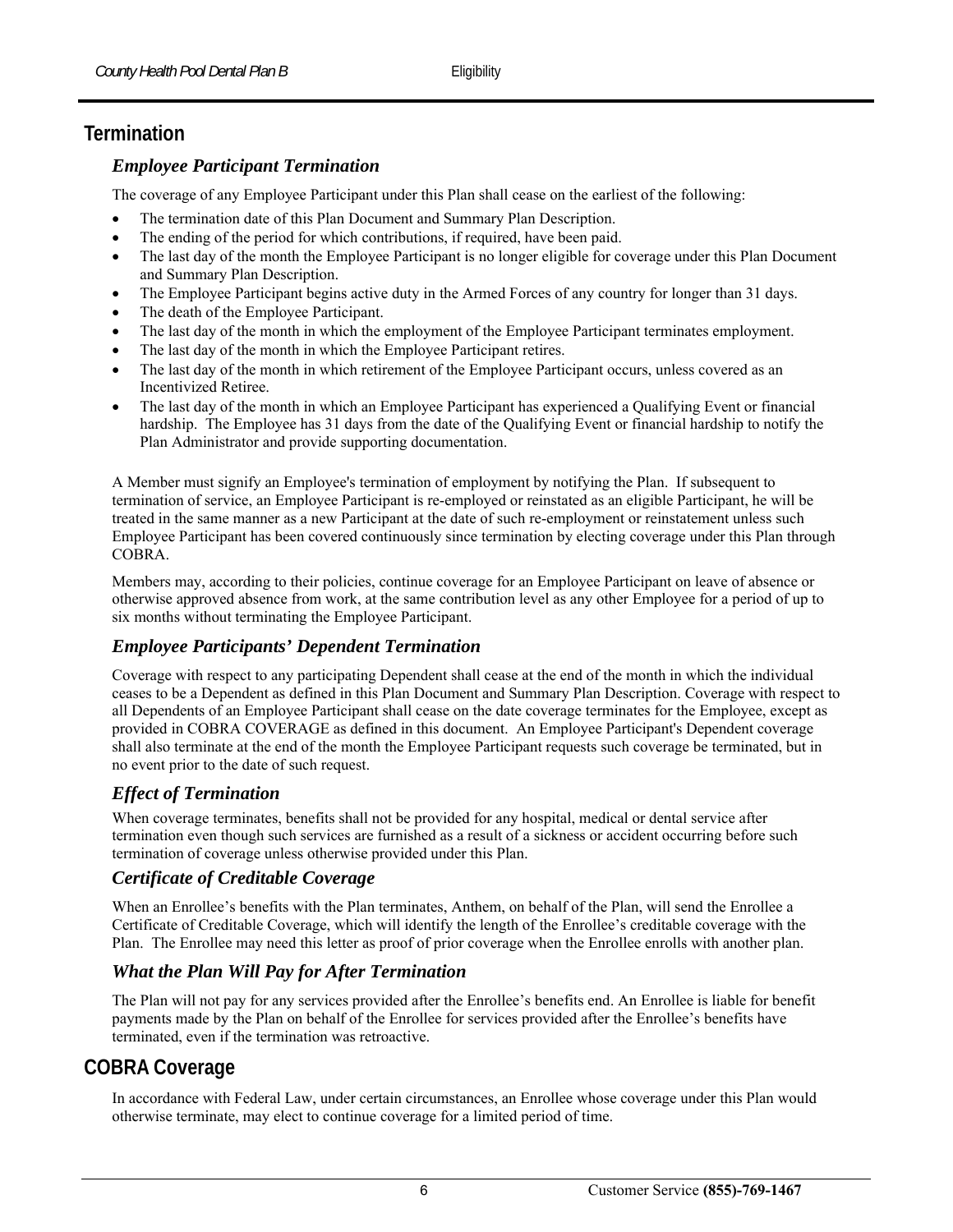An Enrollee who is eligible for COBRA coverage is called a Qualified Beneficiary. The events making an Enrollee eligible for COBRA coverage are called Qualifying Events. Definitions of both terms can be found in the GLOSSARY section.

#### *COBRA Eligibility*

Employee Participants and their Dependents who lose eligibility under this Plan are eligible for continuation coverage under the Consolidated Omnibus Budget Reconciliation Act of 1985 (COBRA). Enrollees should contact their Benefit Administrator/Contact Person for additional information. COBRA coverage is available for 18, 29 or 36 months, depending on the Qualifying Event(s), and only if the application and premium of the Federal Law are met.

COBRA coverage is available for Employee Participants and their Dependents for 18 months from the date of the following Qualifying Events:

- When an Employee Participant loses coverage due to a reduction in work hours, including layoffs.
- When an Employee Participant loses coverage due to the voluntary or involuntary termination of employment, including retirement and excluding gross misconduct.

COBRA coverage is available for Employee Participants and their Dependents for 29 months from the date of the following Qualifying Event:

 When the Social Security Administration has determined that an Employee Participant or Dependent was disabled when coverage was terminated, or within 60 days after the coverage was terminated, due to one of the Qualifying Events above, and the Employee Participant or Dependent is still disabled when the 18-month continuation period expires.

COBRA coverage is available for the following individuals for 36 months from the date of the following Qualifying Events:

- The surviving spouse and surviving children of a covered Employee Participant, when the covered Employee Participant dies.
- The Employee Participant became eligible for Medicare benefits prior to COBRA election.
- Spouse or dependent children of a covered employee, if the employee became eligible for Medicare benefits before COBRA election.
- Spouse or dependent children of a covered employee, when the employee and the Spouse separate or divorce.
- Spouses and dependent children of a covered Employee Participant, when the dependent children lose eligibility as Dependents.

COBRA coverage is available to children born or placed for adoption during the period of COBRA coverage for the remainder of either the 18-month or 36-month COBRA continuation period. The Qualifying Event that triggered the COBRA coverage will determine the length of the continuation period for the newborn or adoptee.

#### *COBRA Notification*

In the case of a Qualifying Event (death, termination of employment or reduction in hours) a Qualified Beneficiary will receive information from the Plan concerning COBRA Coverage. This information will include instructions on how to elect COBRA, the amount of the monthly COBRA contribution, and enrollment and payment instructions.

With respect to disabled Employees electing the 11-month extension of COBRA, such disabled Employee must notify the Plan within 60 days of determination of disability by Social Security and before the end of the initial 18 month continuation period. In addition, the disabled Employee must notify the Plan within 30 days of final determination of Social Security that the disability no longer exists. Following receipt of timely notice of such Qualifying Event and within 14 days of receipt of loss of coverage, the Plan will provide the disabled Employee with information concerning COBRA coverage and rates.

In the case of a Qualifying Event, or the Employee's enrollment in either Part A or Part B of Medicare, a Qualified Beneficiary must notify the Member and the Plan within sixty (60) days of the Qualifying Event. If notice is not received within 60 days of the Qualifying Event, the Qualified Beneficiary will not be eligible for COBRA Coverage. Following receipt of timely notice of a Qualifying Event and within 14 days of receipt of such notice, the Plan will provide the eligible Dependent with information concerning COBRA coverage and rates.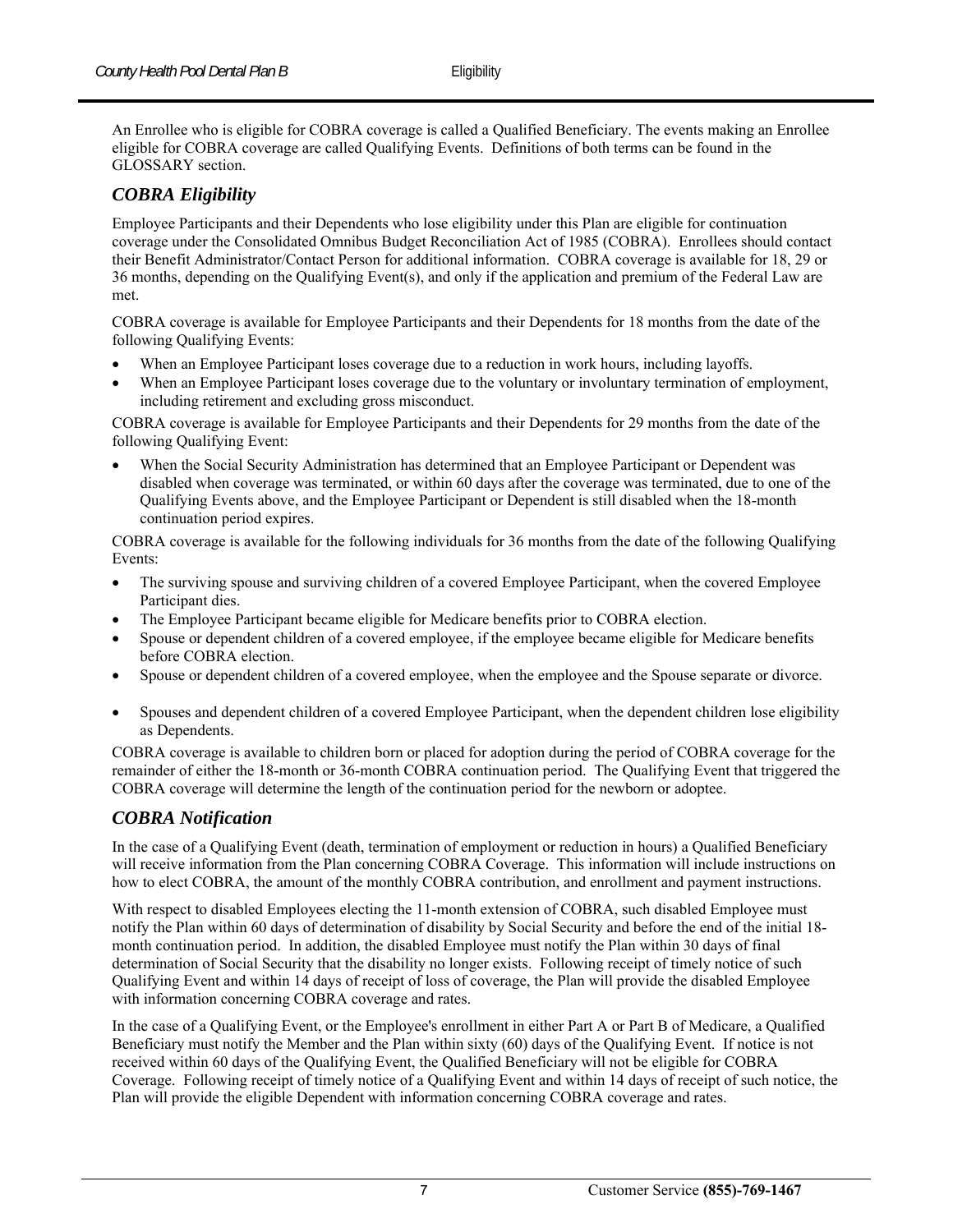After notification of COBRA coverage, the Qualified Beneficiary will have 60 days to elect COBRA coverage, after the later of the following dates:

- The date that the Qualified Beneficiary would lose coverage on account of the Qualifying Event,
- The date that the Qualified Beneficiary is sent such notice.
- If a Qualified Beneficiary chooses to waive coverage, a waiver of COBRA coverage will be effective on the date that the waiver is sent to the Plan.
- A Qualified Beneficiary who, during the election period, waives COBRA coverage can revoke the waiver at any time before the end of the election period. However, if a Qualified Beneficiary who waives COBRA coverage later revokes the waiver, coverage will be effective retroactive to the original Qualifying Event date.
- The first monthly payment (which will include premiums for all months since coverage terminated) must be received by the Plan within 45 days of the date the Qualified Beneficiary elects to continue coverage. Each subsequent payment is due by the first day of the month for which coverage is intended, and shall be considered timely if received within 30 days of the date due.
- If premiums are not received in a timely manner, coverage will terminate. No claims will be paid until premium payment is received by the Plan.

#### *Termination of COBRA Coverage*

COBRA coverage as provided under this section will terminate on the earliest of the following dates, as applicable:

- The date the Qualified Beneficiary first becomes covered under any other group dental coverage as an Employee or Dependent after COBRA is elected. In the event such other group dental coverage has a preexisting condition clause or limitation, COBRA coverage will not terminate until exhaustion of the maximum period COBRA coverage is allowed or until the pre-existing condition clause or limitation has been satisfied.
- The end of the period for which the last payment was made for coverage in a timely manner.
- The maximum continuation period has been exhausted.
- The date the Qualified Beneficiary becomes covered by Medicare.
- The date the Member ceases to provide any group health plan.
- The Qualified Beneficiary's coverage was extended due to disability and there has been a final determination that he or she is no longer disabled. In that case, COBRA coverage for all Qualified Beneficiaries who were entitled to the disability extension, by reason of the disability of the Qualified Beneficiary who has been determined to be no longer disabled, will end on the first day of the month that begins no more than 30 days after the date of final determination that the individual is no longer disabled. Such determination will not result in the termination of COBRA coverage before the end of the maximum coverage period that would apply without regard to the disability extension.
- The end of the month for which the Qualified Beneficiary has requested, in writing, a voluntary termination.

#### *Contribution for COBRA Coverage*

For a Qualified Beneficiary to continue coverage under this Plan, the entire cost of coverage must be paid to the Plan, each month. The contribution will be 102% (except in the case where COBRA is extended due to disability, the contribution amount will be 150%) of the applicable contribution for a similarly situated non-COBRA Enrollee.

#### *Election Period for COBRA Coverage*

A Qualified Beneficiary must elect COBRA coverage within sixty (60) days after the later of:

- The date coverage terminates under this Plan because of the Qualifying Event.
- The date the Qualified Beneficiary receives notice from the Member of the right to this continuation.
- Further detail concerning COBRA is available from the Benefit Administrator/Contact Person.

#### *Family and Medical Leave Act*

When an Employee Participant takes time off from work pursuant to the Family and Medical Leave Act, dental benefits remain in force but the Employee Participant may be required to pay the Member's share of the contribution. Enrollees may contact their Benefit Administrator/Contact Person for details.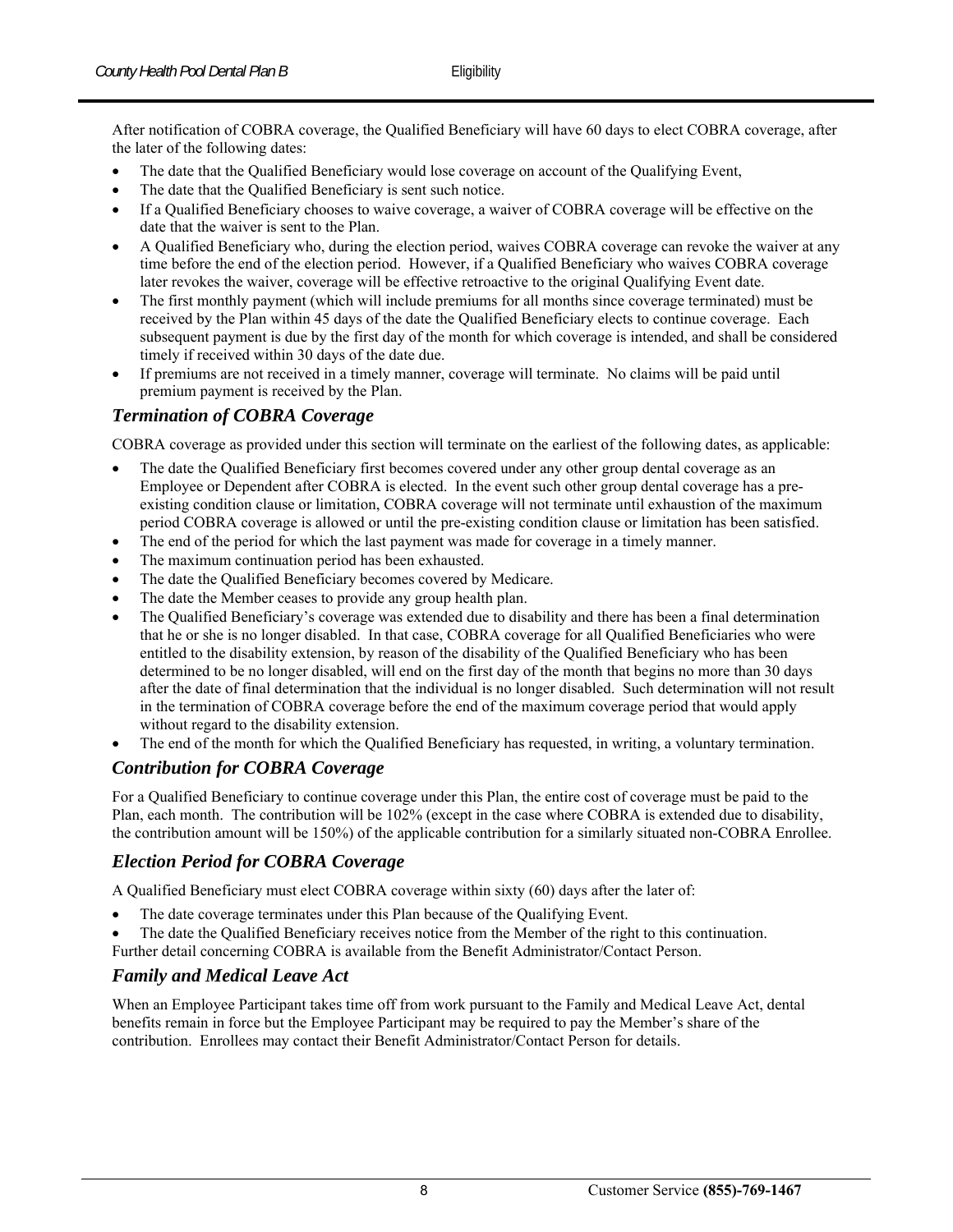# **Covered Services**

This section describes the Covered Services available under your dental care benefits when provided and billed by Providers. All Covered Services are subject to the Exclusions listed in the Exclusions section. Covered Services must be medically necessary and not Experimental/Investigational.

To receive maximum benefits for Covered Services, you must follow the terms of this Plan Document and Summary Plan Description. Benefits for Covered Services are based on the Maximum Allowable Amount for such service.

Benefits for Covered Services may be payable subject to an approved treatment plan created under the terms of this Plan Document and Summary Plan Description. Maximum for Covered Services will be limited by any applicable Deductible or annual or lifetime payment limit in the Plan Document and Summary Plan Description, including the Summary of Dental Benefits. The fact that a Dentist or Provider may prescribe, order, recommend or approve a service does not make the service medically necessary or a Covered Service and does not guarantee payment. Anthem, on behalf of the Plan, bases its decisions about Pre-authorization, medical necessity, experimental services and new technology on dental and medical policy developed by Anthem. Anthem, on behalf of the Plan, may also consider published peer-review medical literature, opinions of experts and the recommendations of nationally recognized public and private organizations which review the dental and medical effectiveness of health care services and technology.

The Maximum Allowable Amount for all Covered Services includes the administration of necessary infection control procedures as required by state and federal mandates. If billed separately, such charges will be denied.

# **Diagnostic and Preventive Services**

Diagnostic and preventive services are services that are used to avert dental disease or to determine the nature or cause of a dental disease. Covered Services include examinations, oral evaluations, x-rays, teeth cleaning and scaling, fluoride treatments, sealants, and selected space maintainers, as listed herein.

#### *Oral Evaluation*

Limited to two per Calendar Year in any combination of the following types of evaluations: periodic, limited (emergency), comprehensive, detailed, and extensive.

Dental Radiographs (X-rays):

- **Bitewing** radiographs (up to four), limited to once per Calendar Year.
- **Complete series** (panoramic film or full-mouth radiographs), limited to once every three years. Complete series radiographs include bitewings, and will count as one occurrence for that Calendar Year. Nine or more radiographs in any combination of periapical and bitewing radiographs will be considered a complete series.

Note: Benefits are not provided for periapical x-rays when performed on the same date as a complete series or a panoramic film.

Radiographs may be allowed more frequently if requested by the Plan for diagnostic evaluation. The Plan reserves the right to request radiographs and/or diagnostic data from the Provider of service.

#### *Cleaning, Scaling, and Polishing the Teeth (Prophylaxis)*

Limited to two per Calendar Year, which can vary in degree of difficulty (see "Periodontal Services" for limitations on periodontal scalings and periodontal maintenance procedures).

#### *Space Maintainers*

Dependent children are eligible to receive benefits for space maintainers when used to maintain the space for prematurely lost teeth and only when necessary to prevent future orthodontic care. This benefit is provided only once per lifetime. Space maintainers will be re-cemented only once per lifetime and excludes orthodontics.

#### *Other Diagnostic and Preventive Services*

Dependent children are eligible to receive benefits for the following diagnostic and preventive services:

**Fluoride treatments** (topical application), limited to two per Calendar Year.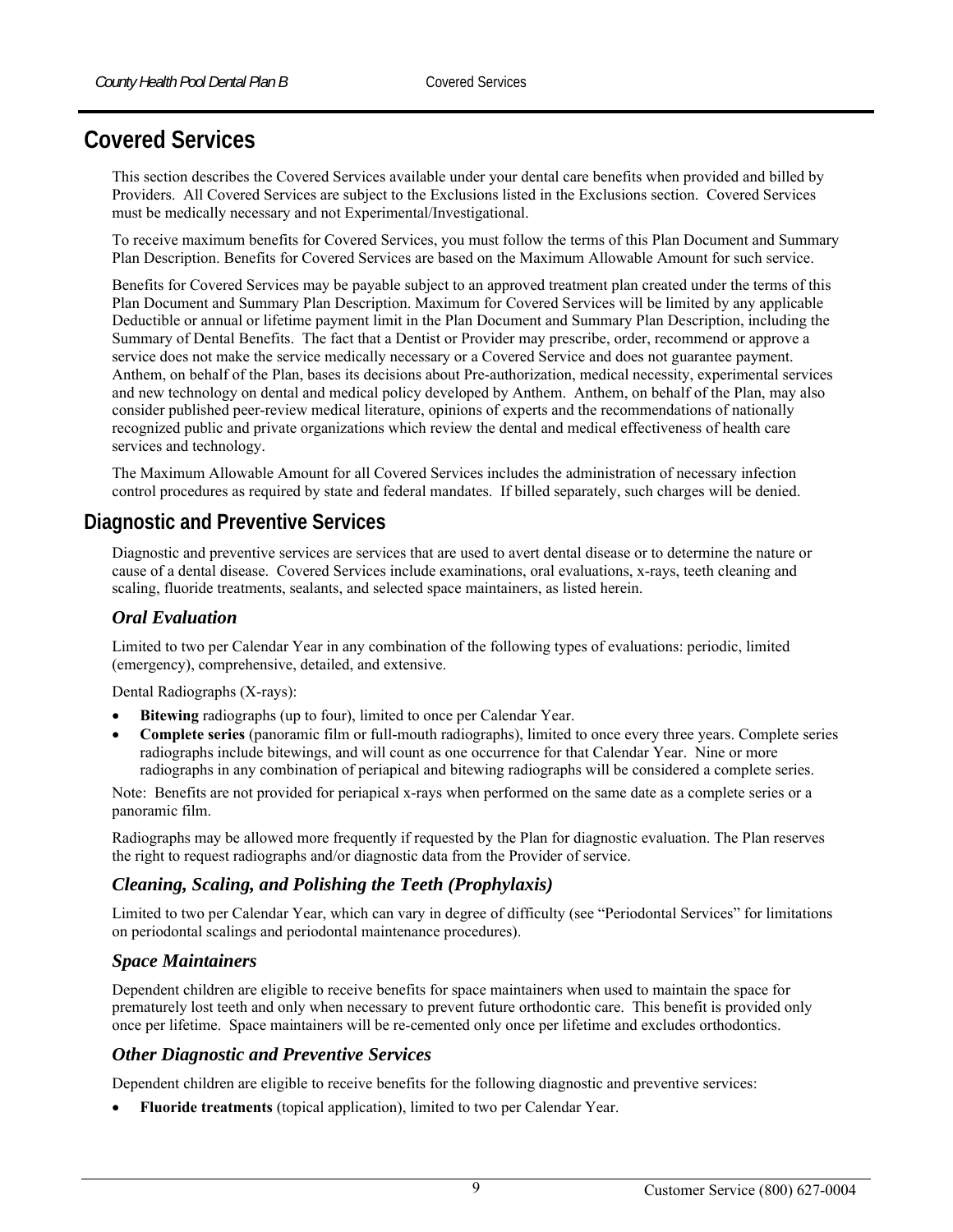**Sealants**, but only to the unrestored occlusal surface of permanent, posterior (molar) teeth, limited to once per Calendar Year and a lifetime maximum of two applications per tooth.

## **General Services**

Covered Services include limited Emergency care, office visits, consultations, and anesthesia services, as listed below.

- **Palliative (Emergency) Treatment for Dental Pain,** limited to two treatments per Calendar Year (not covered when performed in conjunction with other dental treatment).
- **Consultations,** limited to a lifetime maximum of once per Provider (not covered when performed in conjunction with examinations).
- **Analgesics,** (includes nitrous oxide).
- **General anesthesia,** when administered by a qualified, licensed professional; surgical procedures only. Precertification is required for use of general anesthesia when used for a non-surgical procedure.
- **Intravenous sedation,** when administered by a qualified, licensed professional; surgical procedures only. Precertification is required for use of intravenous sedation when used for a non-surgical procedure.
- **Office visit for observation,** limited to two visits per Calendar Year (not covered when associated with other services or procedures).

#### **Restorative Services**

The process of replacing, by artificial means, a part of a tooth that has been damaged by disease (e.g., cavities). Covered Services include "filling" teeth and preparing teeth for fillings, as listed below.

The following are covered restorative services under this Plan Document and Summary Plan Description:

- **Amalgam restorations,** limited to once per surface per tooth in any Calendar Year.
- **Composite restorations,** limited to once per surface per tooth in any Calendar Year.
- **Pin retention,** limited to once per tooth in any Calendar Year (regardless of the number of pins per tooth). Pin retention must be performed on the same date of service and in conjunction with a covered amalgam or composite restoration.

## **Endodontic Services**

Dental services for the prevention, diagnosis, and treatment of diseases and injuries affecting the dental pulp, tooth root, and periradicular tissue. Covered Services include root canal fillings (filling the roots of teeth) and limited associated services, as listed

#### *Root Canal Therapy*

Coverage for root canal therapy includes clinical procedures, postoperative radiographs, and follow-up care (all are included in the total root canal therapy allowance), limited to once per tooth in any three years and to permanent teeth only. A treatment plan is recommended, but not required. Re-treatment of root canal therapy will be covered only if existing root canal therapy is over three years old.

Other Endodontic Services:

The following Covered Services are limited to a lifetime maximum of once per tooth/root:

- **Apexification/recalcification.**
- **Apicoectomy/periradicular** services (includes removal of granulation tissue at the apex of the tooth).
- **Retrograde filling.**
- **Root amputation/hemisection.**
- **Therapeutic pulpotomy** (excluding final restoration) limited to deciduous teeth only.

## **Oral Surgery Services**

Treatment of certain dental conditions by operative or cutting procedures. Covered Services include extractions of non-impacted teeth, such as a single tooth or third molars (wisdom teeth), and other limited surgical procedures, as listed below. For surgical procedures related to the gums and to the bone that supports teeth, see *Periodontal Services*. For root canal procedures, see *Endodontic Services*.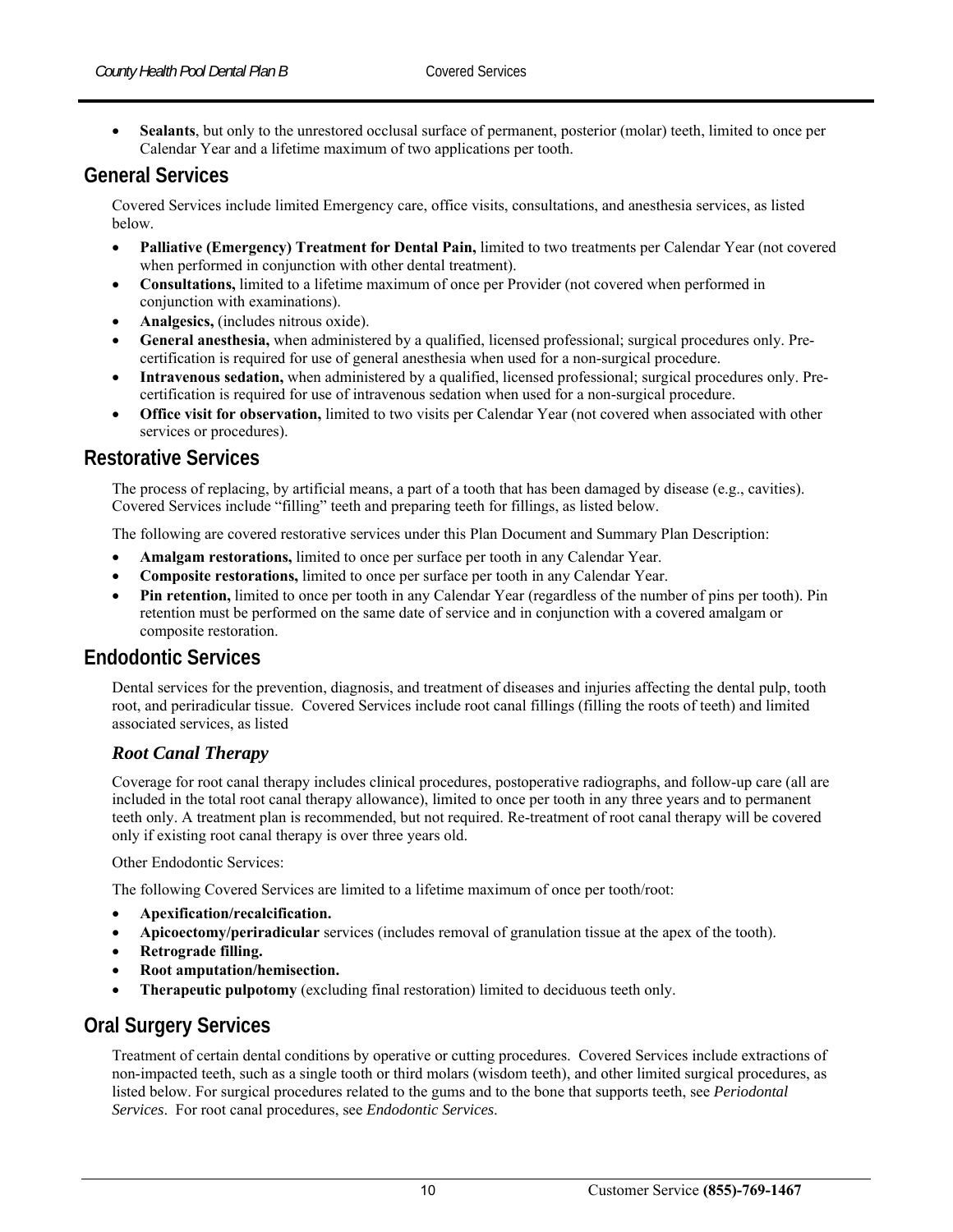- **Simple tooth extractions.**
- **Alveoloplasty.**
- **Vestibuloplasty.**
- **Surgical Biopsy.**
- **Excision of soft tissue lesions.**
- **Excision of intra-osseous lesions.**
- **Excision of bone tissue.**
- **Frenulectomy.**
- **Excision of hyperplastic tissue.**
- **Surgical incision and drainage.**

A biopsy report must be submitted with claims for the removal of tumors, cysts, or neoplasms. Surgical extraction of impacted wisdom teeth is a medical benefit. Claims should be filed with the Medical Plan Administrator. For more information, see your Medical Plan Document and Summary Plan Description.

## **Periodontal Services**

Dental services that treat diseases of the tissues that surround and support the teeth (e.g., the gums and the supporting bone). Covered Services include maintenance of the gum tissues and bone that supports the teeth, as listed below.

#### *Periodontal Surgical Services*

Coverage for p**eriodontal surgical services i**ncludes routine postoperative care, limited to one surgical procedure per quadrant per Enrollee in any three years. Covered periodontal surgical services are:

- **Gingivectomy or gingivoplasty,** except when performed in conjunction with a crown build-up, post and core, or with a crown (the gingivectomy or gingivoplasty is considered part of that procedure and there will be no additional benefit).
- **Gingival flap procedure** (includes root planing).
- **Crown lengthening,** limited to once per tooth per lifetime.
- **Osseous surgery,** including flap entry with closure, limited to one quadrant of osseous surgery per Enrollee in any three years. (Surgical site is limited to the number of teeth with periodontal pockets of at least 5mm.)
- **Osseous grafts** (not in conjunction with extraction sites, ridge augmentation or in preparation for the placement of implants).
- **Soft tissue grafts** (includes donor site) (per site which is defined as a single graft covering two adjacent teeth).
- **Distal or proximal wedge procedure,** except when performed in conjunction with surgical procedures in the same anatomical area (only when a periodontal pocket of 5mm or more exists).

#### *Other Periodontal Services*

Covered adjunctive periodontal services are:

- **Full-mouth debridement** to enable comprehensive periodontal evaluation and diagnosis (removal of subgingival and/or supragingival plaque and calculus), limited to a lifetime maximum of once per Enrollee.
- **Periodontal scaling and root planing** if following osseous surgery or gingival flap procedure; however, six months must elapse between the time of osseous surgery or the gingival flap procedure, and the periodontal scaling and root planing. Periodontal scaling and root planing are limited to once per quadrant in any Calendar Year.
- **Periodontal maintenance procedures** only when following active periodontal therapy, limited to two cleanings per Calendar Year, whether routine or for periodontal maintenance.
- **Occlusal adjustment** (complete or limited) **and Occlusal guards** only if performed with osseous surgery or following osseous surgery received within the previous 12 months, limited to once in any three Calendar Years.

# **Missing Tooth Benefit**

Removable prosthodontics (partials or dentures) or fixed prosthodontics (bridges) for the replacement of teeth (or tooth) lost prior to the Enrollee's Effective Date under this Plan Document and Summary Plan Description **are not** covered.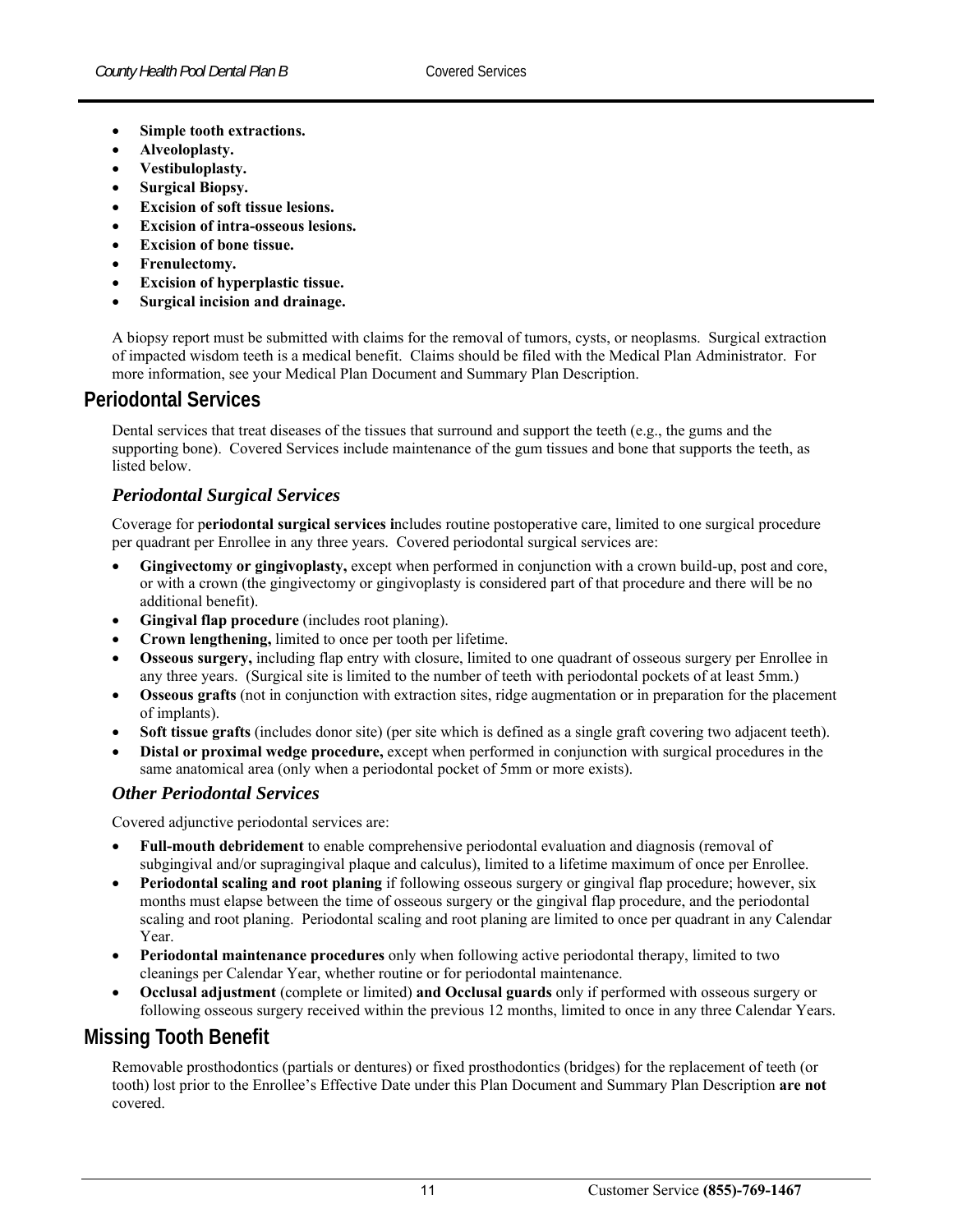# **Mouth Rehabilitation**

If you and your Dentist select a course of mouth rehabilitation, the Plan's obligation under this Plan Document and Summary Plan Description will be to cover only those services necessary to eliminate oral disease and replace covered missing teeth. The balance of the treatment, including costs of treatment and materials to increase vertical dimension or restore the occlusion, will remain the responsibility of the Enrollee.

# **Pretreatment Estimates and Treatment Plans**

For services exceeding \$300, a Treatment Plan from your Provider is recommended, but not required. Requests should be submitted on a standard claim form and are valid for 90 days. Telephone requests cannot be accepted, and verbal authorizations are not honored.

The Plan will send to the Enrollee and the provider of service a written estimate of Covered Services, benefit amounts payable, Deductible amount due, and maximum allowable amounts.

The Treatment Plan, radiographs, and diagnostic information are reviewed by actively practicing Dentists/Providers (when appropriate) who provide consultation services for the Plan. The Plan, with the consultant Dentist(s)/Provider(s), will determine the benefits available according to the terms and provisions of this Plan Document and Summary Plan Description.

Regardless of approval of a Treatment Plan, coverage under this Plan Document and Summary Plan Description must be maintained without interruption through the date that services are performed in order for benefits to be provided. Mail the Pretreatment Estimate request and Treatment Plan forms to the Anthem Dental address listed on your Identification Card.

# **Alternate Benefits**

When a Provider performs or provides a treatment or service for which a satisfactory result could have been achieved through a different or less costly procedure or service, Anthem, on behalf of the Plan, reserves the right to determine alternate benefits based upon the less costly procedure. When the Plan provides alternate benefits for a service, the Enrollee is responsible for the balance of charges made by the Provider.

## **Cost Effective Alternatives**

The Plan may use prudent business judgment by making limited exceptions to the terms of this Plan Document and Summary Plan Description. When the cost of equivalent services from different providers or suppliers varies significantly, the Plan may take these variations into consideration in determining benefits. These decisions are made only after establishing the cost effectiveness of a medically necessary service and with the understanding of the affected Enrollee. Any decisions do not, however, prevent the Plan from administering this Dental Plan in strict accordance with its terms in other situations.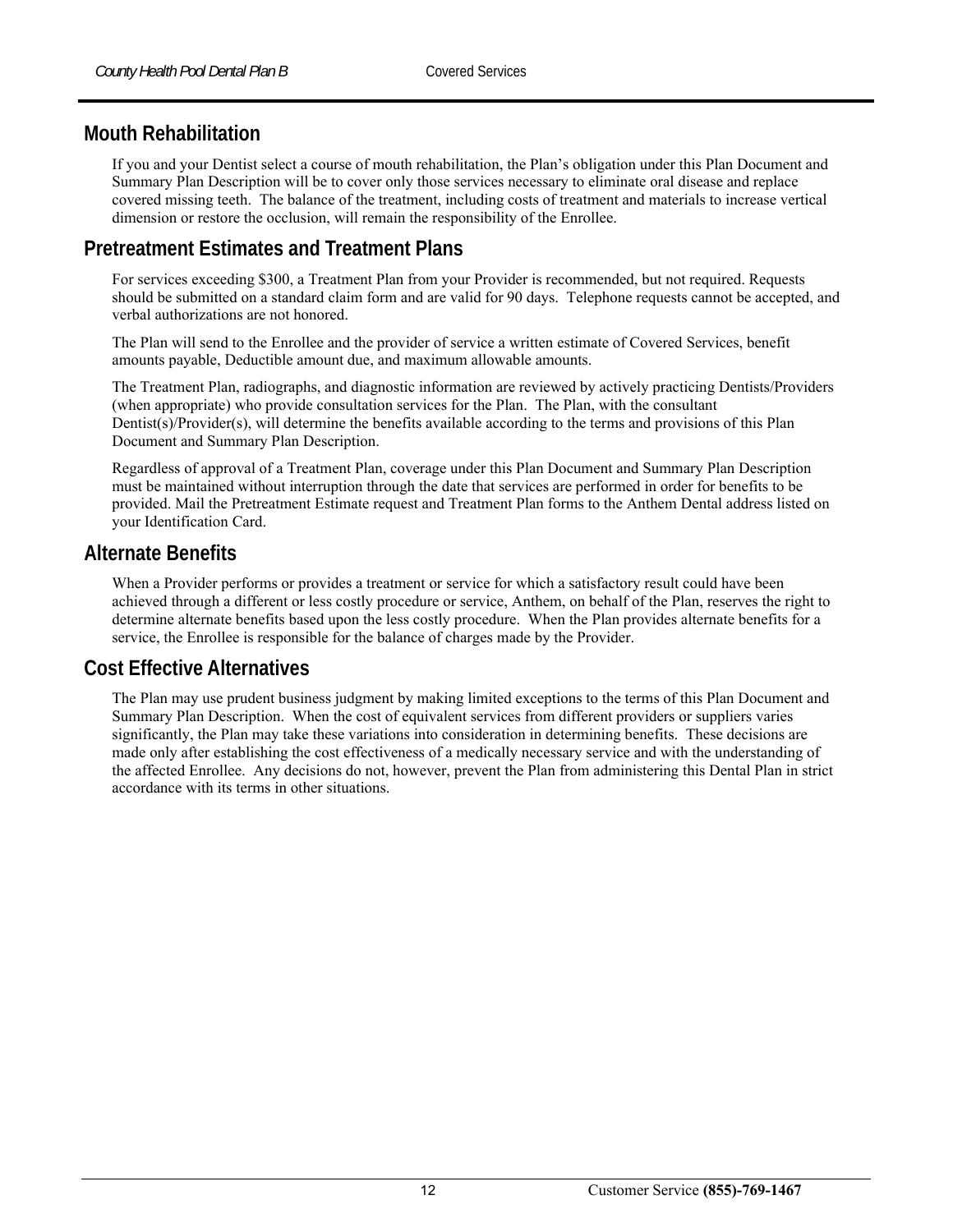# **General Exclusions**

This section indicates items which are excluded and are not considered Covered Services**,** and to aid in identifying certain common items, which may be misconstrued as Covered Services. This list of Exclusions is in no way a limitation upon, or a complete listing of, such items considered not to be Covered Services. The Plan is the final authority for determining if services or supplies are covered.

The Plan does not provide benefits for services or supplies:

- Which the Plan determines are not specifically listed in the Plan Document and Summary Plan Description.
- Received from an individual or entity that is not a Provider, as defined in this Plan Document and Summary Plan Description.
- Which are Experimental/Investigational or related to such, whether incurred prior to, in connection with, or subsequent to the Experimental/Investigational service or supply, as determined by Anthem, on behalf of the Plan.
- For any condition, disease, defect, ailment, or injury arising out of and in the course of employment if benefits are available under any Workers' Compensation Act or other similar law. This exclusion applies if you receive the benefits in whole or in part, or receive no Workers' Compensation benefits. This exclusion also applies whether or not you claim the benefits or compensation. It also applies whether or not you recover from any third-party.
- To the extent that they are provided as benefits by any governmental unit, unless otherwise required by law or regulation. The payment of benefits under this Plan Document and Summary Plan Description will be coordinated with such governmental units to the extent required under existing state or Federal Laws.
- For illness or injury that occurs as a result of any act of war, declared or undeclared.
- For treatment of injuries sustained or illnesses resulting from participation in a riot or civil disturbance, or while committing or attempting to commit an assault or unlawful act, unless otherwise required by law. Services, supplies or other care required while incarcerated in a federal, state or local penal institution or required while in custody of federal, state or local law enforcement authorities, including work release programs.
- For court ordered care, unless authorized by the Plan or otherwise covered by the Plan Document and Summary Plan Description.
- For which you have no legal obligation to pay.
- Received from a dental or medical department maintained by or on behalf of an employer, mutual benefit association, labor union, trust or similar person or group.
- Received from a member of your immediate family, including your spouse, child, brother, sister, or parent.
- For completion of claim forms or charges for medical/dental records or reports unless otherwise required by law.
- For missed or canceled appointments.
- Charges in excess of the Maximum Allowable Amount.
- Incurred prior to your Effective Date.
- Incurred after the termination date of this coverage except as specified elsewhere in this Plan Document and Summary Plan Description.
- Primarily for educational, vocational, or training purposes, except as otherwise specified herein.
- For any duplicate prosthetic device or other Appliance, or for a "spare" set of dentures or any other duplicate Appliance
- For athletic mouth guards.
- For bacteriological studies for determination of pathologic agents.
- For behavior management.
- For bleaching of discolored teeth.
- For canal preparation and fitting of prefabricated dowel and post.
- For caries susceptibility tests.
- For chemical treatments.
- For cosmetic services for beautification or aesthetic services to improve an individual's appearance by alteration of a physical characteristic, for psychiatric or psychological reasons, or to change family characteristics or conditions due to aging or incisal wear; for cosmetic replacement of serviceable amalgam restorations with silicate, plastic, or composite materials.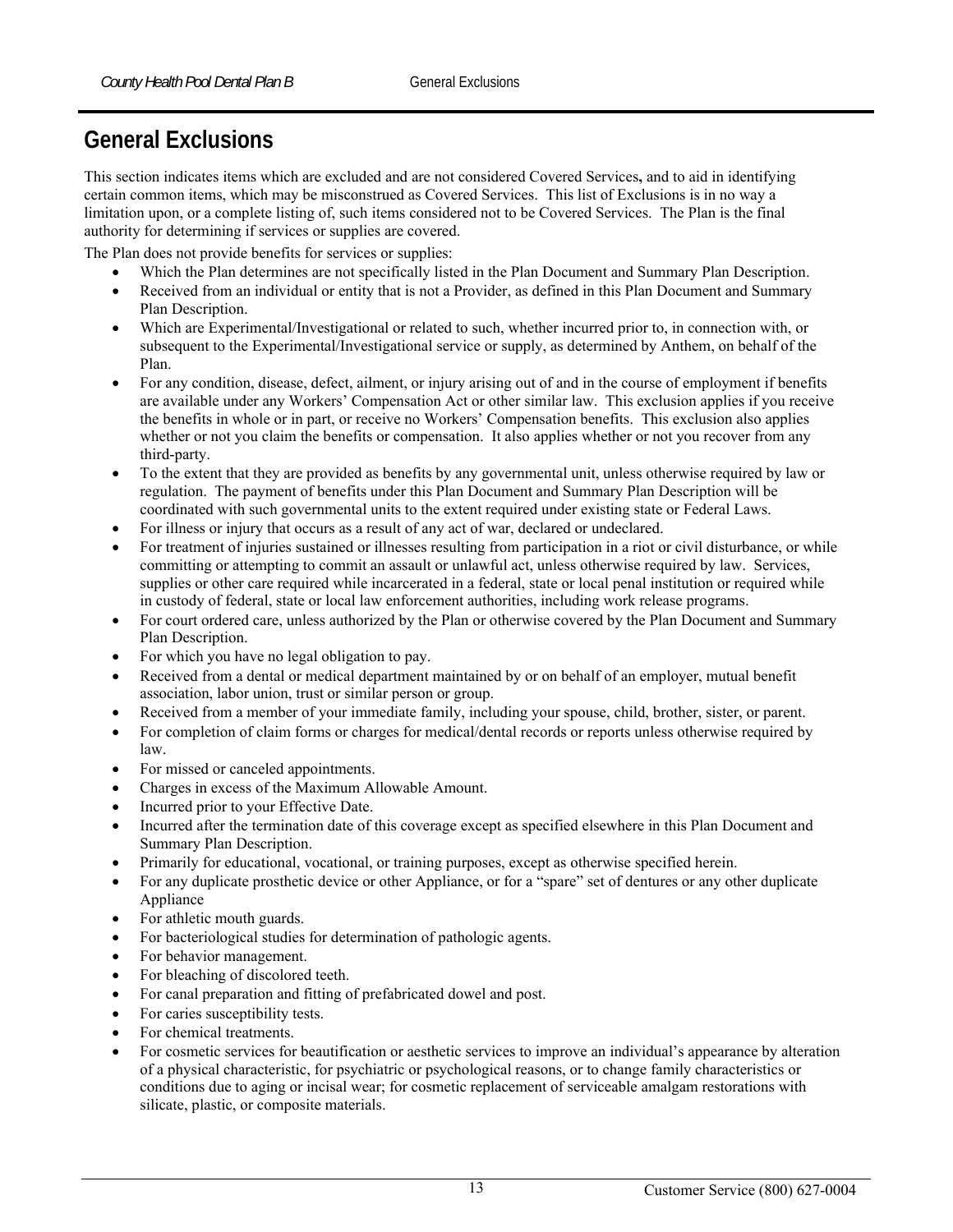- For crown buildups on the same tooth as an amalgam or composite restoration that was done within the same Benefit Period.
- For restorations to restore occlusion, vertical dimension or incisal edges due to bruxism, attrition or harmful habits.
- For desensitizing medicaments and/or their application.
- For diagnostic photographs, casts, or models.
- For dietary instructions.
- For discing.
- Related to temporomandibular joint (TMJ) dysfunction, therapy or surgery, regardless of the reason(s) such services are necessary. Surgery for TMJ dysfunction is covered as a medical benefit. Please see your Medical Plan Document and Summary Plan Description.
- For enamel microabrasion.
- For fixed bridge when done in conjunction with a removable Appliance in the same arch.
- For grafts to improve aesthetics.
- For grafts to prepare for or that are associated with implants.
- For gold foil restorations.
- For guided tissue regeneration.
- For histopathological examinations.
- For house/hospital calls.
- For implants and services or supplies, such as bridges, grafts, dentures, or crowns that are provided in conjunction with implants.
- For local anesthetic when billed separately.
- For localized delivery of chemotherapeutic agents.
- For occlusal analysis.
- For oral hygiene instructions.
- For OSHA fees and/or infection control fees when billed separately.
- For osseous grafts if the following procedures have been performed on the affected tooth or site on the same date of service or within the previous 12 months:
	- Apicoectomy.
	- Extraction.
	- Hemisection.
	- Retrograde filling.
	- Root amputation.
	- Root canal therapy.
	- For polishing of restorations.
- For post removal.
- For precision attachments for partials and/or dentures.
- For prefabricated resin crown or stainless steel crown with resin window.
- For prescription drugs.
- For pulp capping (direct or indirect).
- For pulp vitality tests.
- For pulpotomy on permanent teeth.
- For rebonding of a Maryland bridge.
- For recontouring.
- For removable unilateral partial denture.
- For replacement of a nonfunctional or nonrestorable tooth, e.g., a bridge to replace an extracted tooth root. Radiographic verification of a sound tooth at the time of initial membership eligibility may be required.
- For replacement of restorations due to mercury or other possible allergies.
- For resin crowns/onlays whether for single restorations, bridge retainers, or pontics.
- For restorations on the same tooth as a previously placed sealant if fewer than two years have elapsed since the time sealants were placed.
- For restoration overhang removal.
- For root canal therapy on deciduous teeth.
- For sealants on restored teeth (occlusal surface).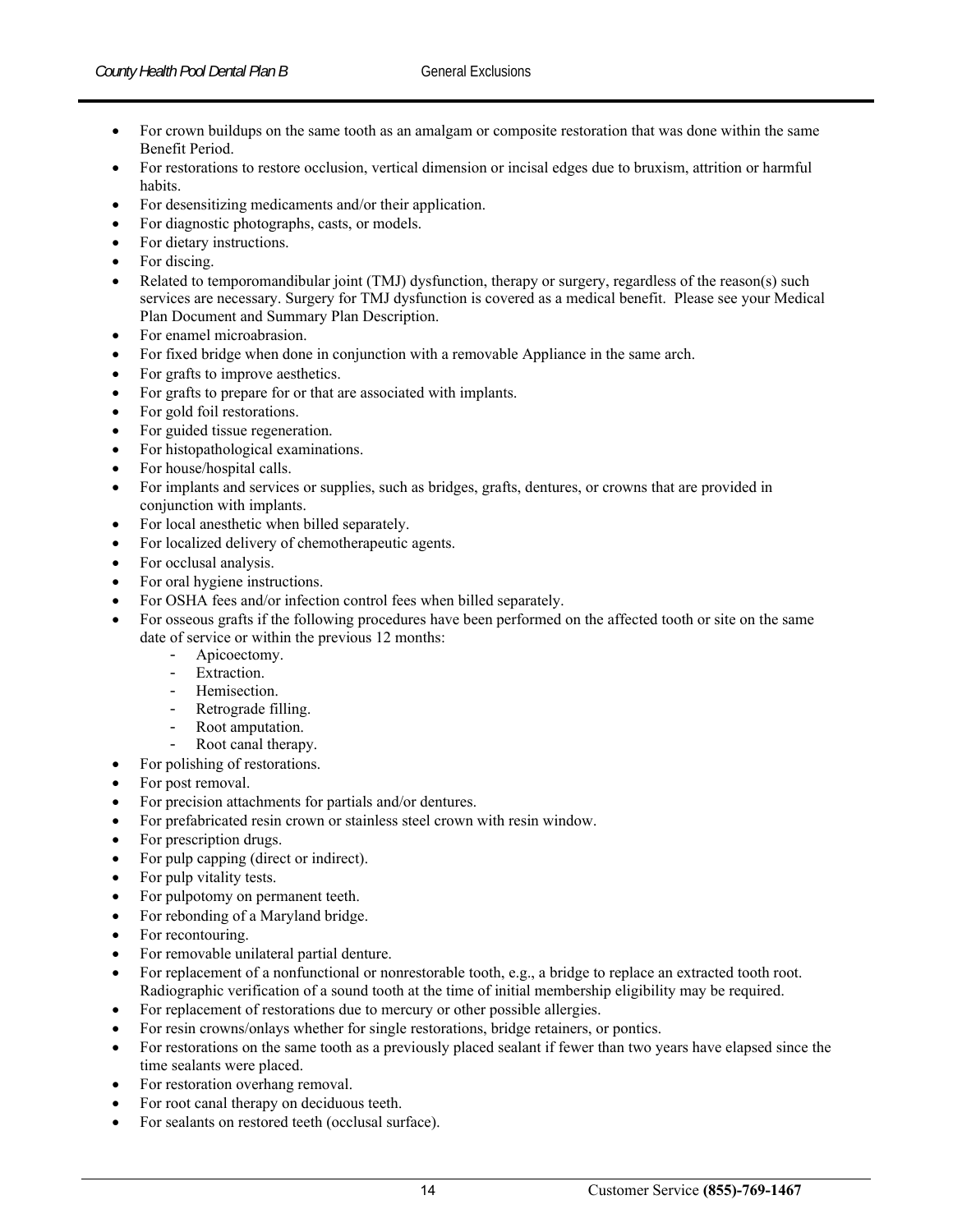- For second professional opinions.
- For sedative fillings.
- For silicate restorations.
- For stress breakers.
- For therapeutic injections.
- For tissue conditioning procedures.
- For tobacco-use counseling.
- For upgrading of serviceable dentistry.
- For two similar services performed at the same time where one service is an integral part of a more extensive procedure.
- For prosthetic devices to replace teeth missing (congenitally or otherwise) lost or extracted before the Enrollee's Effective Date.
- For orthodontic services or supplies.
- For mucogingival surgery.
- For occlusal adjustments (complete or limited) except as specified otherwise in the Plan Document and Summary Plan Description.
- For provisional splinting.
- For services and supplies that do not meet the Plan's dental or benefit policy guidelines.
- For services or supplies not specifically listed in this Plan Document and Summary Plan Description.
- Surgical tooth extraction for impacted wisdom teeth is covered as a medical benefit, see your Medical Plan Document and Summary Plan Description.
- For denture adjustments.
- Any expenses for travel, whether or not recommended by a Dentist or Provider.
- Any expenses resulting from intentional self-inflicted injury or attempted intentional self-destruction while sane or insane.
- Any reconstructive dentistry or surgery unless such service is necessary for repair or alleviation of damage resulting from an accident which occurred while you are a participant in the Plan; because of infection or other disease which occurred while you are a participant in the Plan; or because of congenital disease or anomaly of a covered Dependent child which has resulted in a functional defect provided the disease or anomaly occurred while you are a participant in the Plan.
- For prosthodontic services or supplies.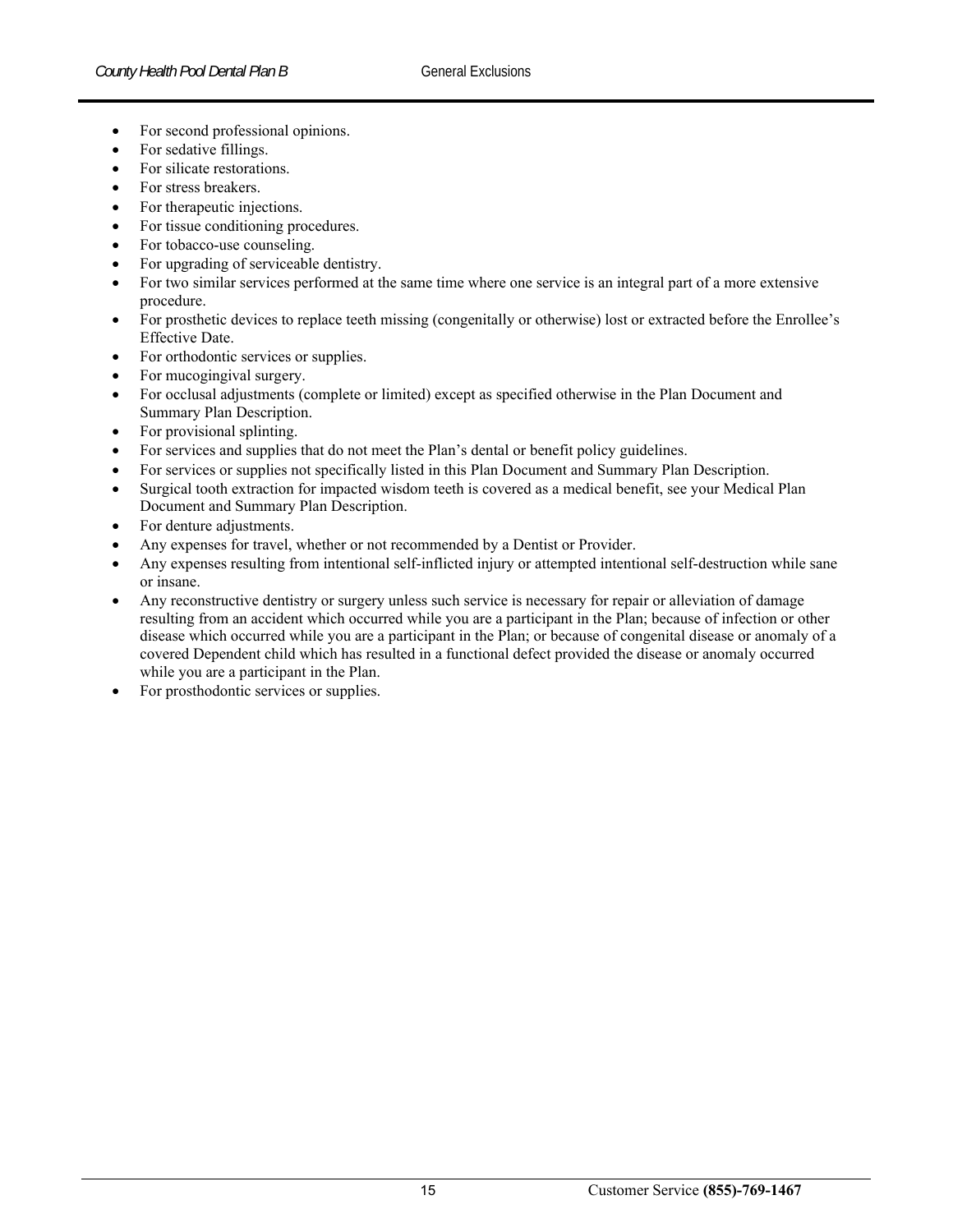# **Administrative Information**

## **How To File Claims**

You are responsible for making sure a claim is filed in order to receive benefits. Many Providers will submit your claim for you. If you submit the claim, use a claim form.

#### *How Benefits Are Paid*

The Plan shares the cost of your dental expenses with you up to the amount of the Maximum Allowable Amount. For services subject to a Deductible, you must satisfy the Deductible before the Plan begins to pay its share of the balance.

The amount you pay may differ by the type of service you receive or by Dentist/Provider. Refer to the Summary of Dental Benefits to see what amount you are required to pay for each service. Claims for Covered Services need not be sent to the Plan in the same order that expenses were incurred.

Anthem, on behalf of the Plan, will deny that portion of any charge that exceeds the Maximum Allowable Amount.

## *Payment of Benefits*

The Plan is not required to honor an assignment of benefits to Dentists or Providers. The Plan may honor an assignment of benefits to Providers at the Plan's sole discretion. If Anthem, on behalf of the Plan, pays you directly, you will be responsible for paying the provider of services for all charges. These payments fulfill the Plan's obligation to the Enrollee for these services.

Once a Provider gives a Covered Service, Anthem will not honor a request for the Plan to withhold payment of the claims submitted.

#### *Assignment*

This Plan Document and Summary Plan Description is not assignable by the Plan without the written consent of the Plan. The coverage and any benefits under this Plan Document and Summary Plan Description are not assignable by any Member without the written consent of the Plan, except as described in this Plan Document and Summary Plan Description.

#### *Notice of Claim*

The Plan is not liable under the Plan Document and Summary Plan Description, unless the Plan receives written notice that Covered Services have been given to you. An expense is considered incurred on the date the service or supply was given.

Note: You have the right to obtain an itemized copy of your billed charges from the Provider who provided services.

#### *Claim Forms*

Claim forms will usually be available from most Dentists and Providers, Benefit Administrators/Contact Persons, www.ctsi.org and the Anthem Customer Service Department. If forms are not available, send a written request for claim forms to Anthem. If you do not receive the forms, written notice of services rendered may be submitted to the Plan without the claim form. The same information that would be given on the claim form must be included in the written notice of claim. This includes:

- Name and address of Employee Participant.
- Identification number.
- Patient's name.
- Patient's age.
- Patient's relationship with the Employee Participant.
- Other dental coverage in effect.
- Date, type and place of service.
- Itemization of charges.
- Provider's name and address.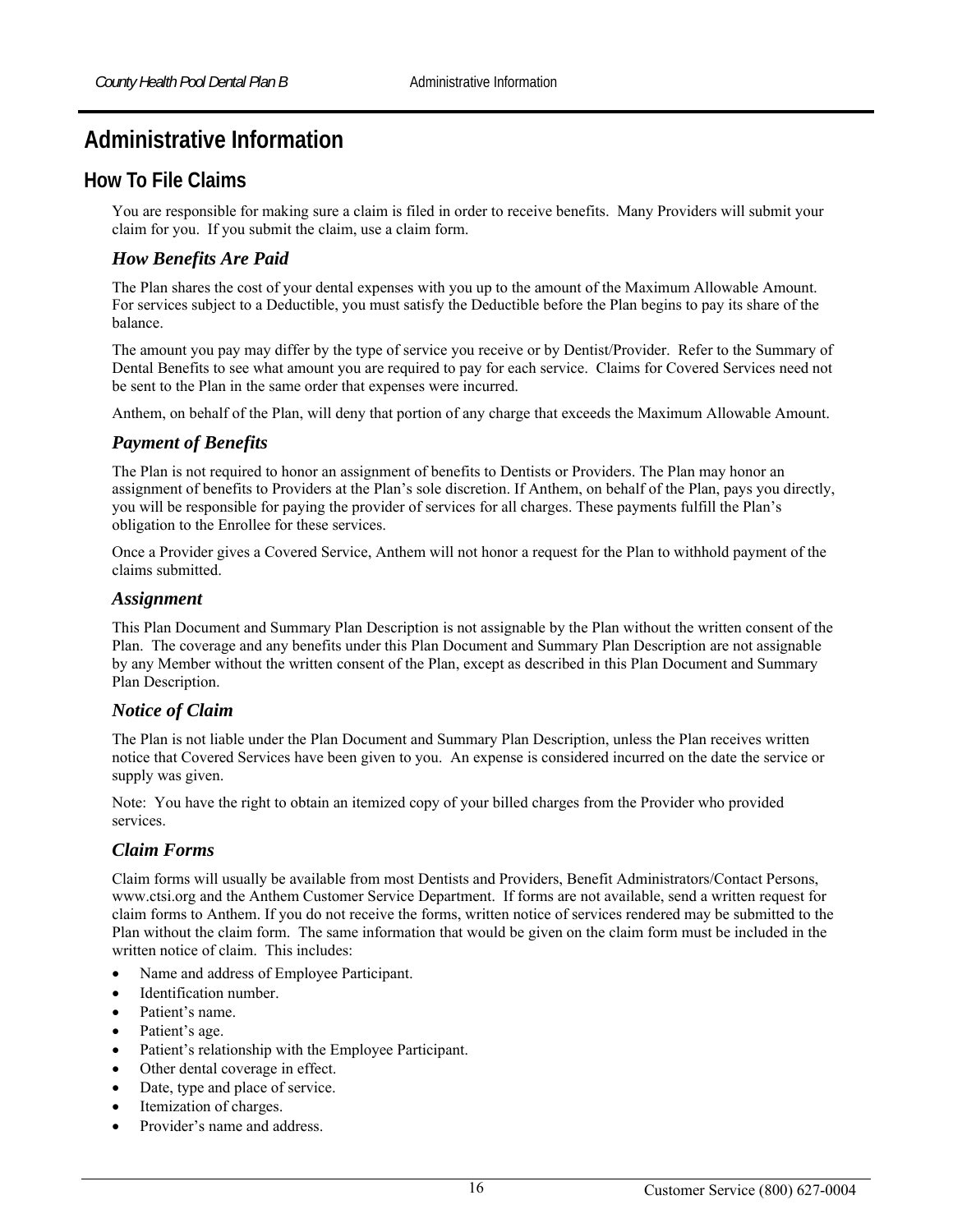- Provider's tax ID number.
- Your signature and the Provider's signature.

#### *Separate Claim Forms Required*

A separate claim form is required for each Dentist or Provider for which you are requesting reimbursement. A separate claim form is also required for each Enrollee when charges for more than one family member are being submitted.

#### *Out-of-State/Out-of-Area Claim Filing*

Enrollees receiving services outside the state can file claims using the same procedures listed above in "Claim Forms."

#### *Timely Filing Limits*

All claims must be filed within 180 days after the date of service. Any claims filed after this time limit may be denied, unless the Plan is satisfied that there is a valid reason why the Enrollee could not submit his/her claim within this time limit.

If a claim must be returned to the Enrollee for additional information, the claim must be resubmitted to the Plan within 90 days of the date the claim was returned to the Enrollee.

If an Enrollee's coverage under this Plan Document and Summary Plan Description ends, claims for covered expenses incurred during the Enrollee's final Calendar Year must be filed within 60 days after the date of the coverage termination. Failure to file a claim within the 60 days will result in loss of benefits otherwise provided by this dental Plan Document and Summary Plan Description.

#### *Time Benefits Payable*

Anthem, on behalf of the Plan, will pay all benefits within 31 days after receiving all necessary information. The Plan may honor an assignment of benefits to Providers at its sole discretion. If Anthem pays you directly, you will be responsible for paying the provider of services for all charges. These payments fulfill the Plan's obligation to you for these services. If other parties have paid benefits under this Plan Document and Summary Plan Description, Anthem may reimburse those other parties and be fully discharged from that portion of the Plan's liability.

#### *Enrollee's Cooperation*

Each Enrollee shall complete and submit to the Plan such consents, releases, assignments and other documents as may be requested by the Plan in order to obtain or assure reimbursement under, Workers' Compensation or any other governmental program. Any Enrollee who fails to cooperate will be responsible for any charge for services.

#### *Anthem Information Practices Notice*

The purpose of this information practices notice is to provide a notice to Enrollees regarding Anthem's standards for the collection, use, and disclosure of information gathered in connection with Anthem's business activities. The Plan may collect personal information about an Enrollee from persons or entities other than the Enrollee.

- The Plan may disclose Enrollee information to persons or entities outside of the Plan without Enrollee authorization in certain circumstances.
- An Enrollee has a right of access and correction with respect to all personal information collected by the Plan.
- The Plan takes reasonable precautions to protect Member information in its possession, including the use of restricted computer access.

#### *Explanation of Benefits*

After you receive dental care, you will receive an Explanation of Benefits (EOB). The EOB is a summary of the coverage you receive. The EOB is not a bill, but a statement from the Plan to help you understand the coverage you are receiving. The EOB shows:

- Total amounts charged for services/supplies received.
- The amount of the charges satisfied by your coverage.
- The amount for which you are responsible (if any).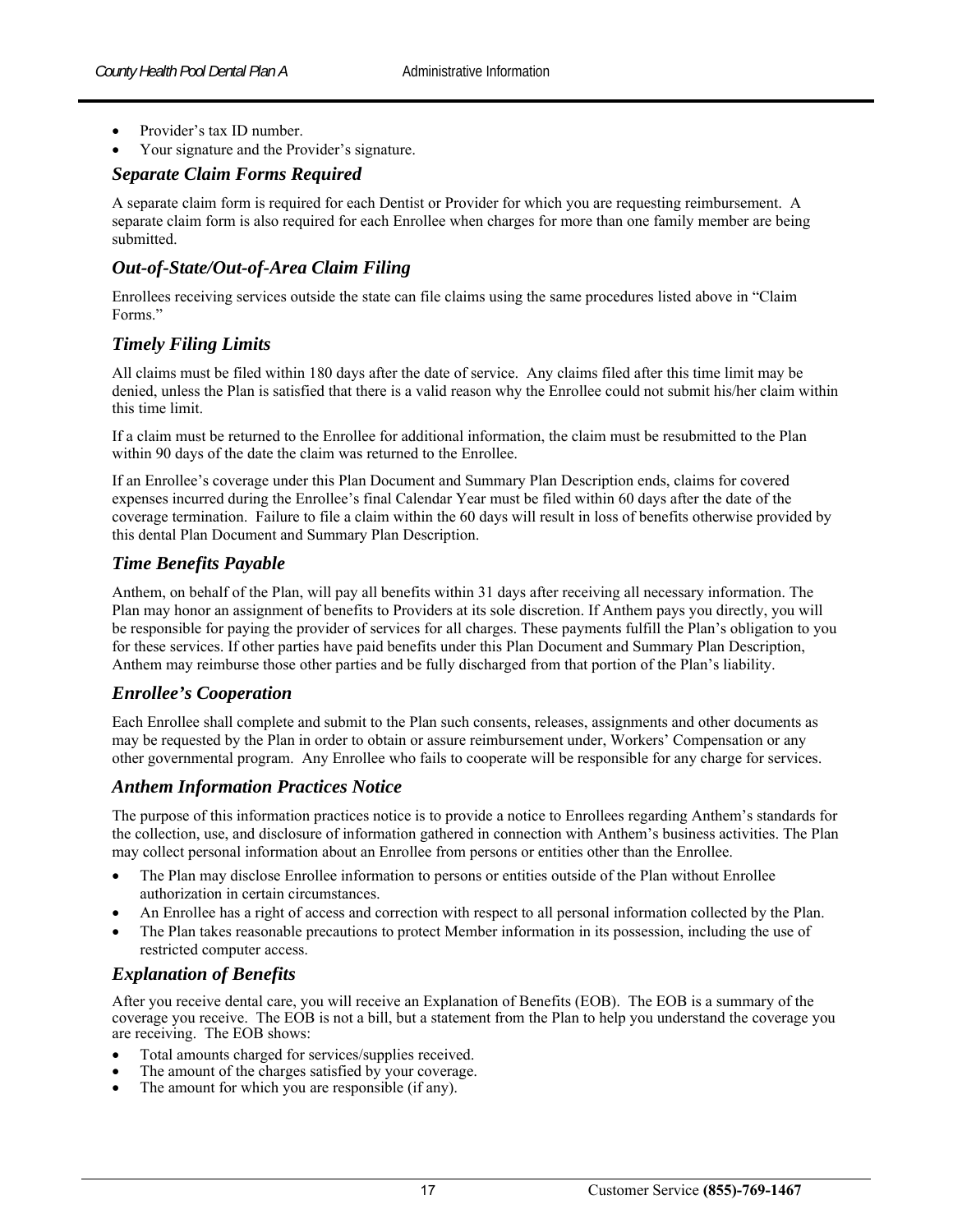#### *Payment in Error*

If Anthem, on behalf of the Plan, makes an erroneous benefit payment, Anthem may require the Enrollee the provider of service or the ineligible person to refund the amount paid in error. The Plan reserves the right to correct payments made in error by offsetting the amount paid in error against new claims. The Plan also reserves the right to take legal action to correct payments made in error.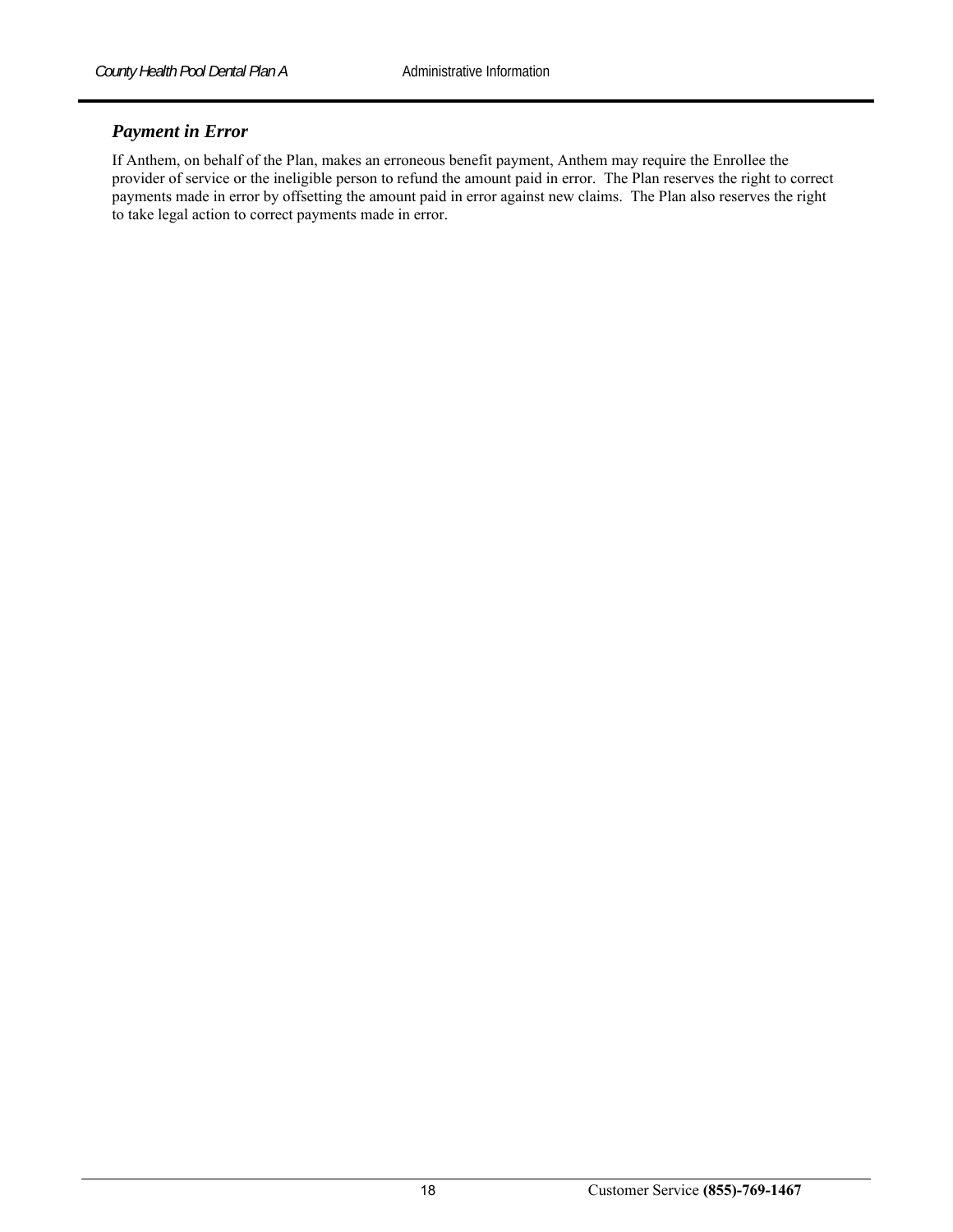# **General Provisions**

# **General Provisions**

#### *Administration*

The Plan, or anyone acting on the Plan's behalf, shall have all the powers necessary or appropriate to enable it to carry out its duties in connection with the operation and administration of this Plan Document and Summary Plan Description. This includes, without limitation, the power to construe the Contract and the Plan Document and Summary Plan Description, to determine all questions arising under this Plan Document and Summary Plan Description, and to make, establish and amend the rules and regulations and procedures with regard to the interpretation and administration of the provisions of this Plan Document and Summary Plan Description. However, these powers shall be exercised in such a manner that has a reasonable relationship to the provisions of the Contract and the Plan Document and Summary Plan Description. A specific requirement, limitation or Exclusion will override more general benefit language.

#### *Amendment*

The Plan reserves the right to amend or modify the Plan Document and Summary Plan Description.

#### *Anthem Blue Cross and Blue Shield Note*

County Health Pool, on behalf of itself and its participants, hereby expressly acknowledges its understanding that this Plan Document and Summary Plan Description constitutes a Contract solely between County Health Pool and Anthem, and that Anthem is the trade name of Rocky Mountain Hospital and Medical Services, Inc. The Blue Cross and Blue Shield marks are registered by the Blue Cross and Blue Shield Association with the U.S. Patent and Trademark Office in Washington, D.C. and in other countries. Further, Anthem is not contracting as the agent of the Blue Cross and Blue Shield Association or any other Blue Cross and/or Blue Shield plan or licensee. This paragraph shall not create any additional obligations whatsoever on the part of Anthem other than those obligations created under other provisions of this agreement.

#### *Authority to Interpret Plan*

The County Health Pool Board of Directors, or where Board of Directors' responsibility has been delegated to others, such delegates shall have complete authority to determine the standard of proof required in any case and to apply and interpret the Plan Document and Summary Plan Description. The decisions of the Board of Directors or its delegates shall be final and binding.

#### *Catastrophic Events*

In case of fire, flood, war, civil disturbance, court order, strike or other cause beyond the Plan's control, Anthem, on behalf of the Plan, may be unable to process Enrollee claims on a timely basis. No legal action or lawsuit may be taken against the Plan or Anthem due to a delay caused by any of these events.

#### *Cessation of Operations*

In the event of the cessation of operations or dissolution of the Plan, this Plan Document and Summary Plan Description may be terminated immediately by the Plan.

#### *Changes to the Plan Document and Summary Plan Description*

For modifications due to applicable Federal Law or regulation, Anthem may amend this Plan Document and Summary Plan Description when authorized by a Plan representative. The Plan will give the Enrollee access to any amendments following the effective date of the amendment.

No agent or employee of Anthem may change this Plan Document and Summary Plan Description. Such changes can be made only through an endorsement authorized and signed by County Health Pool and an officer of Anthem.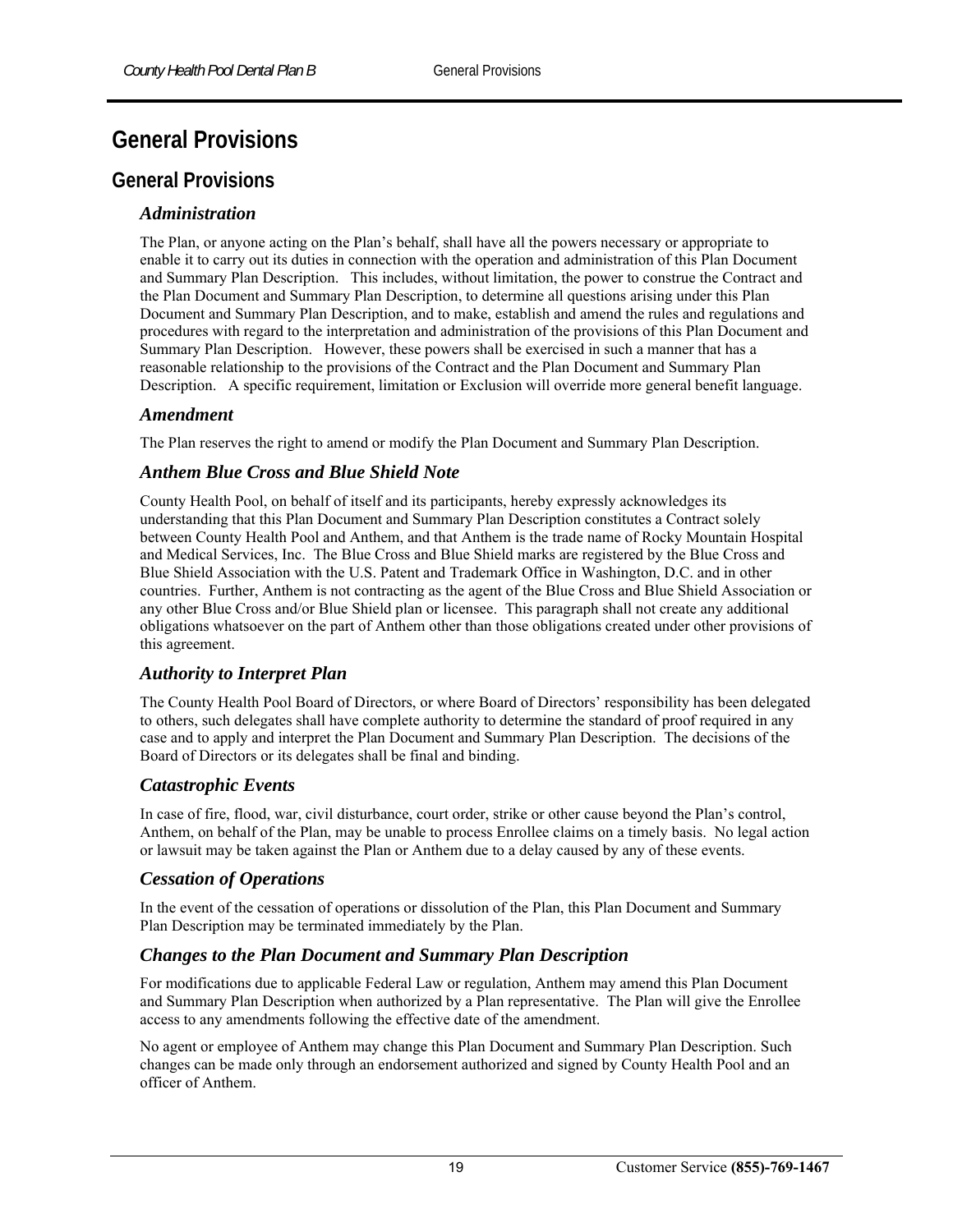#### *Clerical Error*

Clerical error of the Plan, in keeping any record pertaining to this coverage will not invalidate coverage otherwise validly in force or continue coverage otherwise validly terminated.

#### *Contracting Entity*

The Employee Participant hereby expressly acknowledges that the Employee Participant understands that the Plan Document and Summary Plan Description constitutes a Contract solely between the Plan and Anthem, an independent corporation operating under a license from the Blue Cross and Blue Shield Association, which is an association of independent Blue Cross and Blue Shield Plans. The Blue Cross and Blue Shield Association permits Anthem to use the Blue Cross and Blue Shield Service Mark, and in doing so, Anthem is not contracting as the agent of the Blue Cross and Blue Shield Association. The Employee Participant further acknowledges and agrees that the Employee Participant has not entered into the contract based on representations by any person other than an Anthem representative, and that no person, entity or organization other than Anthem will be held accountable or liable to the subscriber for any of Anthem's obligations created under the Plan Document and Summary Plan Description. This paragraph does not create any additional obligations whatsoever on Anthem's part other than those obligations created under other provisions of the Plan Document and Summary Plan Description.

#### *Delivery of Documents*

.

Anthem, on behalf of the Plan, will provide an Identification Card for each Enrollee. The Plan Document and Summary Plan Description is available at www.ctsi.org or by calling your CHP Benefits Administrator.

#### *Disagreement with Recommended Treatment*

Each Enrollee enrolls with the understanding that the Dentist or Provider is responsible for determining the treatment appropriate for their care. You may, for personal reasons, refuse to accept procedures or treatment by Providers. Providers may regard such refusal to accept their recommendations as incompatible with continuance of the physician-patient relationship and as obstructing the provision of proper dental care. Dentists and Providers shall use their best efforts to render all medically necessary and appropriate dental care services in a manner compatible with your wishes, insofar as this can be done consistently with the Provider's judgment as to the requirements of proper dental practice.

If you refuse to follow a recommended treatment or procedure, and the Dentist or Provider believes that no professionally acceptable alternative exists, you will be so advised. In such case, neither the Plan, nor any Dentist or Provider shall have any further responsibility to provide care in the case of the Provider, and to arrange care in the case of the Plan for the condition under treatment or any complications thereof.

#### *Disclosure and Release of Health Information*

Ordinarily, Anthem, on behalf of the Plan, cannot release an Enrollee's health information without the Enrollee's written consent. That information is strictly confidential. Anthem may, however, release an Enrollee's health information without notice or consent when:

- Requested in connection with utilization summaries or review provided to a third-party, such as a Member, if that third-party funds all or a part of the cost of the Enrollee's claims.
- Peer and utilization review boards and Anthem's medical and/or dental consultants need such information for review in connection with services an Enrollee receives that may be covered under this Plan Document and Summary Plan Description.
- Anthem receives a judicial or administrative subpoena for such information.
- The information is required for Workers' Compensation proceedings, auto insurance cases, third-party liability (Subrogation) proceedings, coordination of benefits or Medicaid.

Anthem, on behalf of the Plan, cannot release information to an Enrollee that Anthem received from a Provider. If an Enrollee needs to review Dental or Provider records, the Enrollee must contact the Provider. Only an Enrollee's Dentist or Provider can release such information to the Enrollee.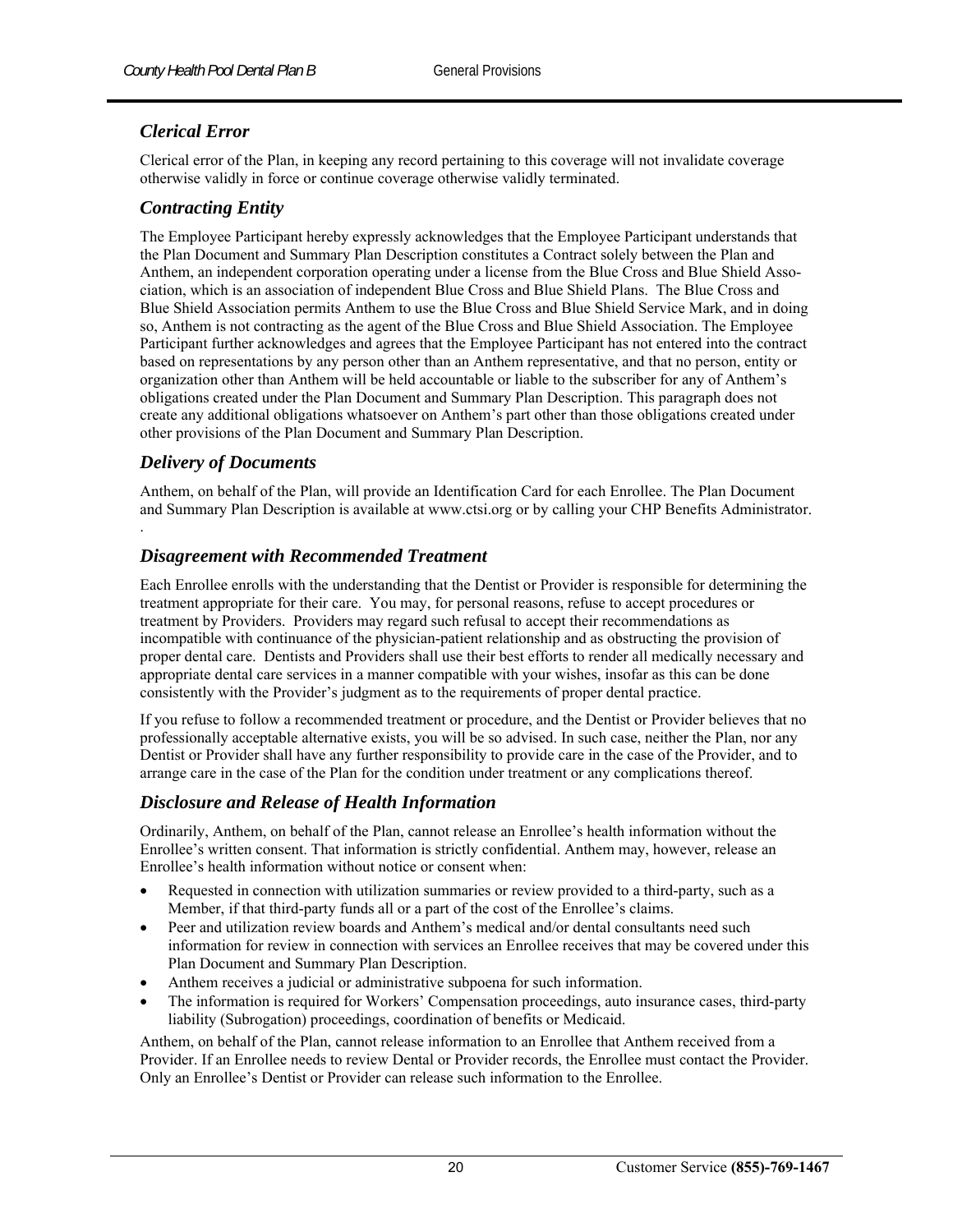The Enrollee must provide the Plan with whatever information is necessary to determine benefits on the Enrollee's claims and to carry out the provisions of this Plan Document and Summary Plan Description. Anthem, on behalf of the Plan, may obtain information from any insurance company, organization or person when such information is necessary to carry out the provisions of this Plan Document and Summary Plan Description. Such information may be exchanged without consent of or notice to the Enrollee.

The Enrollee agrees to cooperate at all times (including while the Enrollee is hospitalized) by allowing Anthem, on behalf of the Plan, access to the Enrollee's health records to investigate claims and verify information provided in the Enrollee's Enrollment Application/Change Form and/or Health Statement. If the Enrollee does not cooperate with the Plan, the Enrollee forfeits the right to benefit payments on claims subject to investigation and acknowledges the Plan's right to cancel the Enrollee's benefits.

To help the Plan determine which services and supplies qualify for benefits, the Enrollee authorizes all providers of health care services or supplies to provide the Plan with any medically related information pertaining to the Enrollee's treatment.

The Enrollee waives all provisions of law which otherwise restrict or prohibit providers of health care services or supplies from disclosing or testifying to such information.

#### *Entire Contract*

This Plan Document and Summary Plan Description, the Contract, any Riders, Endorsements or Attachments, and the individual applications of the Employee Participant and Dependents, if any, constitute the entire Contract between Anthem and County Health Pool and as of the Effective Date, supersede all other agreements between the parties. Any and all statements made to Anthem by County Health Pool and any and all statements made to County Health Pool by Anthem are representations and not warranties, and no such statement, unless it is contained in a written application for coverage under this Plan Document and Summary Plan Description, shall be used in defense to a claim under this Plan Document and Summary Plan Description.

#### *Form or Content of Plan Document and Summary Plan Description*

No agent or employee of Anthem is authorized to change the form or content of this Plan Document and Summary Plan Description. Such changes can be made only through an endorsement authorized and signed by County Health Pool and an officer of Anthem.

#### *Fraudulent Insurance Act*

It is unlawful to knowingly provide false, incomplete or misleading facts or information to the Benefit Administrator/Contact Person for the purpose of defrauding or attempting to defraud the company. Penalties may include imprisonment, fines, denial of benefits and civil damages.

Insurance fraud results in cost increases for health care benefits. Enrollees can help decrease these costs by doing the following:

- Be wary of offers to waive copayments. This practice is usually illegal.
- Be wary of mobile health testing labs. Ask what the insurance company will be charged for the tests.
- Always review the Explanation of Benefits received from Anthem. If there are any discrepancies, call the Customer Service Department.
- Be very cautious about giving the Enrollee's health insurance benefits information over the phone.

If fraud is suspected, Enrollees should contact the Customer Service Department.

Anthem, on behalf of the Plan, reserves the right to recoup any benefit payments paid on behalf of an Enrollee if the Enrollee has committed fraud or material misrepresentation in applying for benefits in or receiving or filing for benefits.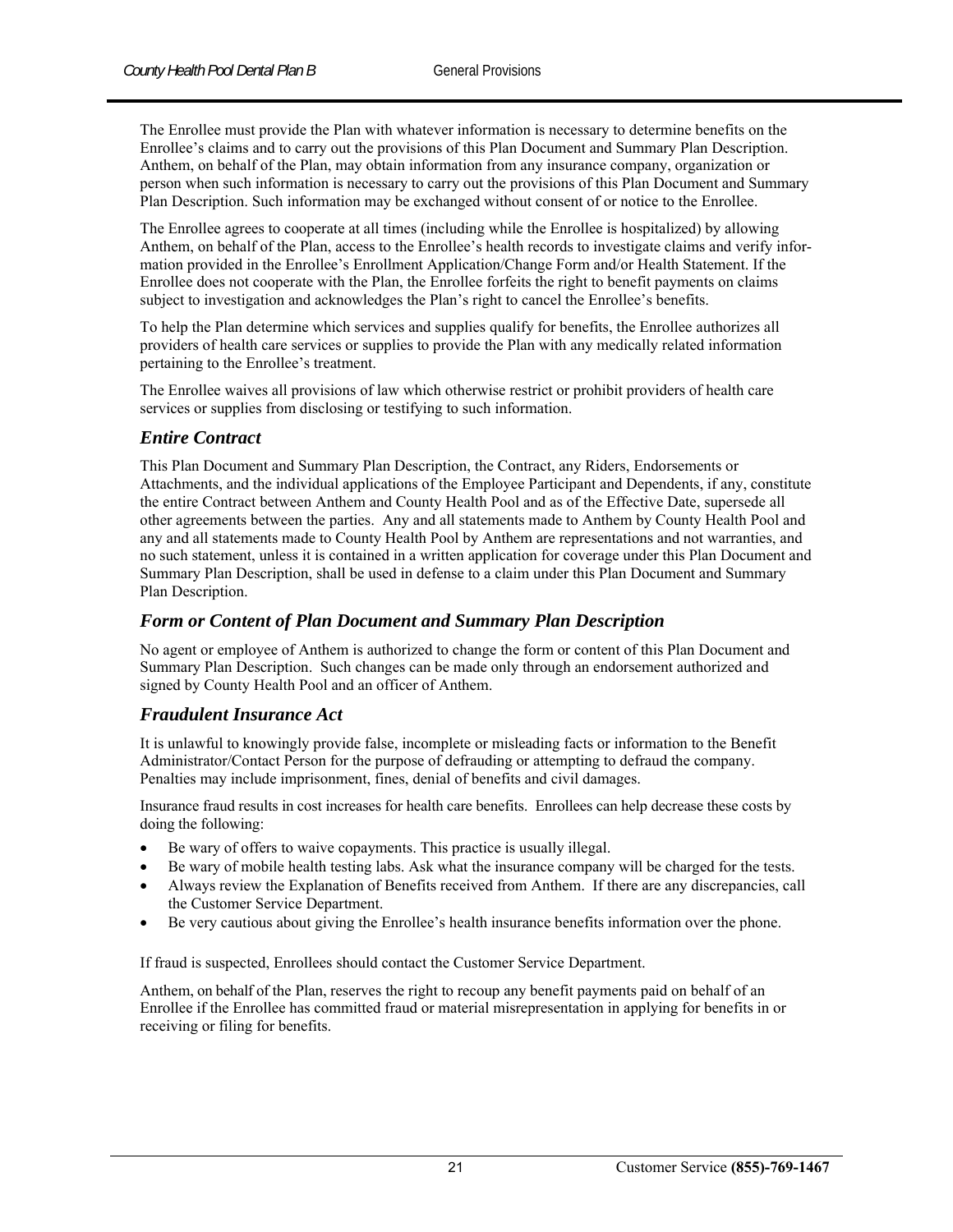#### *Identification Card*

When you receive care from a Dentist or Provider, you must show your Identification Card. Possession of an Identification Card confers no right to services or other benefits under this Plan Document and Summary Plan Description. To be entitled to such services or benefits you must be an Enrollee on whose behalf all applicable contributions under this Plan Document and Summary Plan Description have been paid. If you receive services or other benefits to which you are not then entitled under the provisions of this Plan Document and Summary Plan Description you will be responsible for the actual cost of such services or benefits.

#### *Independent Contractors*

Anthem has an independent contractor relationship with County Health Pool. County Health Pool is not Anthem's agent or employee, and Anthem's employees are not employees or agents of the County Health Pool.

Anthem may subcontract particular services to organizations or entities that have specialized expertise in certain areas. Such subcontracted organizations or entities may make benefit determinations and/or perform administrative, claims payment or Customer Service duties on Anthem's behalf.

#### *Modifications*

By this Plan Document and Summary Plan Description, the Plan makes coverage available to Employee Participants. However, this Plan Document and Summary Plan Description shall be subject to amendment, modification, and termination in accordance with any of its provisions, without the consent or concurrence of any Enrollee. By electing dental coverage under the Plan or accepting the Plan's benefits, all Enrollees legally capable of contracting and the legal representatives of all Enrollees incapable of contracting agree to all terms, conditions, and provisions hereof.

#### *Nondiscrimination*

No person who is eligible to enroll will be refused enrollment based on dental status, dental care needs, genetic information, previous health information, gender, race, disability or age.

#### *Not Liable for Provider Acts or Omissions*

Neither Anthem nor the Plan is responsible for the actual care you receive from any person. This Plan Document and Summary Plan Description does not give anyone any claim, right, or cause of action against the Plan or Anthem based on what a Provider of dental care, services or supplies, does or does not do.

#### *Notice*

Any notice given under this Plan Document and Summary Plan Description shall be in writing. The notices shall be sent to: The Plan at its principal place of business; to you at the Employee Participant's address as it appears on the records or in care of County Health Pool; and to Anthem at 555 Middle Creek Parkway, Colorado Springs, Colorado 80921.

#### *No Withholding of Benefits for Necessary Care*

Anthem does not compensate, reward or incent, financially or otherwise, Anthem's associates for inappropriate restrictions of care. Anthem does not promote or otherwise provide an incentive to employees or physician reviewers for withholding benefit approval for medically necessary services to which the Enrollee is entitled. Utilization review and benefit coverage decision making is based on appropriateness of care and service and the applicable terms of this Plan Document and Summary Plan Description.

Anthem does not design, calculate, award or permit financial or other incentives based on the frequency of: (1) denials of authorization for benefits; (2) reductions or limitations on hospital lengths of stay, medical services or charges; or (3) telephone calls or other contacts with health care providers or Enrollees.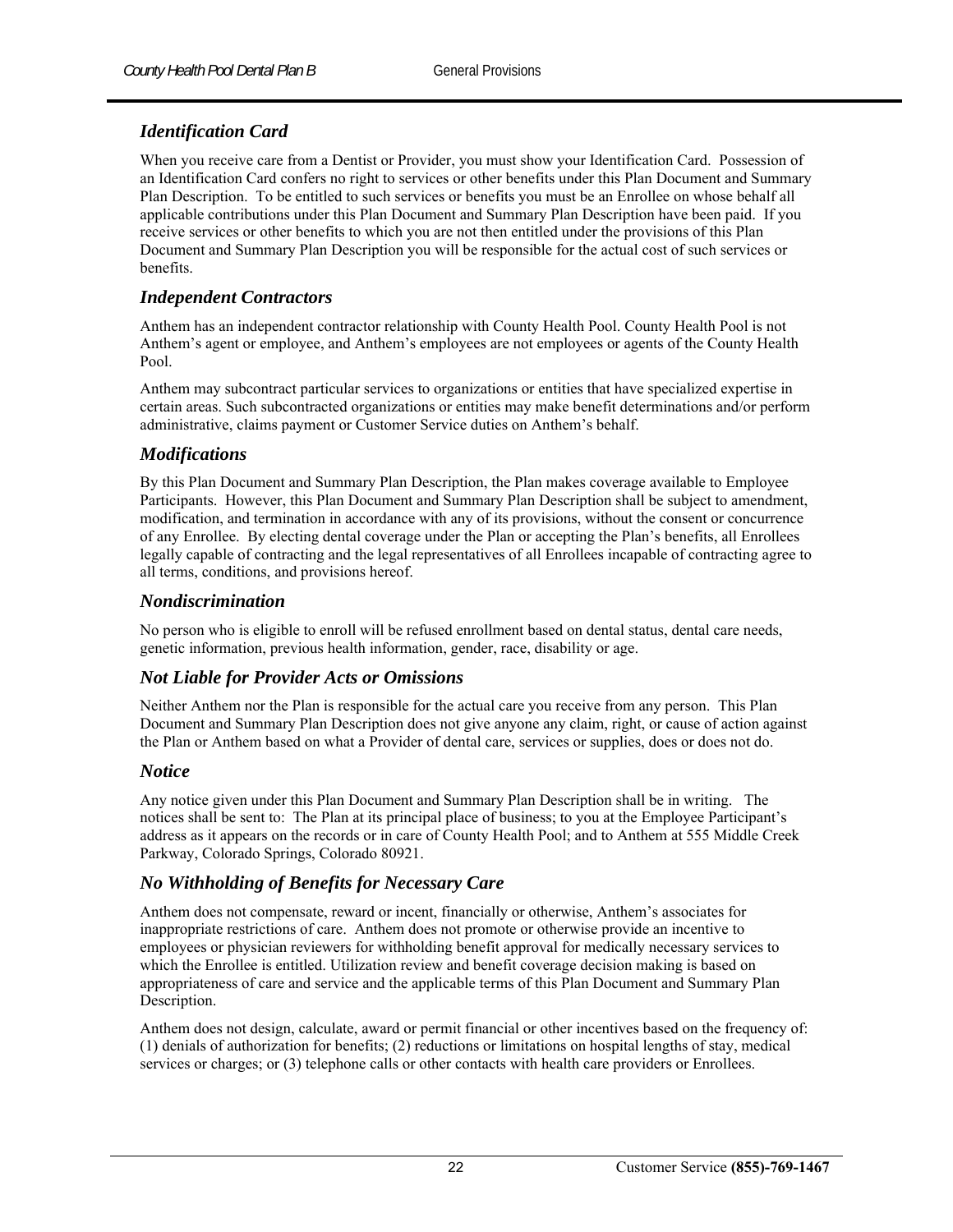## *Paragraph Headings*

The headings used throughout this Plan Document and Summary Plan Description are for reference only and are not to be used by themselves for interpreting the provisions of the Plan Document and Summary Plan Description

#### *Policies and Procedures*

The Plan may adopt reasonable policies, procedures, rules and interpretations to promote the orderly and efficient administration of this Plan Document and Summary Plan Description with which an Enrollee shall comply.

#### *Relationship of Parties (Member-Enrollee-The Plan)*

Neither the Member nor any Enrollee is the agent or representative of Anthem or the Plan.

County Health Plan is a fiduciary agent of the Enrollee. The Plan's notice to the Member will constitute effective notice to the Enrollee. It is the Member's duty to notify the Plan of eligibility data in a timely manner. The Plan is not responsible for payment of Covered Services of Enrollees if the Member fails to provide timely notification of Enrollee enrollments or terminations.

#### *Research Fees*

The Plan reserves the right to charge an administrative fee when extensive research is necessary to reconstruct information that has already been provided to the Enrollee in explanations of benefits, letters or other documents.

#### *Right of Recovery*

Whenever payment has been made in error, the Plan will have the right to recover such payment from you or, if applicable, the Provider. The Plan reserves the right to deduct or offset any amounts paid in error from any pending or future claim.

#### *Sending Notices*

All Employee Participant notices are considered sent to and received by the Employee Participant when deposited in the United States mail with postage prepaid and addressed to either:

- The Employee Participant at the latest address in Anthem's eligibility records.
- County Health Pool, if applicable.

#### *Statements and Forms*

Employee Participants shall complete and submit to the Plan applications, or other forms or statements the Plan may reasonably request. Employee Participants or applicants for enrollment represent to the best of their knowledge and belief that all information contained in such applications, questionnaires, forms, or statements submitted to the Plan is true, correct, and complete. Employee Participants and applicants for enrollment understand that all rights to benefits under this Plan Document and Summary Plan Description are subject to the condition that all such information is true, correct and complete. Any material misrepresentation by an Enrollee may result in termination of coverage as provided in the Termination section.

#### *The Plan's Sole Discretion*

The Plan may, at its sole discretion, cover services and supplies not specifically covered by the Plan Document and Summary Plan Description. This applies if the Plan determines such services and supplies are in lieu of more expensive services and supplies that would otherwise be required for the care and treatment of an Enrollee.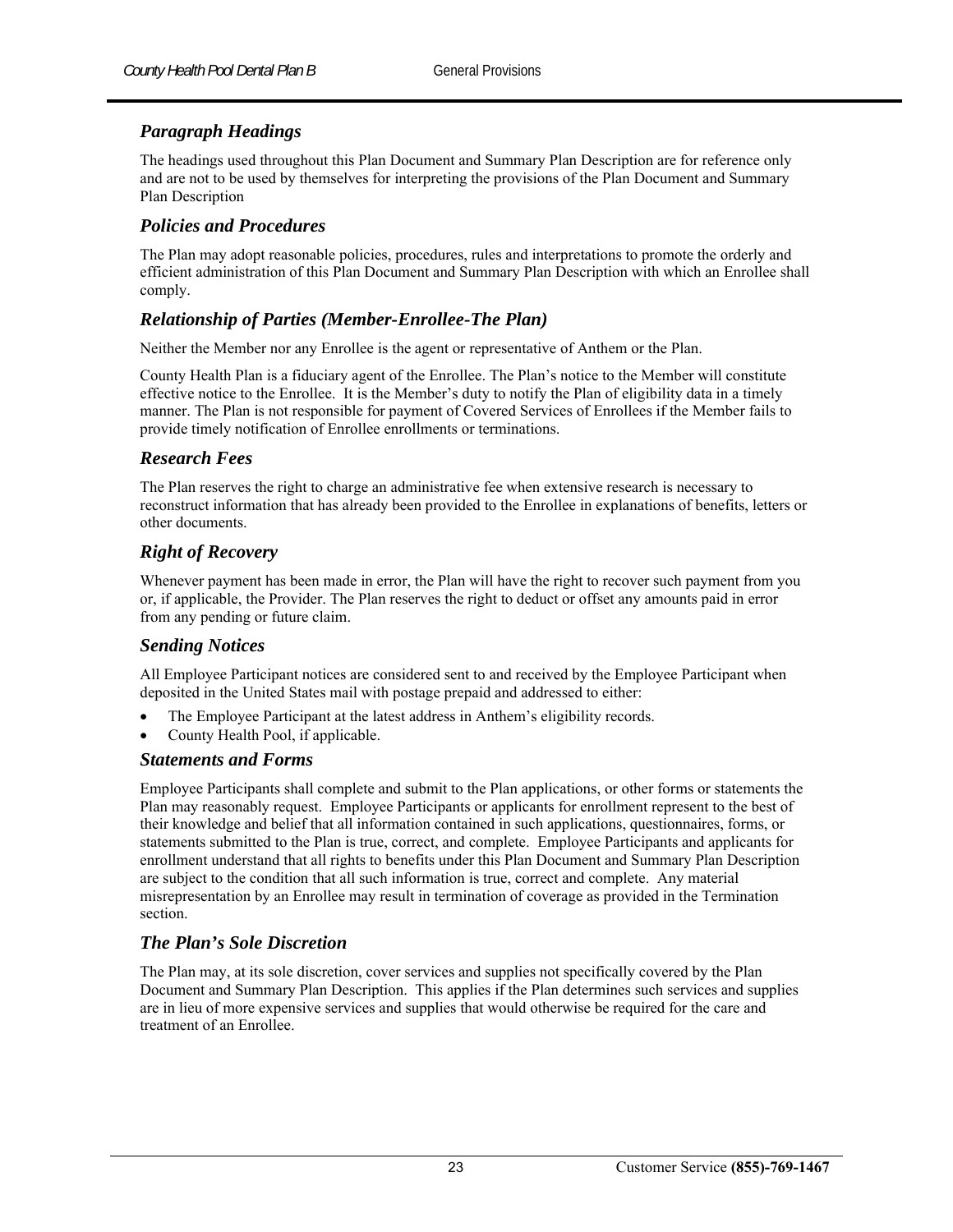#### *Waiver*

No agent or other person, except an authorized representative of the Plan, has authority to waive any conditions or restrictions of this Plan Document and Summary Plan Description, to extend the time for making a payment to the Plan, or to bind the Plan by making any promise or representation or by giving or receiving any information.

#### *Other Government Programs*

Except insofar as applicable law would require the Plan to be the primary payor, the benefits under this Plan Document and Summary Plan Description shall not duplicate any benefits to which Enrollees are entitled or for which they are eligible under any other governmental program. To the extent the Plan has duplicated such benefits, all sums payable under such programs for services to Enrollees shall be paid by or on behalf of the Enrollee to the Plan.

# **Automobile Insurance Provisions**

Anthem, on behalf of the Plan, will coordinate the benefits of this Plan Document and Summary Plan Description with the benefits of a complying automobile insurance policy.

A complying automobile insurance policy is an insurance policy approved by the Colorado Division of Insurance that provides at least the minimum coverage required by law, and one which is subject to the Colorado Auto Accident Reparations Act or Colorado Revised Statutes §§ 10-4-601 through 10-4-633. Any state or Federal Law requiring similar benefits through legislation or regulation is also considered a complying policy.

# **Coordination of Benefits**

Enrollee benefits under this Plan Document and Summary Plan Description may be coordinated with the coverages afforded by complying policy. After any primary coverages offered by the complying policy are exhausted, Anthem will pay benefits subject to the terms and conditions of this Plan Document and Summary Plan Description. If there is more than one complying policy that offers primary coverage, each will pay its maximum coverage before the Plan is liable for any further payments.

Enrollees must fully cooperate with the Plan to make sure that the complying policy has paid all required benefits. The Plan may require Enrollees to take a physical examination in disputed cases. If there is a complying policy in effect, and the Enrollee waives or fails to assert the Enrollee's rights to such benefits, this Plan will not pay those benefits that could be available under a complying policy.

The Plan may require proof that the complying policy has paid all primary benefits prior to making any payments to the Enrollee. Alternatively, the Plan may but is not be required to pay benefits under this Plan Document and Summary Plan Description and later coordinate with or seek reimbursement under the complying policy. In all cases, upon payment, the Plan is entitled to exercise its rights under this Plan Document and Summary Plan Description and under applicable law against any and all potentially responsible parties or insurers. In that event, Anthem may exercise the rights found in this section*,* under the heading *Third-Party Liability: Subrogation*.

#### *What Happens If an Enrollee Does Not Have Another Policy*

The Plan will not pay benefits for injuries received by the Enrollee and/or the Enrollee's Dependents while the Enrollee is riding in or operating a motor vehicle that the Enrollee owns if the vehicle is not covered by an automobile complying policy as required by law.

The Plan will also pay benefits under the terms of the Plan Document and Summary Plan Description for injuries sustained by an Enrollee who is a non-owner-operator, passenger or pedestrian involved in a motor vehicle accident if that Enrollee's injuries are not covered by a complying policy. In that event, the Plan may exercise the rights found in this section, under the heading *Third-Party Liability: Subrogation/Reimbursement*.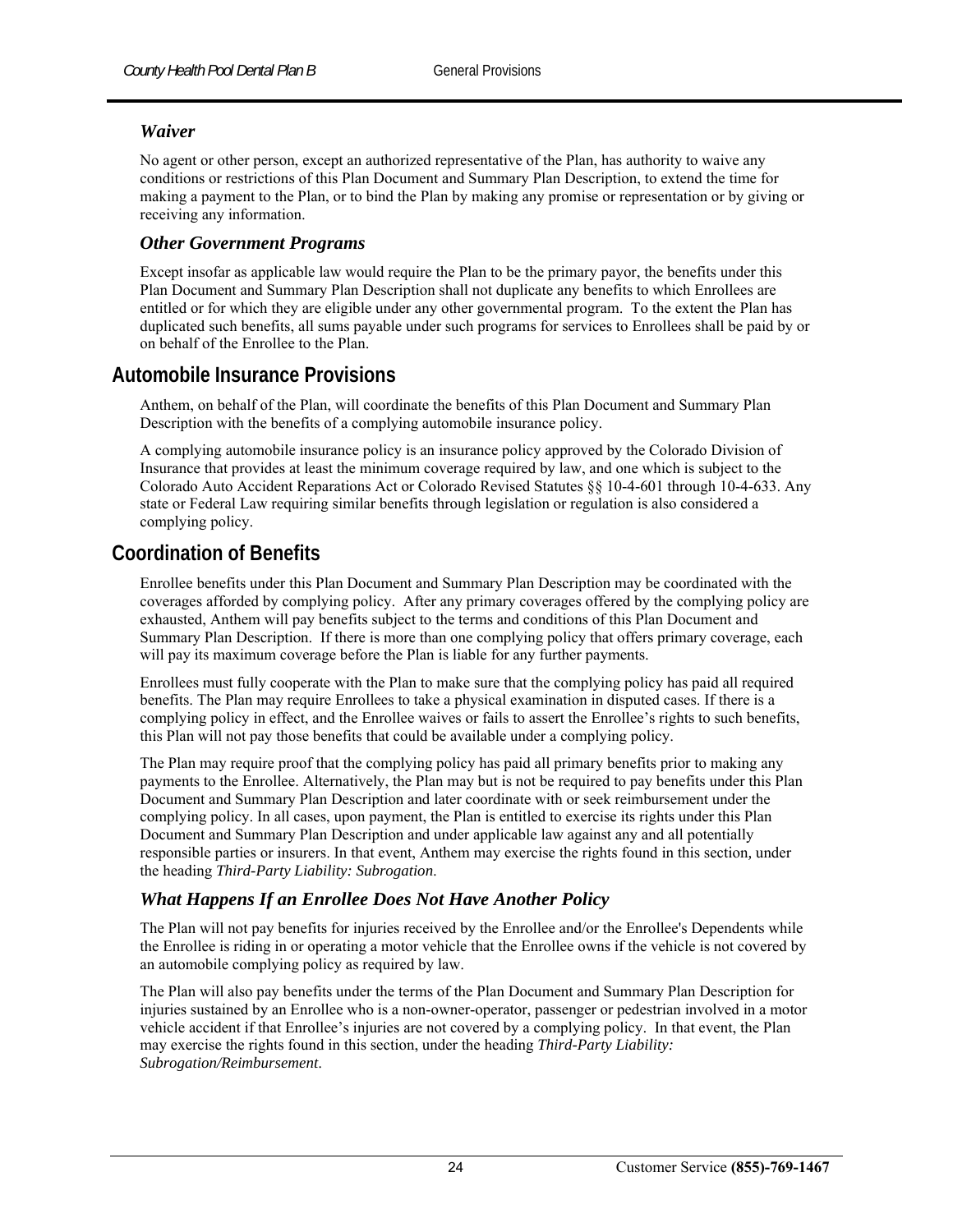# **Third-Party Liability: Subrogation/Reimbursement**

When the Plan pays for your care and you have the right to recover those expenses from the person or organization causing your injury, you agree that the Plan has the right of subrogation to recover the total amount of benefits the Plan has paid. The Plan will have first priority in the payment. The Plan is subrogated to any right you may have to recover from another, his/her insurer, or under any "Uninsured Motorist," "Underinsured Motorist," "Medical/Dental Payments" or other similar coverage provisions. You also agree the Plan can exercise the Plan's right to direct recovery against you. You must hold in trust for the proceeds of any recovery, to be paid to the Plan immediately upon the recovery coming into your hands. You must reimburse the Plan, in first priority, to the extent of payments made.

The subrogation right and right of reimbursement apply to amounts recovered through a lawsuit or a settlement with any third-party or insurer, regardless of how you or your representative characterize the recovery.

You have the legal obligation to help recover the amounts paid, and you must do nothing that would prejudice the Plan's subrogation and/or reimbursement rights. You must provide the Plan any information requested by the Plan within five days of the request. You must notify the Plan if you file a personal injury claim, consult an attorney, or bring action against a third-party, and must send the Plan copies of any police report or other papers received in connection with the accident or incident resulting in personal injury to you and execute necessary documents to assist the Plan. You may not settle or compromise any claim unless the Plan is notified in writing at least thirty days before such settlement or compromise and the Plan agrees to it in writing. The Plan may suspend the payment of claims under this Plan Document and Summary Plan Description in the event you fail to cooperate with the Plan's efforts.

# **Workers' Compensation**

The benefits under this Plan Document and Summary Plan Description are not designed to duplicate any benefit including work-related injuries, illnesses, or conditions for which Enrollees are eligible under the Workers' Compensation Law. It is understood that coverage hereunder is not in lieu of, and shall not affect, any requirements for coverage under Workers' Compensation.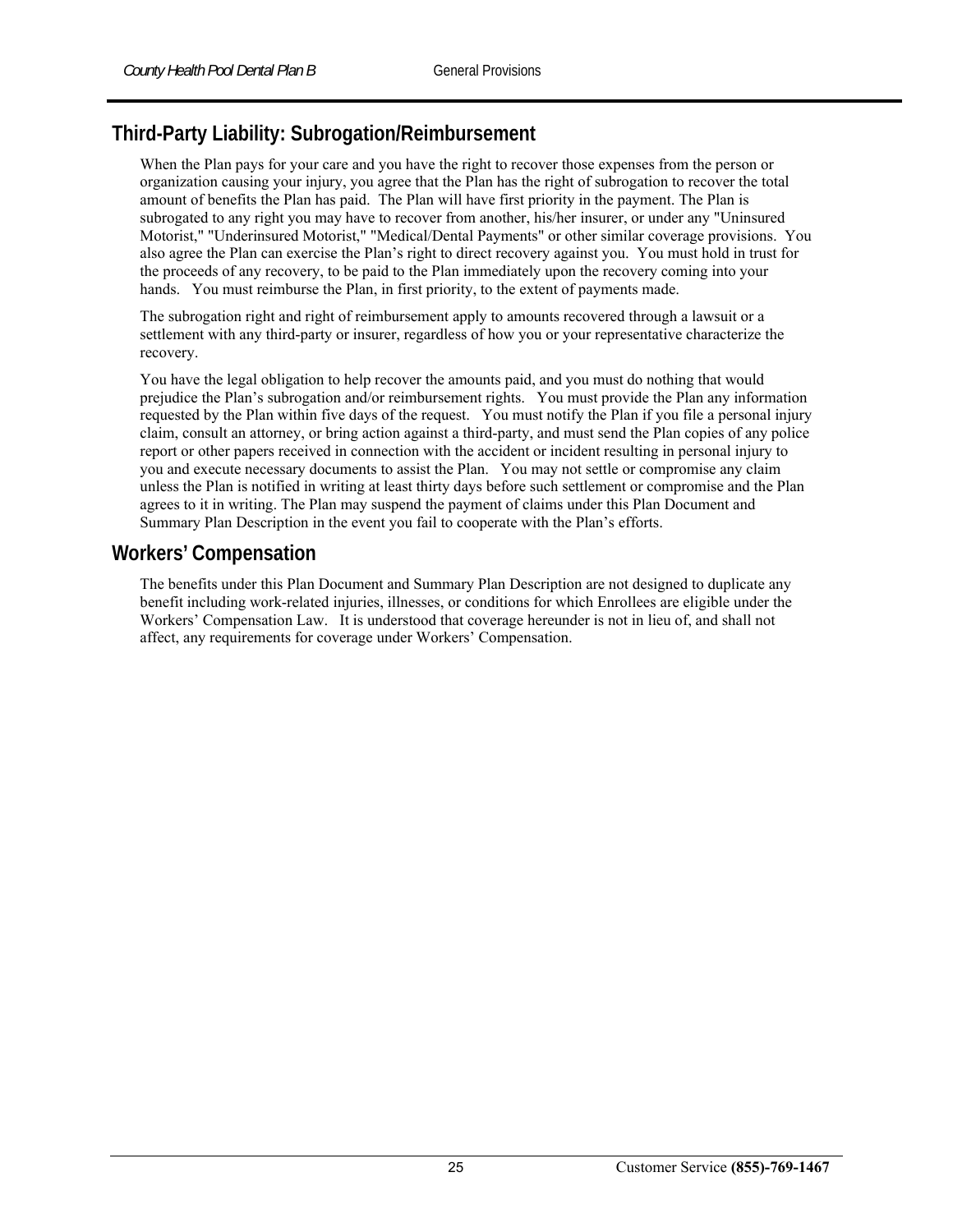# **Complaints, Appeals and Grievance Procedure**

This section explains what to do if an Enrollee disagrees with a claim denial in whole or in part, a benefit exception request denial or has a quality of care concern. This section includes instructions on initiating a complaint, filing an appeal or filing a grievance with the Plan.

# **Complaints**

If an Enrollee has a complaint about any aspect of the Plan's service or claims processing, the Enrollee should contact the Customer Service Department by telephone or in writing. A Customer Service associate will work to clear up any confusion and resolve the Enrollee's concerns. An Enrollee may submit a written complaint to the address listed below. If the Enrollee is not satisfied with the resolution of their concern(s) by the Plan's Customer Service associate, the Enrollee may file an appeal as explained under the heading *Appeals* in this section:

> Anthem Customer Service Department P.O. Box 17549 Denver, CO 80217-7549

If an Enrollee wants to request a benefit exception, the Enrollee should contact the Customer Service Department by telephone or in writing. The Customer Service associate will submit the request, obtain a decision and communicate the decision. If the Enrollee is not satisfied with the resolution of the request, the Enrollee may file an appeal as explained under the *Appeals* heading in this section.

A Provider may request a utilization exception on behalf of the patient by contacting the Anthem preauthorization Department. If the Provider is not satisfied with the resolution of the request, the Provider may file a Utilization Review Appeal as explained under the *Appeals* heading. The Provider should contact the pre-authorization Department by telephone or in writing.

# **Appeals**

The Enrollee's written appeal must be received by Anthem, on behalf of the Plan, within 60 days of the adverse benefit determination. Anthem will assign a Customer Advocate to assist the Enrollee in the appeal process. Enrollees may send written appeals to the following address:

> Anthem Appeals Department - CAT 0430 700 Broadway Denver, CO 80273-0001

Although an appeal may be filed with or without first submitting a request or complaint, the Plan encourages all Enrollees to submit a request or complaint through the Customer Service Department before filing an appeal. In the appeal, the Enrollee must state plainly the reason(s) why the claim, or requested service or supply, should not have been denied. The Enrollee should include any documents not originally submitted with the claim, or request for the service or supply, and any information that may have a bearing on the Plan's decision.

The Enrollee may access two levels of appeal for a claims reconsideration appeal or a benefit exception appeal. The Provider and/or Enrollee may access three levels of appeal on a utilization review appeal.

**Level 1 Appeal for Adverse Claims or Benefit Determinations** — This is an appeal in which Anthem, on behalf of the Plan, appoints persons not involved in the initial determination to review the denial of the claim, requested service or supply. A person that was previously involved with the denial may answer questions, but is not involved in decision making. The Enrollee will receive a response to the Enrollee's Level 1 Appeal from Anthem within 30 calendar days of receipt of the appeal request for pre-treatment determinations. The Enrollee will receive a response to the Enrollee's Level 1 Appeals from Anthem within 60 calendar days for post-treatment determinations.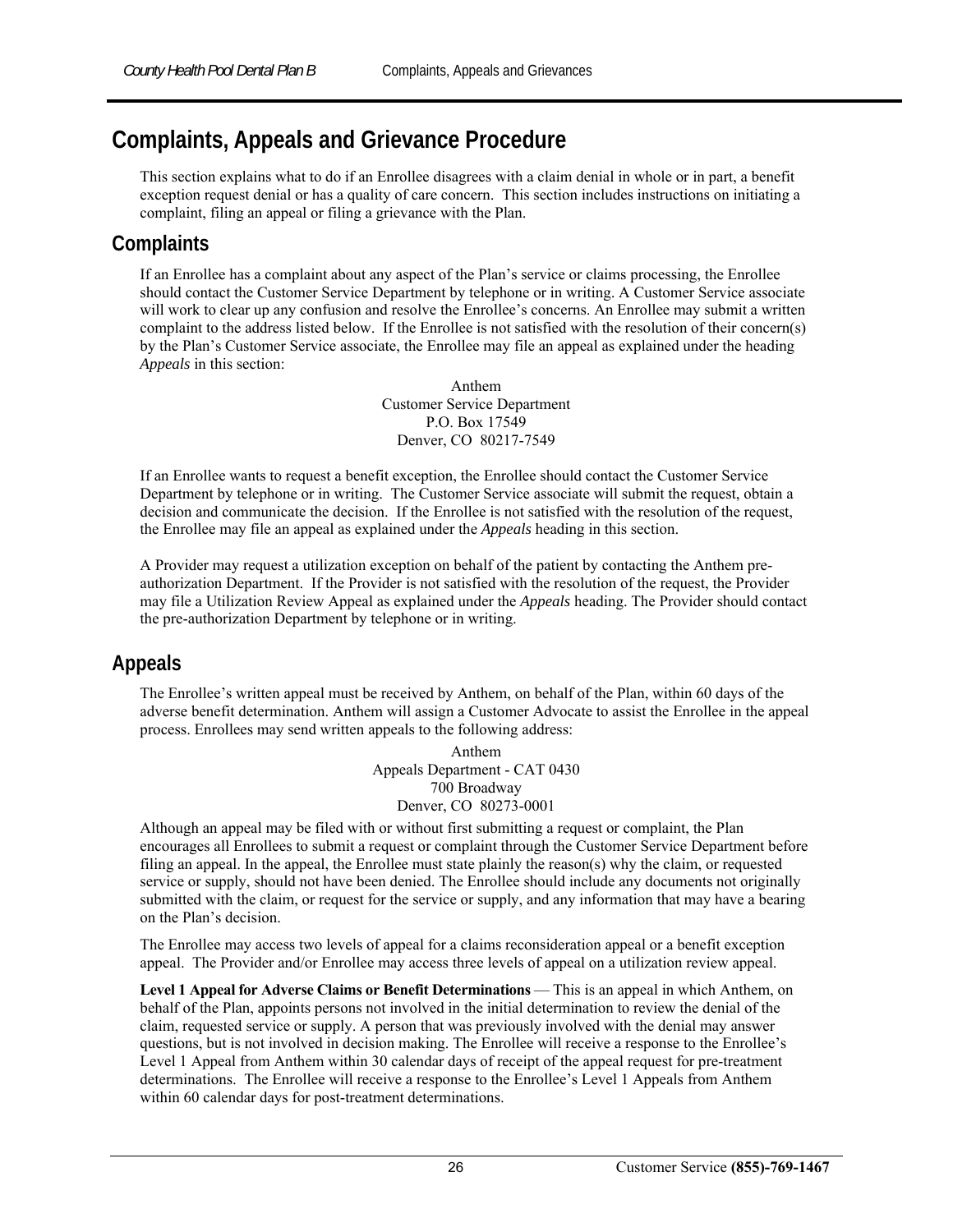#### **You are allowed to review your Appeals upon your request**.

**Level 2 Appeal for Adverse Claims or Benefit Determination —** This is an appeal of an adverse benefit determination that has not been resolved to the Enrollee's satisfaction under the Level 1 Appeal process. The Level 2 Appeal must be requested within 60 calendar days after the Enrollee receives Anthem's response to the Level 1 Appeal decision.

Enrollees, or their representative, must send Level 2 Appeals, in writing, to the following address:

County Health Pool Board of Directors C/O Benefits Manager 800 Grant St., Suite 400 Denver, CO 80203

The Board of Directors will issue a copy of the written decision to the Enrollee and/or the Enrollee's representative, or to the Provider who submits a Level 2 Appeal on the Enrollee's behalf, if any, within 60 workdays of the Board of Directors receipt of the Level 2 Appeal request.

**Level 1 Appeal for Utilization Review Determinations** — An example of a utilization review determination is situation where a provider requests the use of a general anesthetic and Anthem, on behalf of the Plan, denies the request for the general anesthesia. This is an appeal in which Anthem, on behalf of the Plan, appoints persons not involved in the initial determination to review the initial adverse determination. A person that was previously involved with the denial may answer questions, but is not involved in decision making. The persons appointed to review a Level 1 Appeal involving utilization review shall consult with appropriate clinical persons in the same specialty as would typically manage the case being reviewed. For utilization review issues, the Enrollee will receive a response from Anthem to the Enrollee's Level 1 Appeal within 20 workdays of receipt of the appeal request or within 30 calendar days if there is a holiday within the timeframe.

Enrollees may send Level 1 written Appeals to the following address:

Anthem Appeals Department - CAT 0430 700 Broadway Denver, CO 80273-0001

You are allowed to review your Appeals upon your request.

**Level 2 Appeal for Utilization Review Determinations** — This is an appeal of an adverse utilization review determination that has not been resolved to the Enrollee's satisfaction under the Level 1 Appeal process. The Level 2 Appeal must be requested within 60 calendar days after the Enrollee receives the Plan's adverse determination from the Level 1 Appeal. The Enrollee may appear in person or by telephone to present testimony, introduce documentation that the Enrollee believes supports their appeal, and/or provide documentation requested by Anthem, on behalf of the Plan, at a hearing concerning the appeal.

The panel of reviewers shall include a minimum of three people and may be composed of Anthem associates who have appropriate professional expertise. A majority of the panel shall be comprised of persons who were not previously involved in the dispute; however, a person who was previously involved with the dispute may be a member of the panel or appear before the panel to present information or answer questions. In the case of utilization review appeals, the majority of the persons reviewing the appeal shall be health care professionals who have appropriate expertise. Such reviewing health care professionals shall meet the following criteria:

- Has not been involved in the care previously.
- Is not a member of the Board of Directors of Anthem.
- Has not been involved in the review process for the covered person previously.
- Does not have a direct financial interest in the case or in the outcome of the review.

Anthem will issue a copy of the written decision, if any, to the Enrollee or to the Provider who submitted an appeal on the Enrollee's behalf, within 50 workdays of Anthem's receipt of the Level 2 Appeal request.

Send Level 2 written Appeals to the following address:

Anthem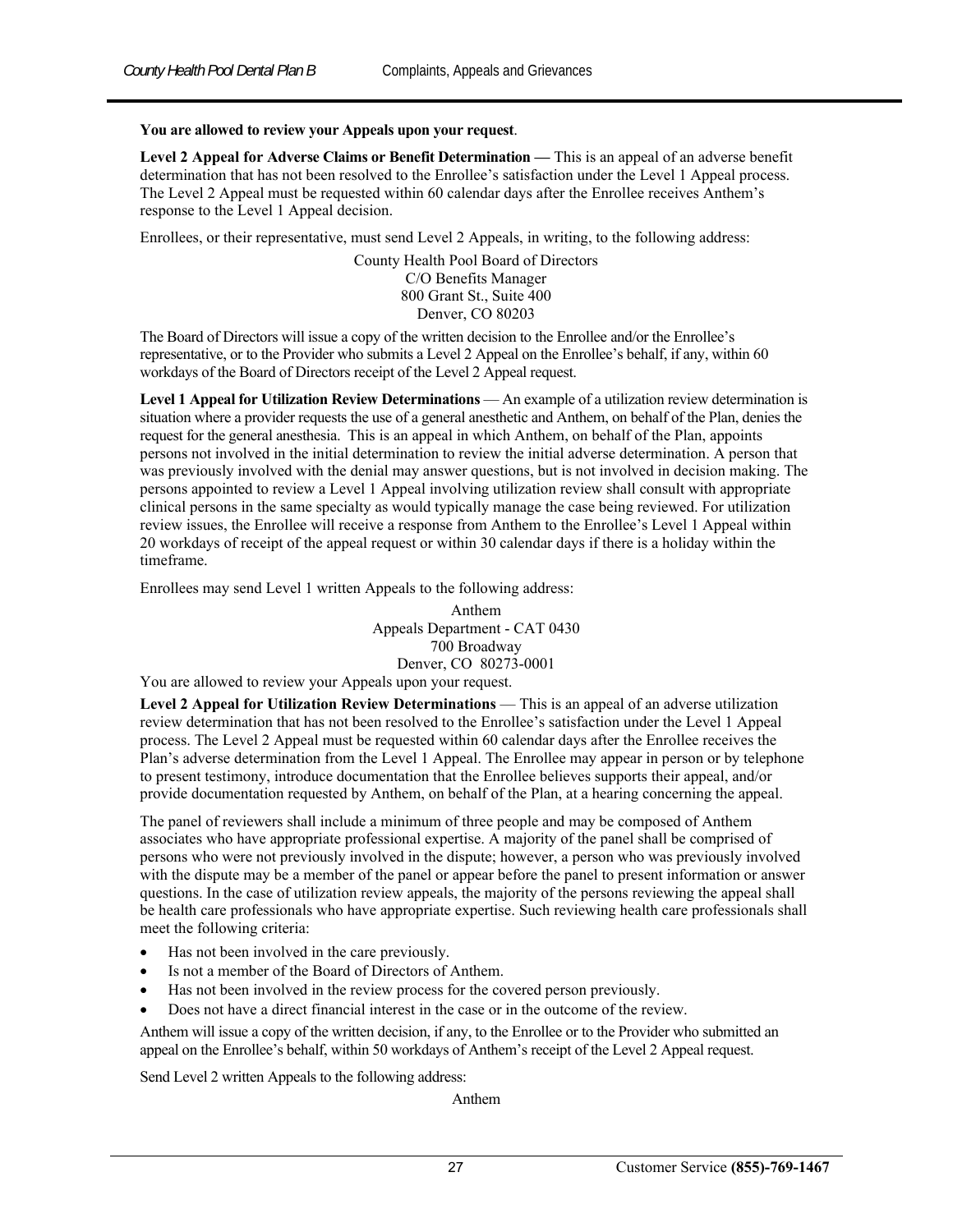Appeals Department – CAT 0430 700 Broadway Denver, CO 80273-0001

**Level 3 Appeal for Utilization Review Determinations** — This is an appeal of an adverse utilization review determination that has not been resolved to the Enrollee's satisfaction under the Level 2 Appeal process. The Level 3 Appeal must be requested within 30 calendar days after the Enrollee receives the adverse determination of the Level 2 Appeal from Anthem, on behalf of the Plan.

Enrollees, or their representative, must send Level 3 Appeals, **in writing**, to the following address:

County Health Pool Board of Directors C/O Benefits Manager 800 Grant St., Suite 400 Denver, CO 80203

The Board of Directors will issue a copy of the written decision, if any, to the Enrollee, to the Enrollee's representative, or to the Provider who submits a Level 3 Appeal on the Enrollee's behalf within 60 workdays of the Board of Directors receipt of the Level 3 Appeal request.

You are allowed to review your Appeals file upon your request.

**Expedited Appeals (offered by Anthem only)** — An Enrollee or Enrollee's representative has the right to request an expedited appeal of a utilization review determination when the time frames for a standard review would: seriously jeopardize the life or health of the covered person; jeopardize the covered person's ability to regain maximum function; or for persons with a disability, create an imminent and substantial limitation on their existing ability to live independently. Typically the decision will be made within 72 hours. Expedited Appeals will be evaluated by an appropriate clinical peer or peers who were not involved in the initial denial. Anthem, on behalf of the Plan, will not provide an expedited review for retrospective denials. **The Expedited Appeals process is not available for appeals sent to the County Health Pool Board of Directors for final review.** 

#### **Grievances**

A grievance is a quality of care complaint. An Enrollee may send a written grievance to the following address:

> Anthem Quality Management Department 700 Broadway MC0532 Denver, CO 80273

Receipt of the Enrollee's grievance will be acknowledged by Anthem's Quality Management Department and the grievance will be investigated by Anthem's Quality Management Department. Anthem treats each grievance investigation in a strictly confidential manner. Enrollees will not be advised as to the outcome of the grievance investigation.

## **Legal Action**

Before an Enrollee takes legal action on a claim decision, the Enrollee must first follow the process outlined under the heading A*ppeals* in this section and the Enrollee must meet all the requirements of this Plan Document and Summary Plan Description.

No action at law or in equity may be commenced later than one year after the time the Enrollee received the service in question. Performance of this Plan Document and Summary Plan Description shall take place in the City and County of Denver, Colorado. Any action arising at law or in equity under this Plan shall be brought in the courts of the City and County of Denver.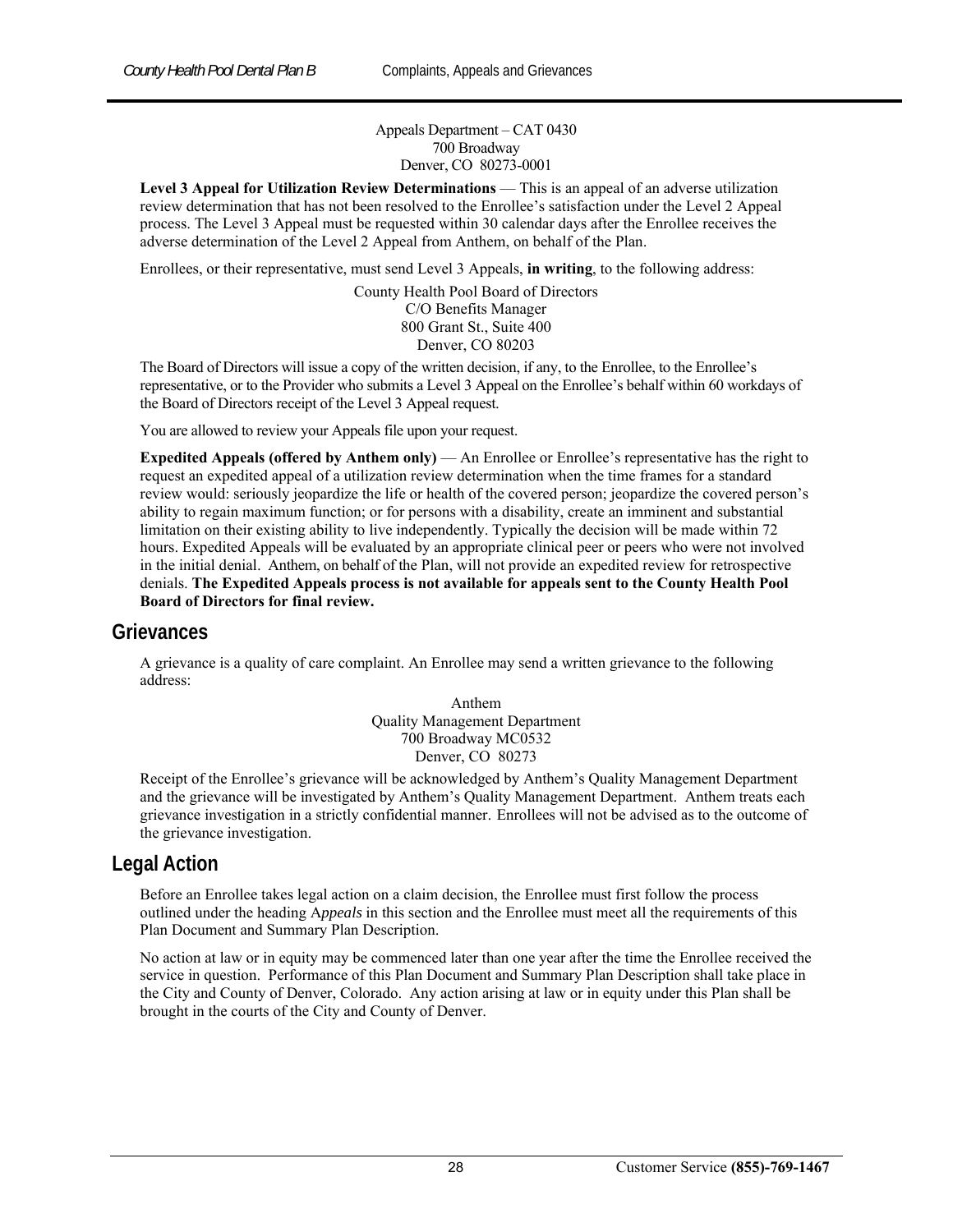# **Limitation of Actions**

No lawsuit or legal action of any kind related to a benefit decision may be filed by you in a court of law or in any other forum, unless it is commenced no earlier than 60 days after the Plan receives the claim or other requests for benefits and within one year of the Plan's final decision on the claim or any other request for benefits. If the Plan decides an appeal is untimely, the Plan's latest decision on the merits of the underlying claim or benefit request of the final decision date. You must exhaust the Plan's internal Appeals procedure before filing a lawsuit or other legal action of any kind against the Plan.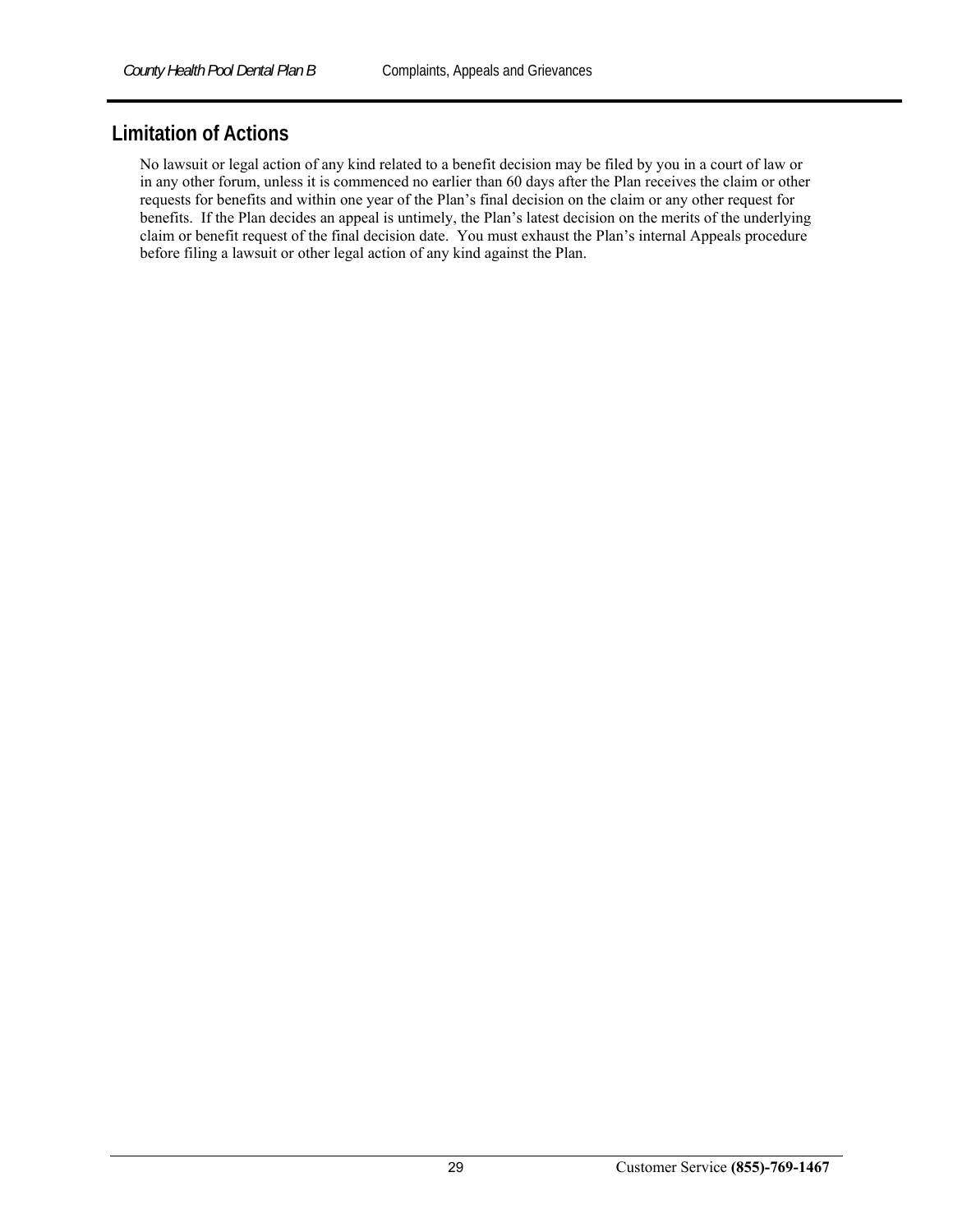# **Glossary**

This section defines words and terms used throughout the Plan Document and Summary Plan Description to help Enrollees understand the content. Enrollees should refer to this section to find out exactly how, for the purposes of this Plan document and Summary Plan Description, a word or term is used.

**Accidental Injuries** – Unintentional injuries which result in trauma, and are different from illness-related conditions.

**Administrative Services Agreement** – The agreement between the Plan and Anthem Blue Cross and Blue Shield stating all of the terms and provisions applicable to group benefits. The final interpretation of any specific provision contained in this Plan Document and Summary Plan Description is governed by the Administrative Services Agreement.

**Alternate Benefits** – Benefits for treatment or services that can be achieved through a different or less costly procedure or service with satisfactory results.

**Anesthesia** – The loss of normal sensation or feeling. There are two different types of anesthesia:

- General anesthesia, also know as total body anesthesia, causes the patient to become unconscious or "put to sleep" for a period of time.
- Local anesthesia causes loss of feeling or numbness in a specified area usually injected with a local anesthetic drug such as Lidocaine.

**Annual Maximum** – The maximum dollar amount the Plan will pay for Covered Services for each Enrollee during a Calendar Year, according to the terms of this Plan Document and Summary Plan Description and the coverage outlined on the Enrollee's Summary of Dental Benefits. The amounts applied to the Annual Maximum are based on the Maximum Allowable Amount for all Covered Services for which benefits were received. The annual benefit limit does not include the Enrollee's Deductible amount. Refer to the Benefit Summary for any Annual Maximum or Lifetime Maximum amounts.

**Anthem Blue Cross and Blue Shield** – Rocky Mountain Hospital and Medical Service, Inc., a Colorado insurance company doing business as Anthem Blue Cross and Blue Shield. Also referred to as "Anthem".

**Appeal** – A process for reconsideration of the Plan's decision regarding an Enrollee's claim, benefit exception, or utilization review request.

**Appliance** – A device used to provide a function or a therapeutic effect (example: a denture).

**Assignment** – A decision by the Enrollee to make benefits which ordinarily would be payable to such Enrollee payable directly to the Provider.

**Authorization** – Approval of benefits for a covered procedure or service.

**Benefit Administrator/Contact Person** – Person at the Member location responsible for managing benefits and enrollment, and coordinating benefit activities.

**Benefit Period** – The number of days or units of service, such as two examinations per Enrollee's Calendar Year, which the Plan will provide benefits for during a specified length of time.

**Benefit Summary** – The document, found in the front of the Plan Document and Summary Plan Description, which identifies the type of benefits, copayment, deductible and coinsurance information.

**Billed Charges** – A Provider's regular charges for services and supplies, as offered to the public generally and without any adjustment for any applicable PPO, Participating Provider, or other discounts.

**Birthday Rule** – The guideline that determines which of the two parents' insurance coverage is primary for coverage of the dependent child(ren). Generally, under the birthday rule, the parent whose birthday comes first during the year is considered to have the primary insurance coverage for the child(ren). Any balance may be submitted to the other parents' insurance carrier for additional consideration.

**Board of Directors** – the Board of Directors of County Health Pool.

**Bylaws** – Refers to the "County Health Pool Bylaws and Intergovernmental Agreement."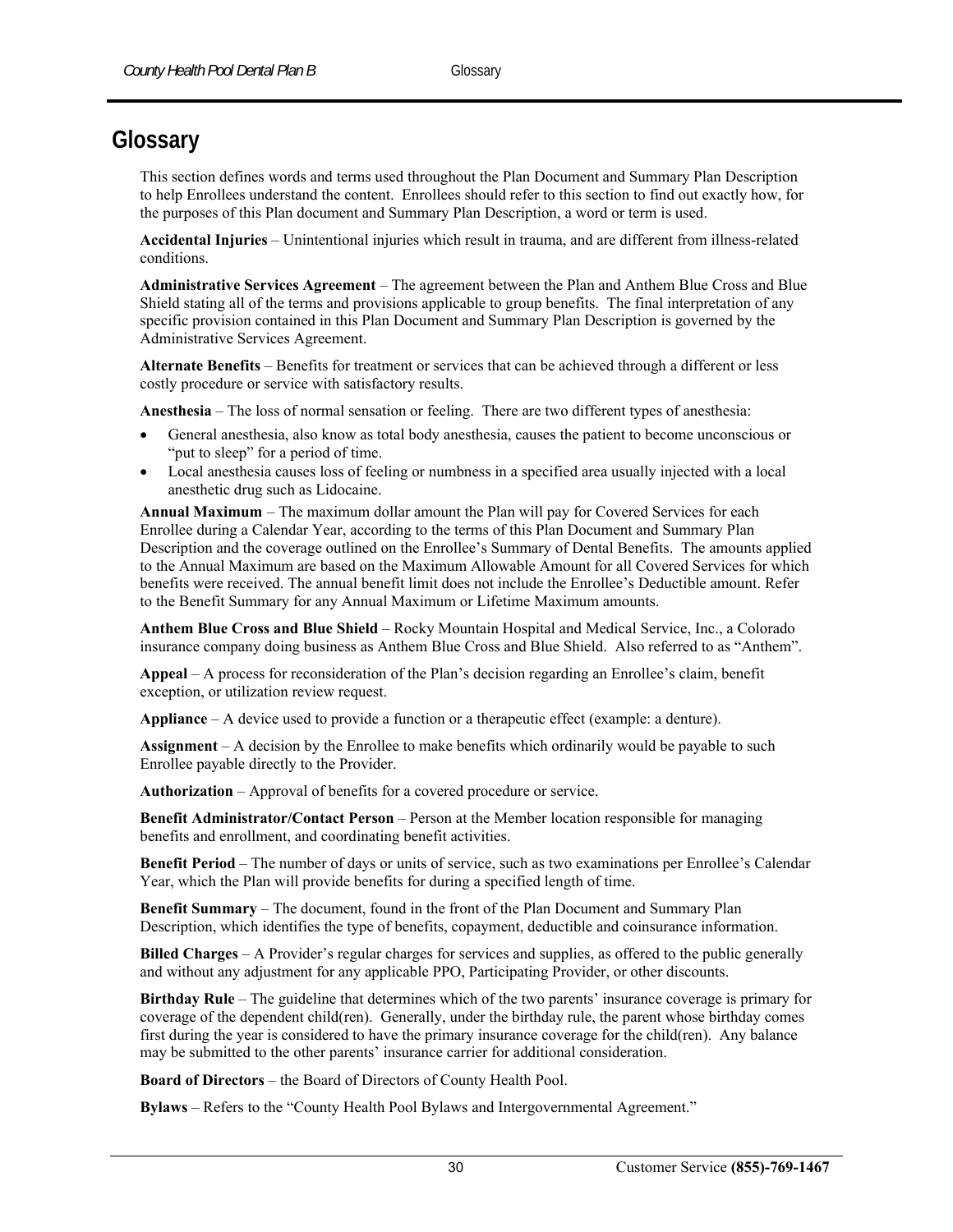**Calendar Year** – That period of time beginning on the first day of January and ending on the last day of December in the same year.

**Calendar Year Maximum** – The maximum benefit an Enrollee may receive per calendar year.

**CHP** – Refers to the County Health Pool.

**Cleft Palate** – A birth deformity in which the palate (the roof of the mouth) fails to close.

**Cleft Lip** – A birth deformity in which the lip fails to close.

**COBRA** – An acronym for the Consolidated Omnibus Budget Reconciliation Act of 1985. This Federal Law allows individuals, in certain cases, to continue their group health insurance coverage for a specified period after termination of their employment for other qualifying events.

**Coinsurance** – A provision under which the Employee Participant and the Plan share costs incurred after the deductible is met, according to a specific formula. The amount of coinsurance the Enrollee pays to a Provider is calculated after the determination of the Maximum Allowable Amount, but before the Plan subtracts any discount(s) the Plan may have negotiated with the Provider.

**Common-Law Spouse** – One who is married at common law as interpreted by the courts of the State of Colorado. The requirements of a relationship to gain recognition as a common law marriage are cohabitation and general reputation as married. Both factors must be present. Mere cohabitation is not sufficient. To establish the presumption of marriage by cohabitation and repute there must be clear, consistent, convincing and positive evidence.

**Complaint** – An expression of dissatisfaction with the Plan's services or the practices of a Provider, whether dental or non-dental in nature. Contract -The contract between County Health Pool and Anthem Blue Cross and Blue Shield. It includes this Plan Document and Summary Plan Description, your Summary of Dental Benefits, the application, any supplemental application or change form, your Identification Card, and any endorsements or riders.

**Contract** – The contract between County Health Pool and Anthem Blue Cross and Blue Shield. It includes this Plan Document and Summary Plan Description, your Summary of Dental Benefits, the application, any supplemental application or change form, your Identification Card, any Administrative Services Agreement, and any endorsements or riders.

**Contract Administrator** – Anthem Blue Cross and Blue Shield

**Contribution or Costs** – Monthly charges that the Enrollee and/or Member must pay to establish, administer and maintain benefits.

**Coordination of Benefits** – Also known as COB, a stipulation in most insurance policies that helps prevent duplicate payments for services covered by more than one policy or program of insurance. For example, an Enrollee may be covered by the Enrollee's own policy, as well as a spouse's policy. Eligible expenses are covered first by a person's own policy. Any balance is submitted to the spouse's carriers for additional consideration.

**Cosmetic Services** – Beatification procedures or services of a physical characteristic to improve an individual's appearance.

**Cost Sharing** – The general term for out-of-pocket expenses, e.g., copayments and deductibles, paid by an Enrollee.

**Covered Services** – Services and supplies or treatment as described in the Plan Document and Summary Plan Description. To be considered Covered Services, services must be:

- Within the scope of the license of the Dentist or Provider performing the service.
- Rendered while coverage under this Plan Document and Summary Plan Description is in force.
- Within the Maximum Allowable Amount.
- Authorized in advance by the Plan if this Plan Document and Summary Plan Description requires such pre-authorization.
- Not specifically excluded or limited by the Plan Document and Summary Plan Description.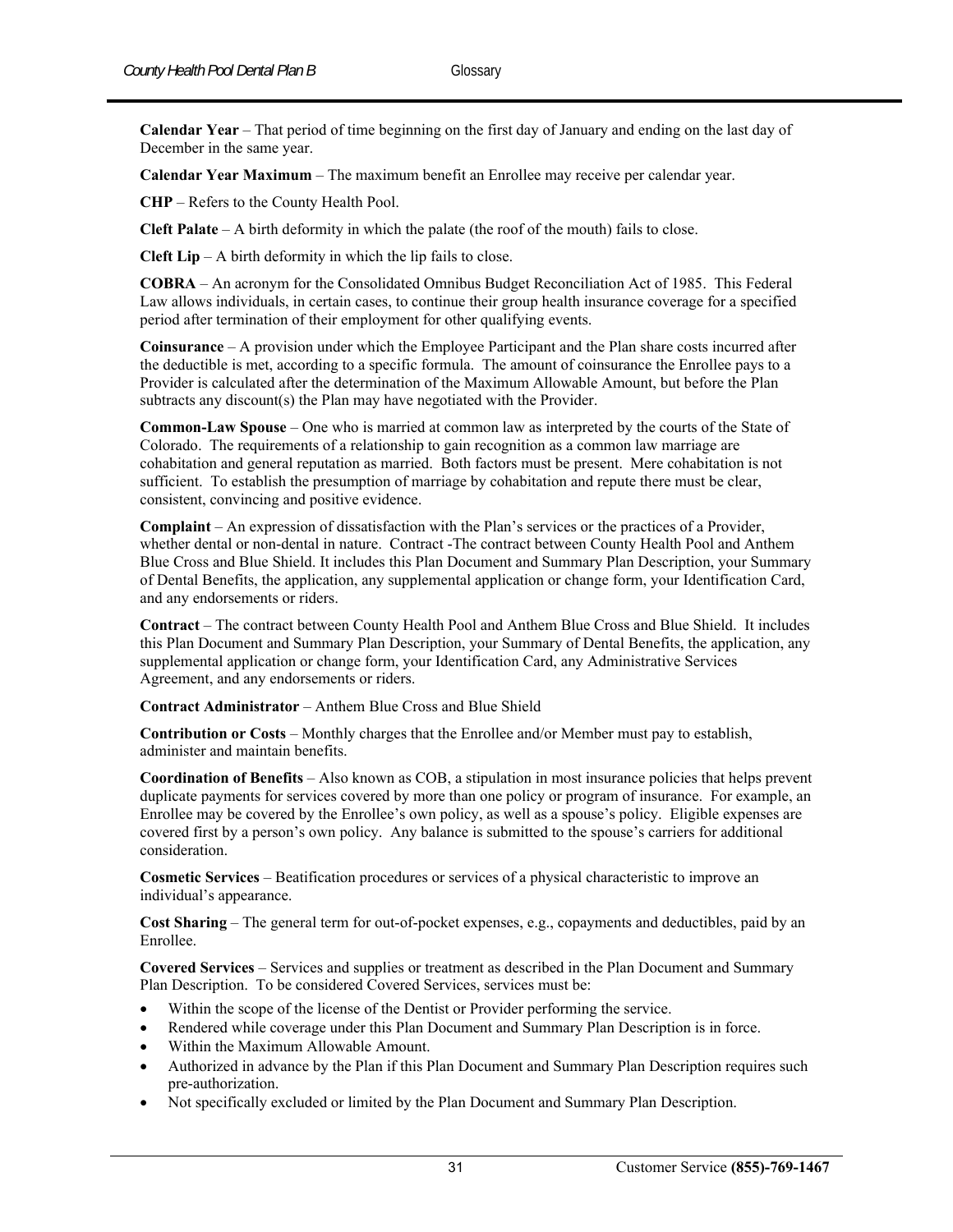- Not Experimental or Investigational or otherwise excluded or limited by the Plan Document and Summary Plan Description.
- Dental/medical necessity or otherwise specifically included as a benefit under this Plan Document and Summary Plan Description.
- Covered Services are subject to the Maximum Allowable Amount which is the maximum amount payable for Covered Services an Enroll receives, up to but not to exceed charges actually billed. If a service is not covered or if the Enroll has exceeded their benefits for Covered Services, the Provider is not limited by the Maximum Allowable Amount and they can charge up to the billed amount.

**Creditable Coverage** – A qualified prior coverage that an Employee Participant and/or Dependent had within 62 days prior to the Effective Date of the Plan's benefits. Prior creditable coverage includes Medicare or Medicaid coverage, a group insurance coverage, an individual benefit coverage, state high risk pool coverage, any federal or state benefit coverage or any other benefit coverage.

**Customer Service Department –** A department of representatives who are dedicated to answering and investigating Enrollee questions and issues related to the Plan.

#### **Days** – Calendar days.

**Deductible** – The dollar amount of Covered Services listed in the Summary of Dental Benefits for which you are responsible before the Plan starts to pay for Covered Services each Calendar Year. . Some Covered Services have a maximum benefit of visits, or dollar amounts allowed in a Benefit Period. When the Deductible is applied to a Covered Service which has a maximum benefit, the maximum benefit will be reduced by the amount applied toward the Deductible, whether or not the service is paid by this Plan Document and Summary Plan Description.

**Dental/Medical Necessity** — An intervention that is or will be provided for the diagnosis, evaluation and treatment of a condition, illness, disease or injury and that Anthem, on behalf of the Plan, solely determines to be:

- Medically appropriate for and consistent with the symptoms and proper diagnosis or treatment of the condition, illness, disease or injury.
- Obtained from a physician, dentist and/or licensed, certified or registered Provider.
- Provided in accordance with applicable medical, dental and/or professional standards.
- Known to be effective, as proven by scientific evidence, in materially improving health and/or dental outcomes.
- The most appropriate supply, setting or level of service that can safely be provided to the Enrollee and which cannot be omitted consistent with recognized professional standards of care (which, in the case of hospitalization, also means that safe and adequate care could not be obtained as an outpatient).
- Cost-effective compared to alternative interventions, including no intervention ("cost effective" does not mean lowest cost).
- Not Experimental/Investigational.
- Not primarily for the convenience of the Enrollee, the Enrollee's family or the Provider.
- Not otherwise subject to an exclusion under this Plan Document and Summary Plan Description.

The fact that a Dentist or Provider may prescribe, order, recommend or approve care, treatment, services or supplies does not, of itself, make such care, treatment, services or supplies medically necessary or a Covered Service. Anthem, on behalf of the Plan, bases its decisions about dental and medical necessity on dental and medical policy developed by Anthem. Anthem may also consider published peer-review medical literature, opinions of experts and the recommendations of nationally recognized public and private organizations which review the medical effectiveness of dental care services and technology.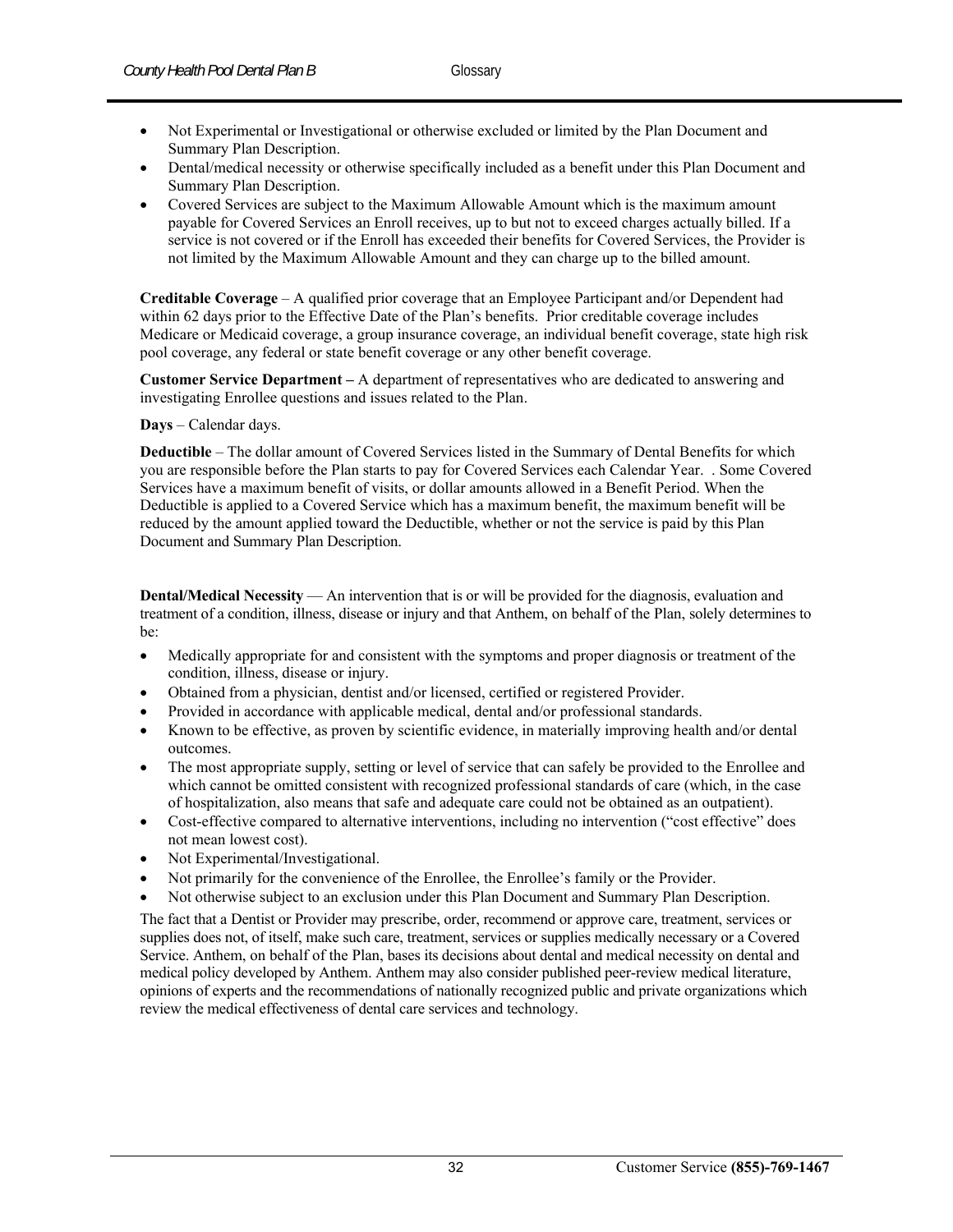**Dental Service** – A professional dental service that is included in the list of dental services in the COVERED SERVICES section and is rendered by a dentist in the necessary treatment of accidental injury, dental disease or defect. Dental Service also means the scaling and cleaning of teeth by a licensed dental hygienist or dental assistant if performed under the supervision and direction of a dentist and if a charge is made for such service by the dentist. Laboratory services for preparation of dental restoration and dental prosthetic devices are also included if the dentist includes the cost of such services or devices in his charges.

**Dependent** – A person of the Employee Participant's family who is eligible for coverage under the Plan Document and Summary Plan Description as described in the Eligibility section.

**Disabled/Handicapped Dependent** – Please refer to the *Employee Participant's Disable Dependents* heading in the ELIGIBILITY section for detailed disabled dependent requirements.

**Effective Date** – The date when an Enrollee's coverage begins under this Plan Document and Summary Plan Description. No benefits are provided for services and supplies received before your Effective Date or after your termination date.

**Eligibility** – A status necessary in order to elect or apply for coverage under the Plan.

**Eligible Expenses** – The Maximum Benefit Allowance made for medical services and supplies that most Physicians would consider to be medically necessary for treatment of a particular injury or illness.

**Eligible Person** – A person who satisfies the Member's eligibility requirements and is entitled to apply to be an Employee Participant or is an eligible Dependent of the Employee Participant. See the ELIGIBILITY section for more information.

**Emergency** – The sudden, and at the time, unexpected onset of a health condition that requires immediate attention where failure to provide attention would result in serious impairment to bodily functions or serious dysfunction of a bodily organ or part, or would place the person's health in serious jeopardy.

**Employee** – A person employed by a Member.

**Employee Participant** – The Employee in whose name the eligibility with the Plan is established.

**Enrollee** – An Employee Participant or Dependent who has satisfied the Member's eligibility conditions, applied for coverage, been approved by County Health Pool and for whom Contributions have been made. Enrollees are sometimes called "you" and "your."

**Enrollment Date** – The first day of coverage or, if there is a waiting period, the first day of the waiting period.

**Entrant** – Applicant to this Plan.

**Exclusions -** Procedures, conditions, injuries, services and expenses incurred for treatment which will not be paid. See the "General Exclusions" section in this Plan Document and Summary Plan Description.

**Experimental/Investigational** - (a) Any drug, biologic, device, diagnostic, product, equipment, procedure, treatment, service or supply used in or directly related to the diagnosis, evaluation or treatment of a disease, injury, illness or other health condition which Anthem, on behalf of the Plan, determines in its sole discretion to be experimental or investigational.

Anthem will deem any drug, biologic, device, diagnostic, product, equipment, procedure, treatment, service or supply to be experimental or investigational if it determines that one or more of the following criteria apply when the service is rendered with respect to the use for which benefits are sought.

The drug, biologic, device, diagnostic, product, equipment, procedure, treatment, service or supply:

- Cannot be legally marketed in the United States without the final approval of the Food and Drug Administration (FDA) or any other state or federal regulatory agency, and such final approval has not been granted.
- Has been determined by the FDA to be contraindicated for the specific use.
- Is provided as part of a clinical research protocol or clinical trial, or is provided in any other manner that is intended to evaluate the safety, toxicity or efficacy of the drug, biologic, device, diagnostic,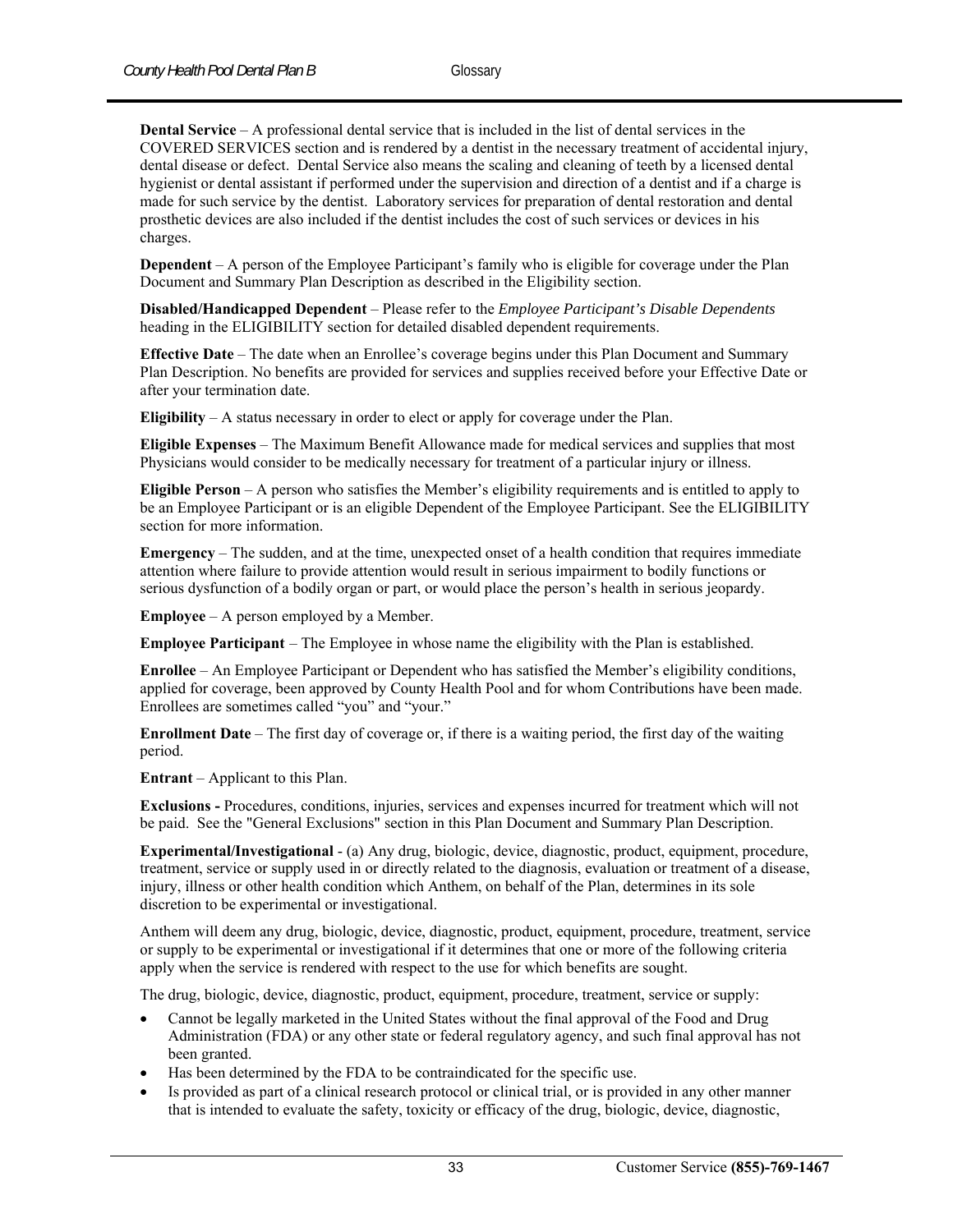product, equipment, procedure, treatment, service or supply; or is subject to review and approval of an Institutional Review Board (IRB) or other body serving a similar function.

 Is provided pursuant to informed consent documents that describe the drug, biologic, device, diagnostic, product, equipment, procedure, treatment, service or supply as experimental/investigational, or otherwise indicate that the safety, toxicity or efficacy of the drug, biologic, device, diagnostic, product, equipment, procedure, treatment, service or supply is under evaluation.

(b) Any service not deemed experimental or investigational based on the criteria in subsection (a) may still be deemed to be experimental or investigational by Anthem. In determining whether a service is experimental or investigational, Anthem will consider the information described in subsection (c) and assess all of the following:

- Whether the scientific evidence is conclusory concerning the effect of the service on health outcomes.
- Whether the evidence demonstrates that the service improves the net health outcomes of the total population for whom the service might be proposed as any established alternatives.
- Whether the evidence demonstrates the service has been shown to improve the net health outcomes of the total population for whom the service might be proposed under the usual conditions of medical practice outside clinical investigatory settings.

 (c) The information Anthem considers or evaluates to determine whether a drug, biologic, device, diagnostic, product, equipment, procedure, treatment, service or supply is experimental or investigational under subsections (a) and (b) may include one or more items from the following list, which is not allinclusive:

- Randomized, controlled, clinical trials published in authoritative, peer-reviewed United States medical or scientific journal
- Evaluations of national medical associations, consensus panels and other technology evaluation bodies
- Documents issued by and/or filed with the FDA or other federal, state or local agency with the authority to approve, regulate or investigate the use of the drug, biologic, device, diagnostic, product, equipment, procedure, treatment, service or supply
- Documents of an IRB or other similar body performing substantially the same function
- Consent documentation(s) used by the treating physicians, other medical professionals or facilities or by other treating physicians, other medical professionals or facilities studying substantially the same drug, biologic, device, diagnostic, product, equipment, procedure, treatment, service or supply
- The written protocol(s) used by the treating physicians, other medical professionals or facilities or by other treating physicians, other medical professionals or facilities studying substantially the same drug, biologic, device, diagnostic, product, equipment, procedure, treatment, service or supply
- Medical and/or dental records
- The opinions of consulting Providers and other experts in the field

(d) Anthem has the sole authority and discretion to identify and weigh all information and determine all questions pertaining to whether a drug, biologic, device, diagnostic, product, equipment, procedure, treatment, service or supply is experimental or investigational.

**Explanation of Benefits** – Also known as EOB, a printed form sent by Anthem, on behalf of the Plan, to an Enrollee after a claim has been filed and adjudicated. The EOB includes such information as the date of service, name of Provider, amount covered and patient balance. An explanation of Medicare benefits, or EOMB, is similar, except it is sent following submission of a Medicare claims.

**Family Coverage** – Coverage for the Employee Participant and eligible Dependents.

**Family Eligibility** – An eligibility that covers two or more persons (the Employee Participant and one or more Dependents).

**Full-Time Employee** – An Employee who meets the requirements of full-time employee status as stated in the ELIGIBILITY section.

**General Policies -** The guidelines adopted by the Board of Directors concerning the governance and operation of County Health Pool.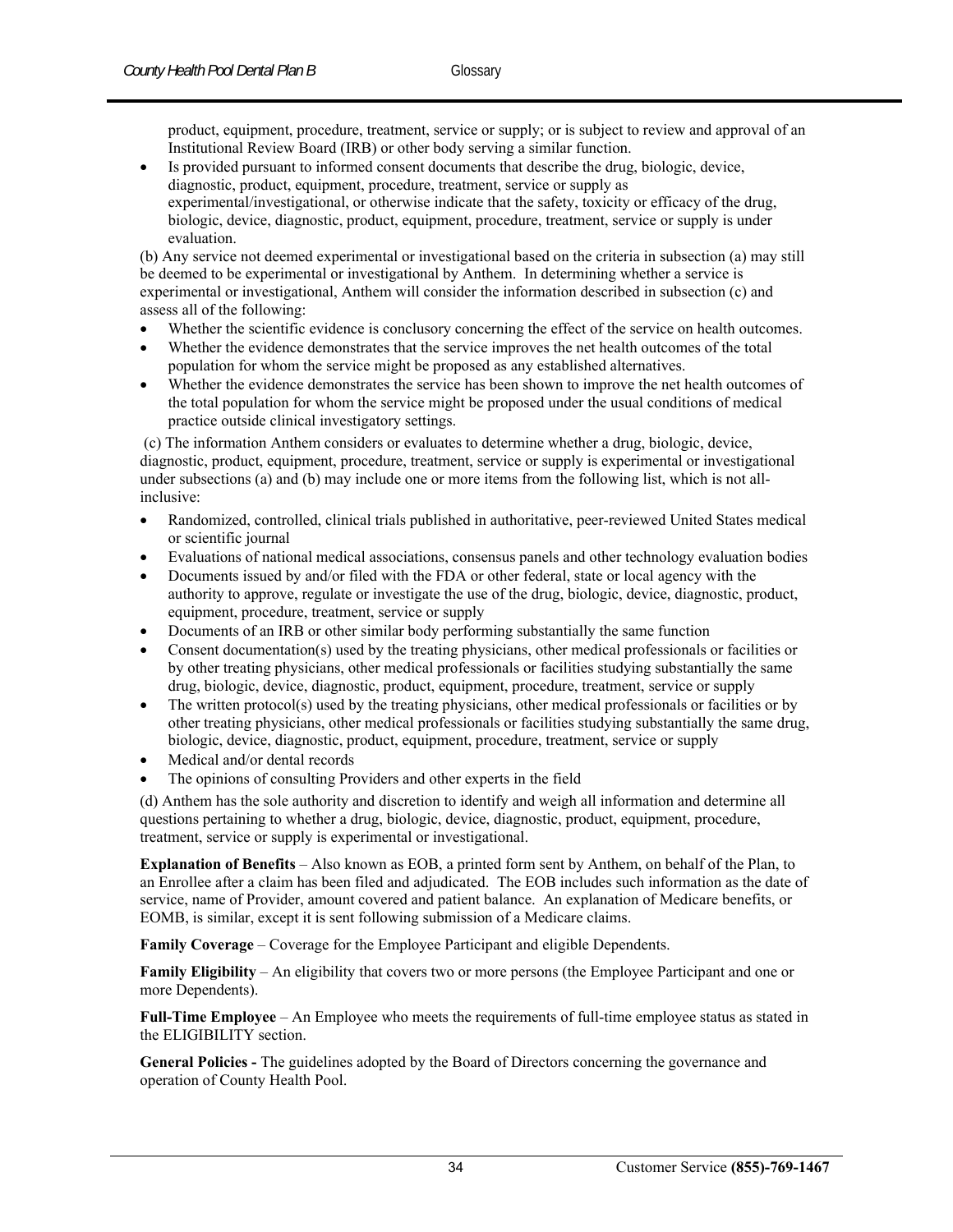**Grievance** – A written complaint about the quality of care, denial of a benefit or service received from a Provider.

**Hospital** - A health institution offering facilities, beds and continuous services 24 hours a day and meets all licensing and certification requirements of local and state regulatory agencies.

**Identification Card** – A card that identifies membership by number, Effective Date of Coverage and may contain information about your coverage. It is important to carry this card with you.

**Illness** – Non-occupational illness or disease, including pregnancy, which results in a loss covered by the Plan.

**Incurred Charge or Expense** – The charge for a service or supply is considered incurred on the date furnished. Charges must also be defined as "eligible" if they are to be considered for payment under this Plan Document and Summary Plan Description.

**Individual Eligibility** – An Eligibility covering one person (the Employee Participant).

**Injury** – Non-occupational bodily damage resulting from an accident occurring while the individual is covered and causing a loss covered by the Plan.

**Laboratory and Pathology Services** – Testing procedures required for the diagnosis and treatment of a condition. Generally, these services involve the analysis of a specimen of tissue or other material that has been removed from the body.

**Late Entrant** – An Entrant who submits an enrollment application after the waiting period of the Qualifying Event period expires.

**Licensed** – In reference to Eligible Providers means that the institution or individual is licensed to provide services by the jurisdiction in which services are delivered.

**Maximum Allowable Amount** – The amount Anthem, on behalf of the Plan, determines is the maximum amount payable for Covered Services, not to exceed charges actually billed. Anthem's determination considers:

- Amounts charged by other Providers for the same or similar service.
- Any unusual dental and/or medical circumstances requiring additional time, skill or experience.
- Other factors Anthem determines are relevant, including but not limited to, a resource based relative value scale.

**Member** –– Refers to an entity, or a combination of entities that have collectively agreed to combine through Intergovernmental Agreement to select one entity as primary and all agree to the same plan/benefit package, which has joined County Health Pool through Intergovernmental Agreement or Member Affiliated Entity status and has adopted its Bylaws and General Policies**.**

**Member Affiliated Entity** – An entity accepted for plan participation by the County Health Pool Board of Directors over which the Member's governing body has at least one of the following controls:

- Approves 50% or more of the governing body of the entity.
- Approves the budget of the entity.
- Provides 50% or more of the funding of the entity.
- Hires, fires or directs the activities of those performing the activities of the entity.

**Part-Time Employee** – an Employee who meets the requirements of part-time employee status as stated in the ELIGIBILITY section.

**Plan Administrator** - County Health Pool serves as Plan Administrator. The Plan Administrator may contract with a qualified Contract Administrator.

**Plan Document and Summary Plan Description** – This document, which explains the benefits, limitations, exclusions, terms, and conditions of this dental benefit plan. In the event of any discrepancy, ambiguity or conflict between the terms of the Plan Document and Summary Plan Description and any other Plan document, the terms of the Plan Document and Summary Plan Description control.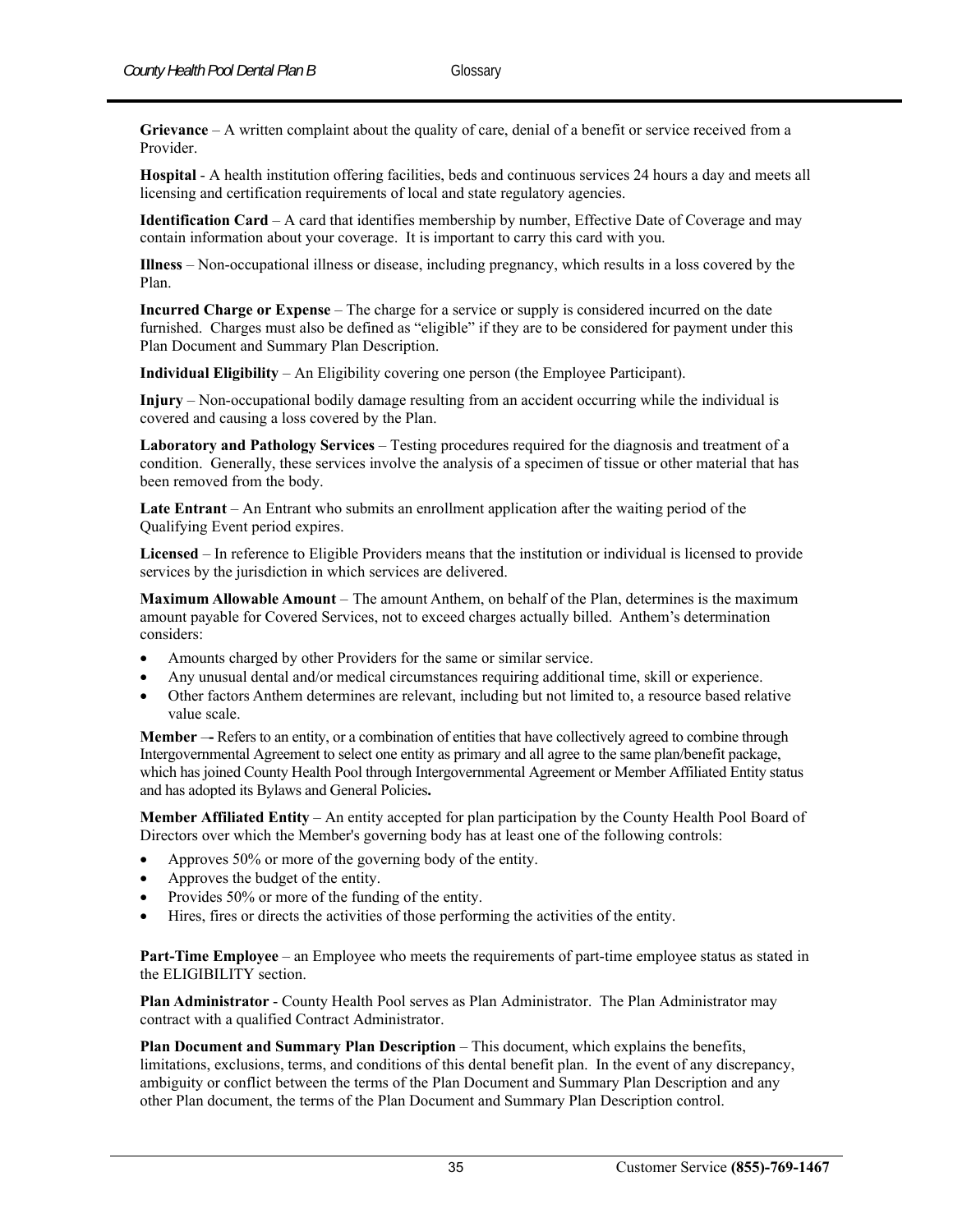**Pre-Authorization** – A process in which requests for services are reviewed prior to service for approval of benefits.

**Pretreatment Estimate** – A Pretreatment Estimate, which is recommended, but not required, identifies the Plan's estimated financial liability before treatment is started. This estimate may include some or all of the following information:

- Patient's eligibility.
- Covered Services.
- Benefit amounts payable.
- Deductible amounts, if applicable.
- Maximum benefit limitations.

Such estimates are subject to the terms of the Enrollee's coverage and are valid for 90 days from the date the estimate is completed.

**Preventive Care –** Comprehensive care that emphasizes prevention, early detection, and early treatment of conditions.

**Prosthesis** – An artificial body part.

**Provider** – A person or facility recognized by the Plan as a dental or health care Provider and that fits one or more of the following descriptions:

Professional Provider — A dentist or physician or other professional Provider who is licensed or otherwise authorized by the state or jurisdiction where services are provided to perform designated dental and/or health care services. For benefits to be payable, services of a Provider must be within the scope of the authority granted by the license and covered by this Plan Document and Summary Plan Description. Such services are subject to review by a dental and/or medical authority appointed by the Plan.

Facility Provider — There are two types of Facility Providers, inpatient and outpatient.

- Inpatient Facility Provider a hospital, alcoholism treatment center, residential treatment center, hospice facility, skilled nursing facility or other facility which the Plan recognizes as a dental or health care Provider.
- Outpatient Facility Provider a facility recognized by the Plan and licensed or certified to perform designated health care services by the state or jurisdiction where services are provided. Services of such a Provider must be among those covered by this Plan Document and Summary Plan Description.

**Qualified Beneficiary** – Generally means an individual who, on the day before a Qualifying Event defined in this section, is covered by the Plan as an Employee Participant or an Employee Participant's Dependent.

- An Employee Participant can be a Qualified Beneficiary only in connection with a Qualifying Event set forth below, (termination of coverage due to termination of employment or reduction in hours).
- A newborn child, adopted child of a Qualified Beneficiary or a child placed for adoption with a Qualified Beneficiary who was not an Employee Participant will be entitled to the same continuation coverage period available to the Qualified Beneficiary, however, such child shall not become a Qualified Beneficiary. A newborn child, adopted child or child placed for adoption with a Qualified Beneficiary who was an Employee Participant shall become a Qualified Beneficiary in his/her own right and shall be entitled to benefits as a Qualified Beneficiary.
- A Qualified Beneficiary must notify the Member within thirty-one (31) days of the child's birth, adoption or placement for adoption in order to add the child to the continuation coverage.
- A person who becomes the spouse of a Qualified Beneficiary (regardless of whether the Qualified Beneficiary is the Employee Participant) after a Qualifying Event is not a Qualifying Beneficiary.
- An Employee Participant or an Employee Participant's Dependent, who does not elect COBRA coverage in connection with a Qualifying Event ceases to be a Qualified Beneficiary at the end of the election period.
- An individual who elects COBRA coverage ceases to be a Qualified Beneficiary once the Plan's obligation to provide COBRA coverage has ended.

**Qualifying Event** – Any of the following events: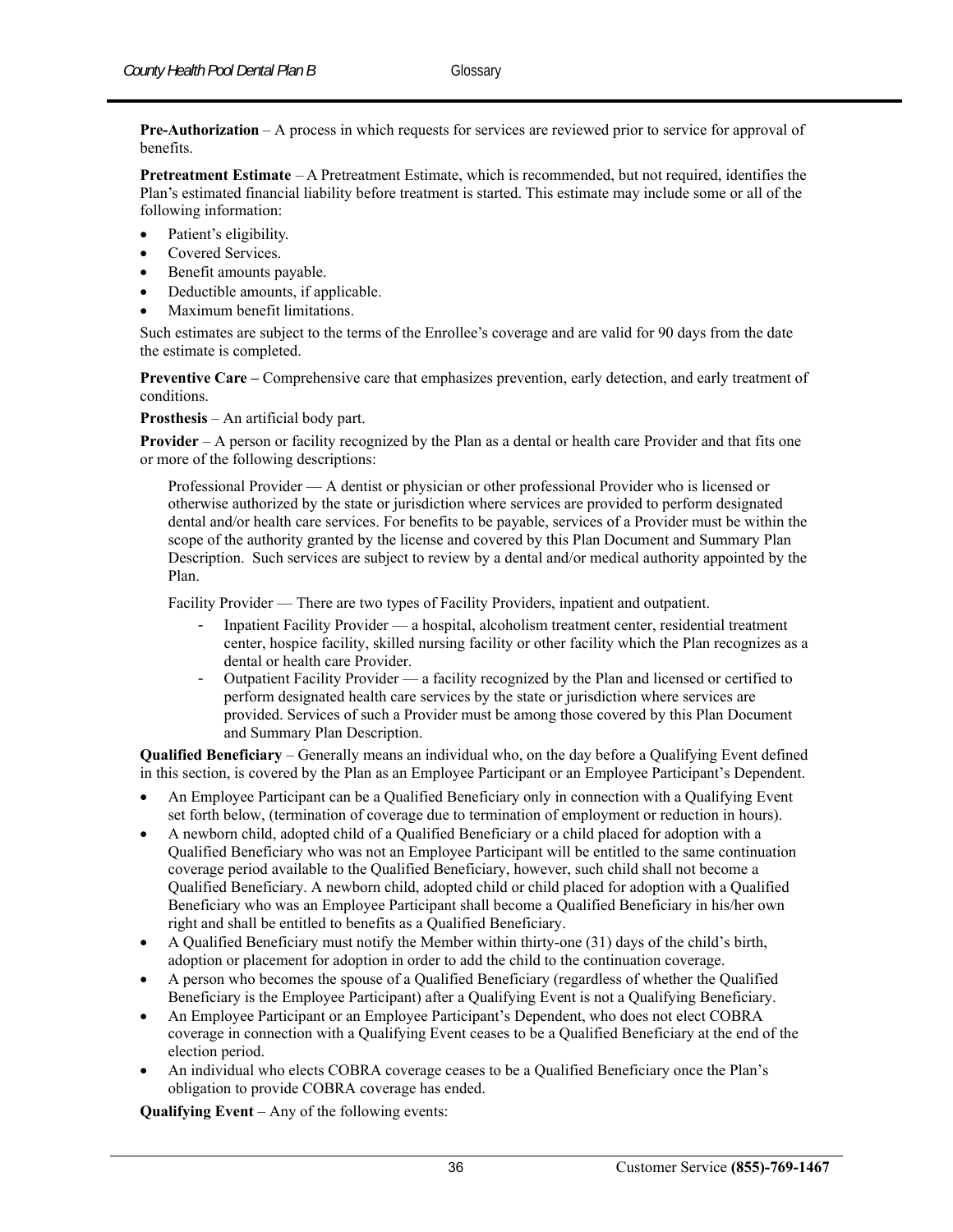- Termination of coverage due to the death of an Employee Participant.
- Termination of coverage due to the voluntary or involuntary termination of employment (other than by reason of gross misconduct) or reduction in hours of an Employee Participant.
- Termination of coverage due to an Employee Participant's change in status, to a classification not covered by the Plan.
- The divorce or legal separation of an Employee Participant from his/her spouse.
- Termination of coverage due to an Employee Participant becoming enrolled in either Part A or Part B of Medicare coverage.
- A Dependent child ceasing to be a Dependent child as defined in ELIGIBILITY in this document.

**Recovery** –Money you receive from another, their insurer or from any "Uninsured Motorist", "Underinsured Motorist", "Medical/Dental-Payments", or "Personal Injury Protection" or other insurance coverage provision as a result of injury or illness caused by another. Regardless of how you or your representative or any agreements characterize the money you receive, it shall be subject to the Subrogation and Reimbursement provisions of the Plan.

**Re-Enrollment** – During this period, Enrollees may enroll themselves and their Dependents for benefits or change benefits, if this option is available.

**Referral** – Authorization for an Enrollee to visit another Provider.

**Same Sex Domestic Partner**- Two individuals, of the same sex, who live together in a long-term relationship of indefinite duration with an exclusive mutual commitment in which the Domestic Partners agree to be jointly responsible for each other's common welfare to share financial obligations.

**Single Coverage** – Coverage for the Employee Participant only.

**Special Enrollment** – An enrollment period offered when an Employee Participant and/or Dependents lose coverage under another plan.

**Spouse** – An Employee Participant's legal or common-law spouse.

**Surgery** – Any variety of technical procedures for treatment or diagnosis of anatomical disease or injury, including, but not limited to cutting, microsurgery (use of scopes), laser procedures, grafting, suturing, castings, treatment of fractures and dislocations, electrical, chemical or medical destruction of tissue, endoscopic examinations, anesthetic epidural procedures, and other invasive procedures. Covered surgical services also include usual and related anesthesia and pre- and post-operative care.

**The Plan** – County Health Pool Plan.

**Treatment Plan** – A detailed description, submitted by the Provider, outlining the proposed services and fees including any appropriate radiographs and diagnostic information. A new Treatment Plan should be filed if the patient's condition changes, or if the treatment is not completed within 90 days of the approval date.

**Utilization Review** – a set of formal techniques designed to monitor the use of, or evaluate the clinical necessity, appropriateness, efficacy of efficiency of, health care services, procedures or settings. Techniques include ambulatory review, prospective review, second opinion, certification, concurrent review, care management, discharge planning and/or retrospective review. Utilization review also includes reviews to determine coverage. This is based on whether or not a procedure or treatment is considered experimental/investigational in a given circumstance (except if it is a specific Plan Document and Summary Plan Description exclusion), and review of an Enrollee's medical circumstances when necessary to determine if an exclusion applies in a given situation.

**X-Ray and Radiology Services** - services including the use of radiology, nuclear medicine and ultrasound equipment to obtain a visual image of internal body organs and structures, and the interpretation of these images.